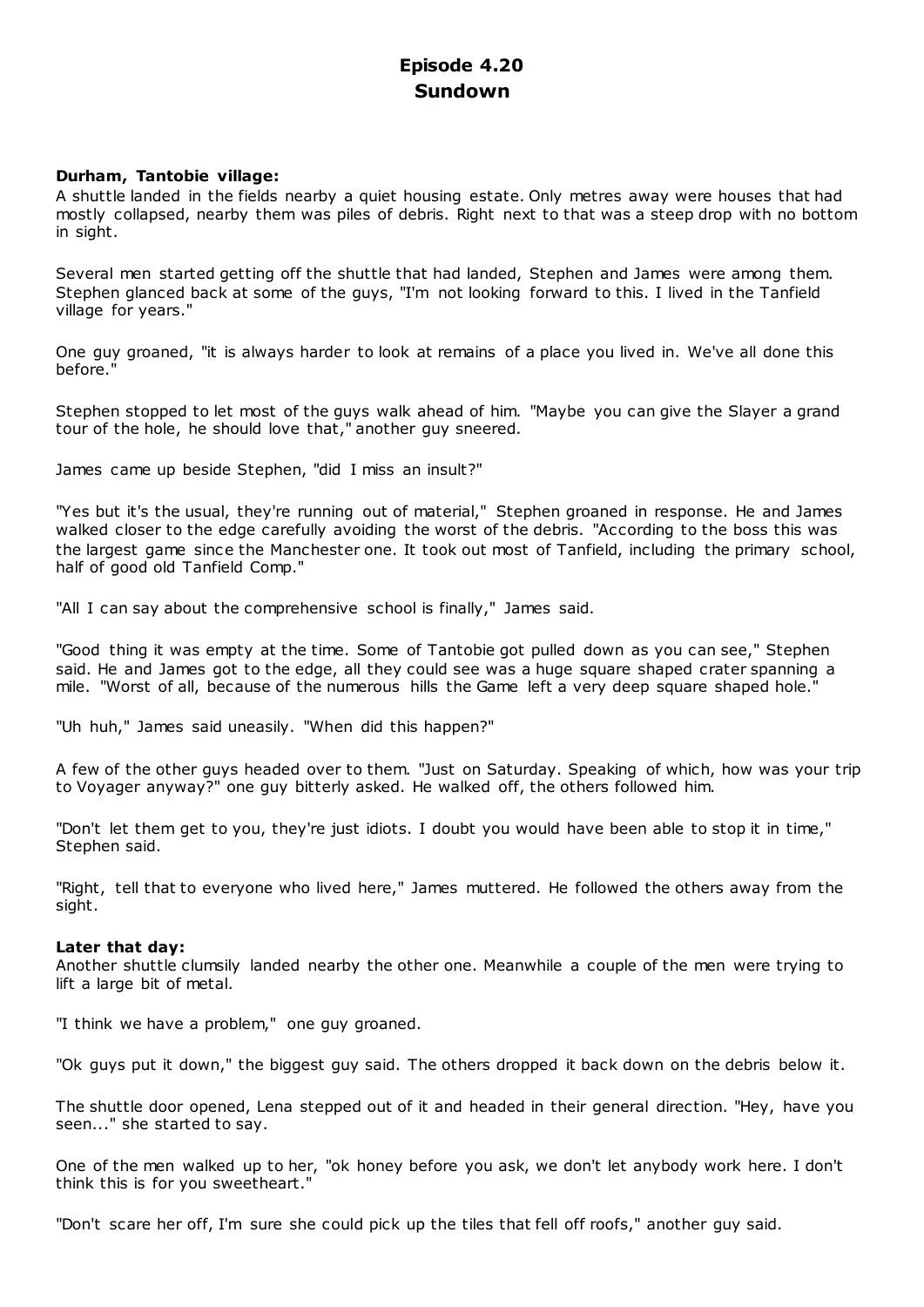Lena just looked amused, "really, you read my mind. I was thinking of picking them all up and throwing them at you."

The two guys glanced at each other, grinning. "Well honey if you were a little bigger we'd think about letting you work here. Right David?"

The other guy smiled, "oh I dunno, maybe we should keep her. Looking at debris and holes in the ground is an eyesore."

Lena shook her head, "what are you having problems with?"

"Nothing that you can handle," David replied.

Lena smiled as she walked over to the large bit of metal. She easily lifted it up, "where do you want it?"

All the guys stared at her in shock. "Oh she must be the Slayer's sis," one guy muttered.

"I sure hope so," David grumbled as he pointed at a large skip nearby. Lena came back over to them after dumping the metal.

"Now have you seen James?" she asked.

David glanced at his partner, "uh, partially inside one of those houses."

"Partially?" Lena said.

David shrugged, "half of the house collapsed."

"Oh," Lena said as she walked towards one of the houses.

James came up to her from the collapsed house, "what was that all about?"

"Oh nothing, I just wanted to show up some pigs," Lena replied.

"It's fun isn't it?" James said. Lena just grinned in response. "Doesn't shut them up though."

"Well I could smack a few of them while I'm here. It's not against the rules is it?" Lena said sweetly.

"Do what you want," James said.

Lena glanced over in the crater's direction, "Sandi and Kevin were very close to stopping that."

"Oh, what happened?" James asked.

Lena sighed, "Daniel told them about it, rushed into a shuttle but weren't exactly sure where to go. They only knew when they saw the cube, by the time they landed it was too late."

"Well I'm getting stick for going to Voyager on the same day as this," James said.

Lena shrugged, "well I was on the Enterprise, remember?"

The large guy came passed, "talk to the girl later, you've got work to do."

James rolled his eyes, "whatever it is Lena, it'll have to be quick."

"We do need your help with something. There's a nest somewhere, well we think so as the number of vampires isn't going down. We could do with someone who knows the area," Lena said.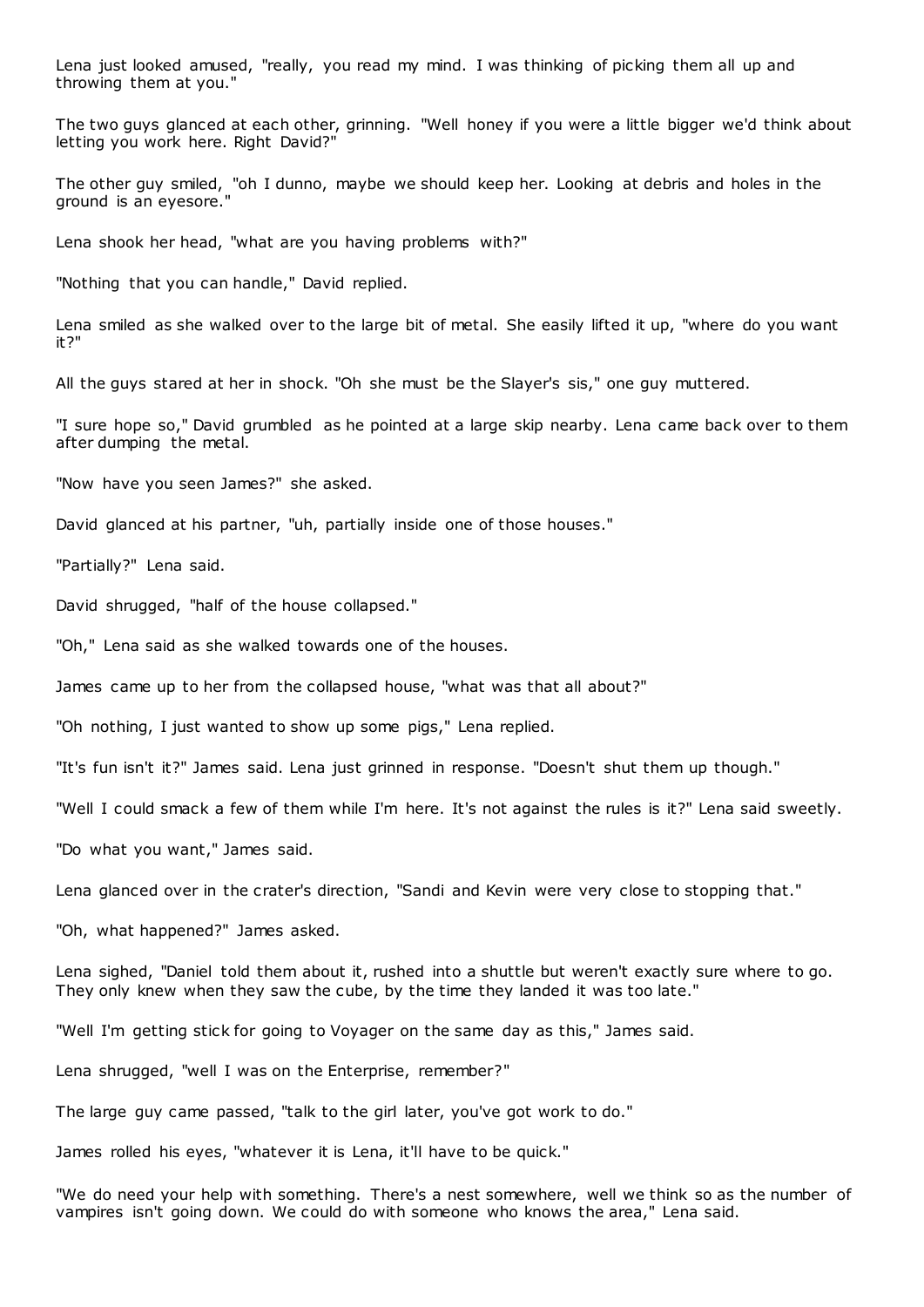"I'd love to but I don't have time. I can't get away from this job and it takes up most of the time I have," James said.

"Right, different timezones throw you off. Well they know you're a Slayer right, they'll let you off if you tell them," Lena said.

"Actually no they won't. I have to be punished first you see," James muttered.

Lena groaned, "do they not trust you or something?"

"It's not that, they just don't like me," James replied.

Lena raised her eyebrow, "is this because you've been absent from Earth for ten years. They know who I am now and there's been no attitude since they found out."

"I dunno, maybe they know you can beat them up without making things worse," James said.

"Maybe. What about the weekend?" Lena asked.

"Definitely not. Jessie wasn't happy that I left last weekend, I promised I wouldn't do anything this weekend," James replied.

"I get the idea. Gee now we both know why you can't mix a Slayer life with anything else," Lena muttered.

"I'll try and come down whenever I can. I'll need one hell of a good excuse to get out of work for one day, or just half a day. I can't say I'm going to Manchester after all," James said.

"Well I'm sure you'll come up with something, you were always the skiver," Lena said.

"Great thanks," James muttered.

Lena headed back towards the shuttle, "just give me a call when you can come."

Stephen walked over to James once Lena went inside her shuttle. "She was cute, who was she?"

James didn't look too happy, "my sister."

"Oh, if she's the Slayer I'll not bother," Stephen muttered.

"I really wish you would," James said.

Stephen grinned, then he got it, "oh hey!"

"Relax, I'm kidding," James muttered as he walked away.

Stephen opened up a tricorder, it started beeping, "hmm, is that you?" James stopped and turned around, Stephen pointed the tricorder at him, the beeping got louder. "Oh must be."

James came back over to him, "let me see that." Stephen looked confused as he passed the tricorder to him. He walked closer to a large pile of debris inside the house itself. "Can't be."

"What?" Stephen stuttered.

"Someone's alive under there," James replied.

Stephen stepped backwards, "guys we need a doctor or something!" A few of the guys rushed over.

"What's going on?" one asked.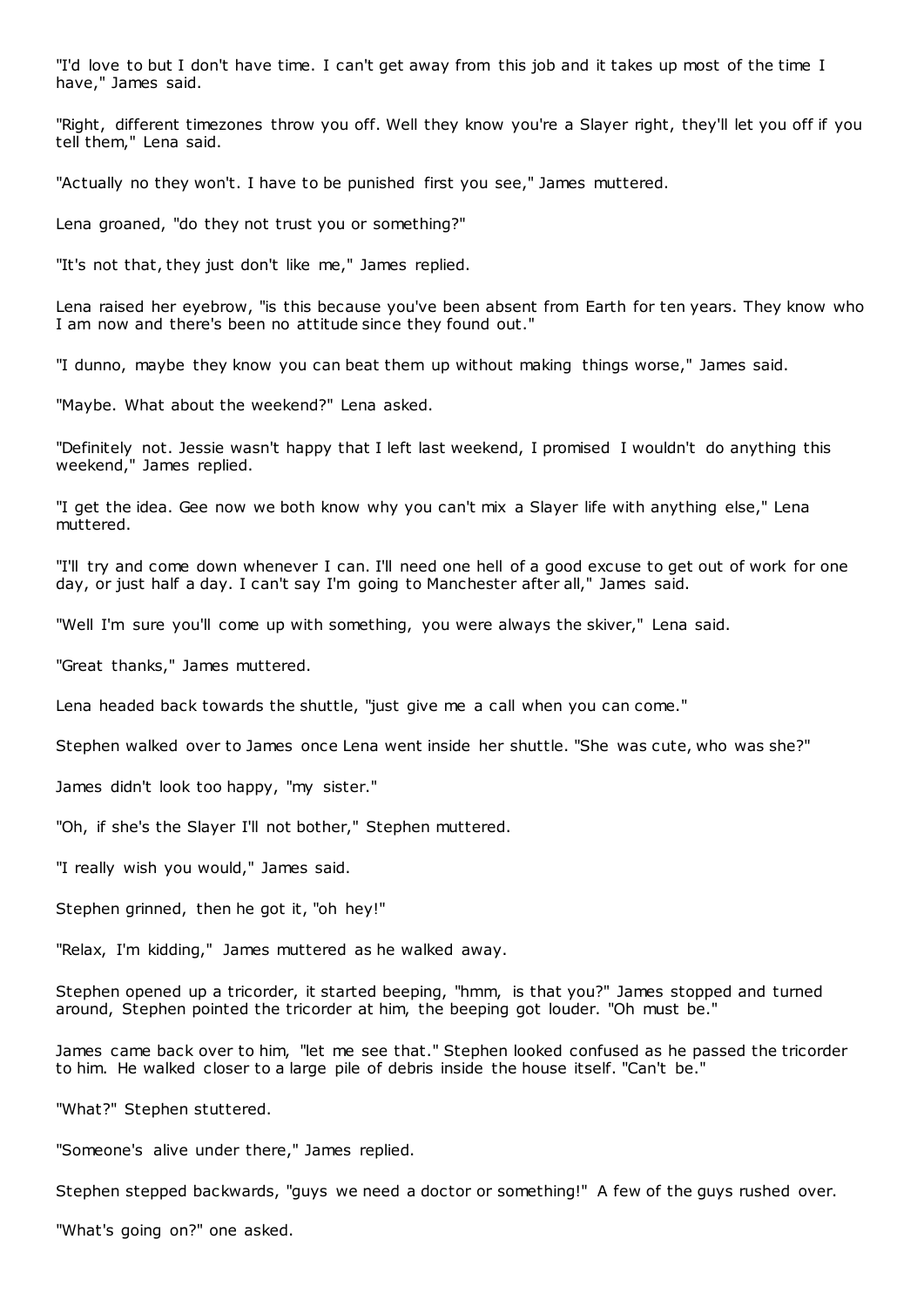"Oh god," James stuttered as he looked at the other side of the debris. A head of a very young girl was sticking out of the bottom of the debris. "There's a kid under here."

"You heard him, get a bloody ambulance here or something," Stephen snapped at the two guys. They both rushed back the way they came. Stephen rushed over to the pile itself, "the rescue crews always get survivors, how did they miss the kid?"

"I don't know, here," James replied. Stephen took the tricorder back off him, then put it in his pocket. They both started to pull off the debris.

The larger guy came by, "somebody called for an ambulance, what's wrong?"

James groaned, "there's a little girl buried under this!"

"Ok ok, don't take that tone with me," the guy grumbled. He headed over to help.

They managed to clear the debris off the girl. James and Stephen knelt down nearby her, Stephen opened up the tricorder he had again. Just then the girl opened up her eyes.

David walked into the house, "an ambulance will be here in five minutes."

The little girl looked up at the guys. "What... what's going on?" she asked weakly.

"Uh, there was an accident, but we're getting help," Stephen replied nervously.

"I can't move," the girl muttered.

"Probably a good thing," Stephen whispered to the bigger guy.

"For god's sake, give her some space and let me talk to her," James muttered.

"Why and why you?" David asked.

"Someone has to keep her mind off this, and I know how to talk to kids," James replied.

"Fine," David muttered. The others backed away.

"Ok sweetheart, what's your name?" James asked.

The girl looked around before looking up at him, "Kim."

"Ok Kim, a few people are coming to make you feel better. Do you think you can put up with this lot until then?" James said.

Kim giggled, "yeah."

"Charming," David muttered.

"So how old are you?" James asked.

"I'm two," Kim replied. "Who are all of you?"

"I haven't learned all the names yet so I may get it wrong," James replied as he looked up at the guys. "The guy with dark hair is Stephen, the tall stupid looking one is David. That big guy is Matt."

"At least I'm tall unlike someone," David muttered.

"But who are you? Mummy told me not to talk to strangers," Kim asked.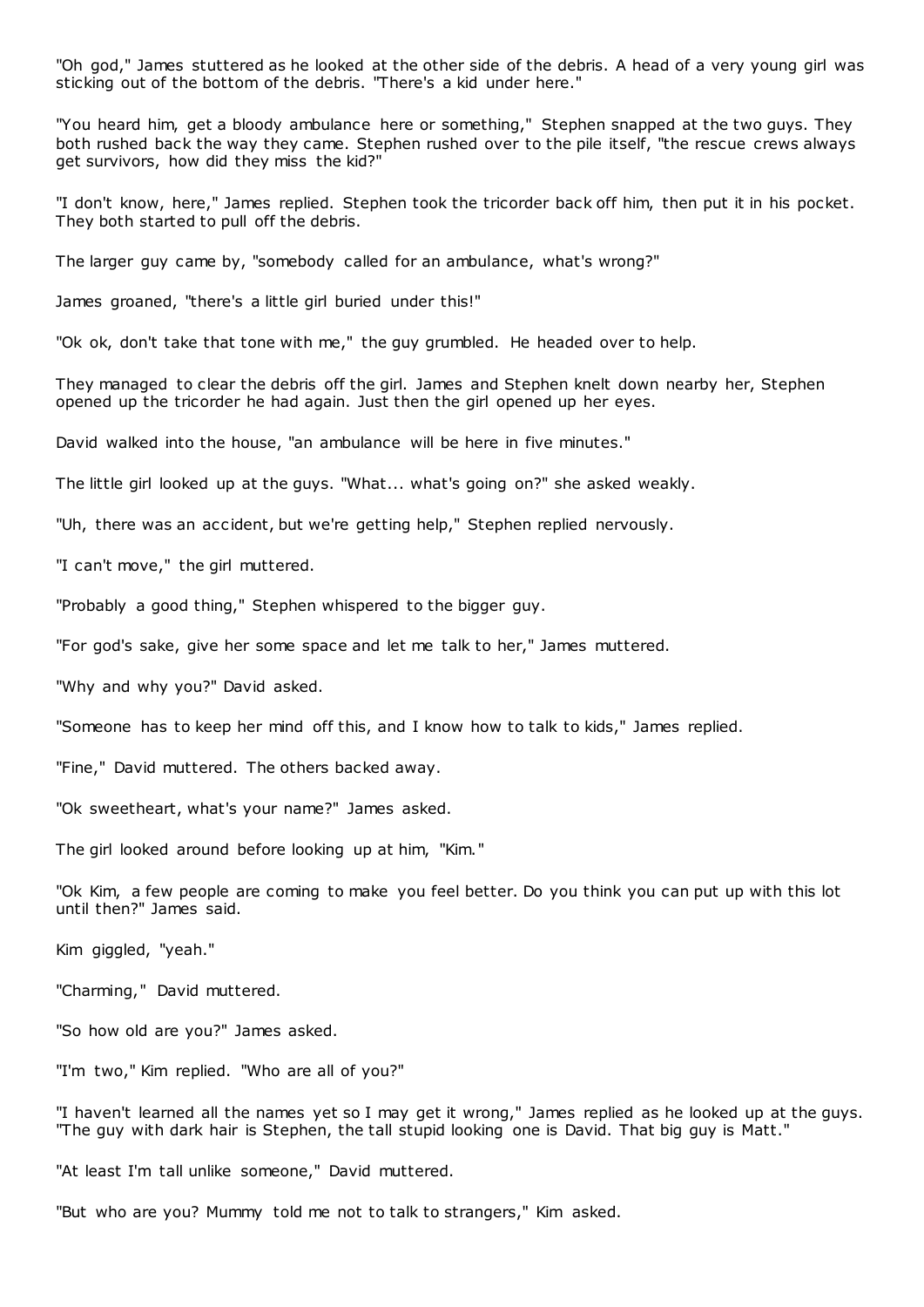"Well we call him Slayer, idiot, jackass, but only Slayer when he's around," David replied.

"That's a funny name," Kim said.

James groaned, "it's not my name. It's James."

"Oh ok," Kim said quietly.

Matt pressed his commbadge, "Johnny, status."

In: "The ambulance is still coming, god."

"Hey, do you want to be fired?" Matt snapped.

In: "No sir, Johnny out."

"So do you all live here?" Kim asked.

"No, we're just working here. You obviously live here," James replied.

"Uh huh, me and mummy just moved here," Kim said.

"Bad timing," Stephen muttered.

"Keep quiet Stephen," James said. Stephen smiled innocently. "Ok have you made any friends here yet?"

"No, do any of you have kids? None here are nice," Kim asked. She closed her eyes for a few seconds, "oh I'm tired."

Stephen opened up the tricorder, Matt walked over to his side to look at it. "That ambulance better hurry up," he said quietly.

David knelt down nearby Kim and James. "I think we should quit with the useless trivia."

"What he means is that he doesn't have any kids," James muttered, glaring at him.

"How did you know that?" David asked.

"It was rather obvious," James replied.

Matt sighed, "I had a daughter but she died."

"Why?" Kim asked.

"Uh, I'd rather not talk about it," Matt said, glancing at Stephen.

"Oh, I don't, not yet," Stephen said.

Kim looked in James' direction with tired eyes. He sighed, "I have two, my daughter's a similar age to you."

Kim managed a weak smile, "cool, can I meet her?"

In: "Ambulance has arrived sir."

Matt tapped his commbadge, "thank god, tell them to hurry."

"Um, we do live in America, but I'll see what I can do," James replied as he looked up at the others.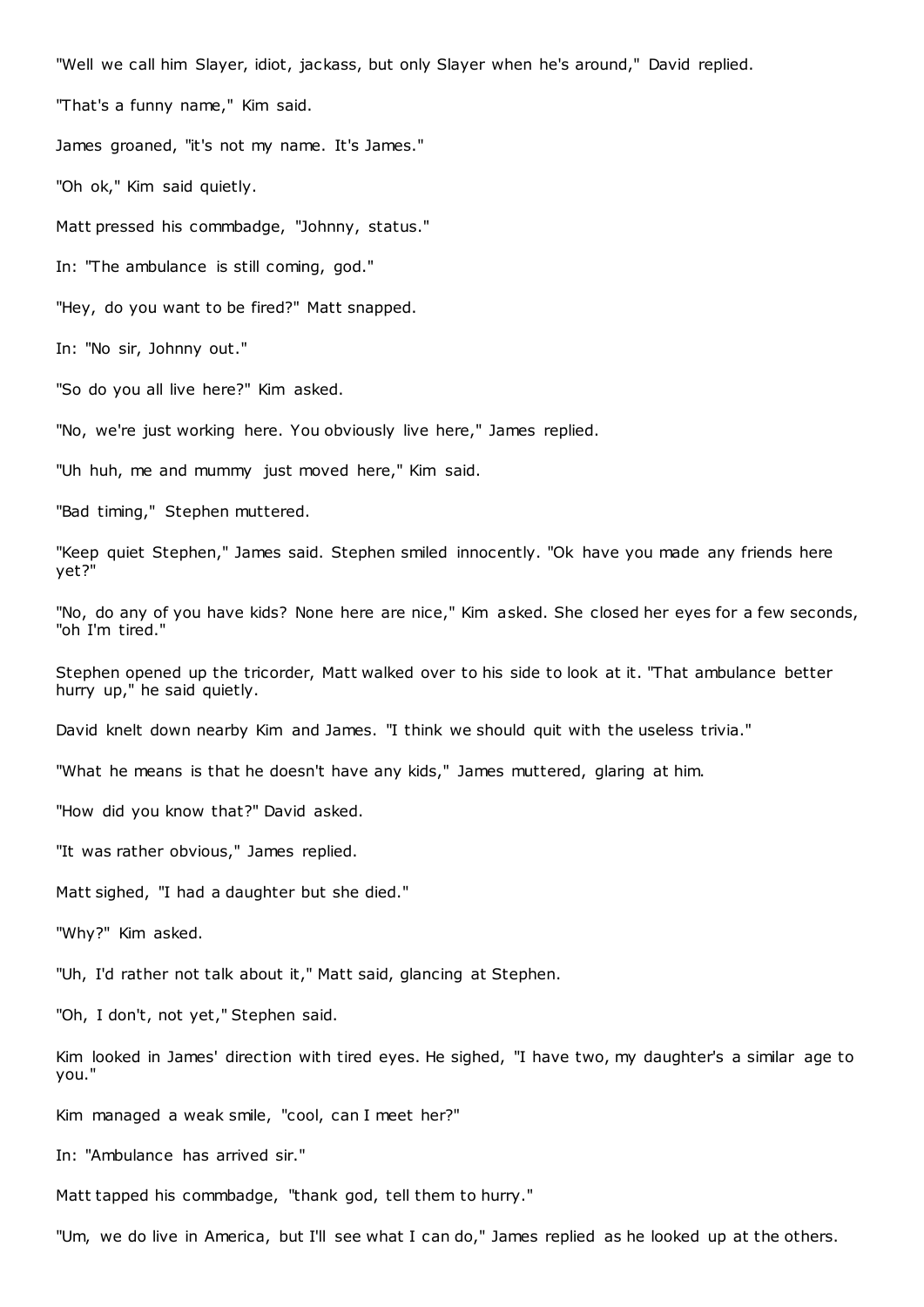Matt stepped closer to them, "somebody's coming now."

"Good," James said. He looked back down at Kim, her eyes were closed again.

"Oh," Stephen muttered. Everyone looked at him, "I think she's dead."

David stood up slowly, "talk about bad timing."

## **Later that day, Indiana:**

"I'm sorry but it's all the time, you've got to do something about it," Jessie said.

Gretchen folded her arms, "all the time?"

Jessie nodded, "that's what I said, what kind of tea bags do you get?"

"I replicate plain ones," Gretchen replied.

"Fine, but you should cut down," Jessie said.

Duncan walked into the room, "hi mum."

"Hey Dunc, how was school?" Jessie asked.

"Meh," Duncan replied, he sat down in front of the TV. "I got maths homework and I didn't do anything wrong."

"Duncan everyone gets homework," Gretchen said.

"Oh, I thought it was a punishment," Duncan said.

Jessie smiled, "yeah I used to think so too. Your dad can help you with it, back at primary he was good at maths."

"So he'll tell me the answers, cool," Duncan said.

"Not exactly," Jessie said. She looked towards the door, "where is your dad?"

"I dunno, he was in a bad mood the whole way home," Duncan replied.

"Monday blues I guess," Gretchen commented. She walked into the kitchen.

James walked into the living room, "hey."

"Hey," Jessie said, she pulled herself up from the sofa. "What's up?"

"I just had one of those days that really suck," James replied.

"Yeah me too," Duncan muttered, flicking through a maths book.

Jessie laughed briefly, "what happened?"

"We were sent to a new Game site today," James replied.

"A new one? There hasn't been a new one for a while," Jessie said.

"Oh there was at the weekend. Guess where," James said.

"It wasn't New Manchester was it?" Jessie questioned.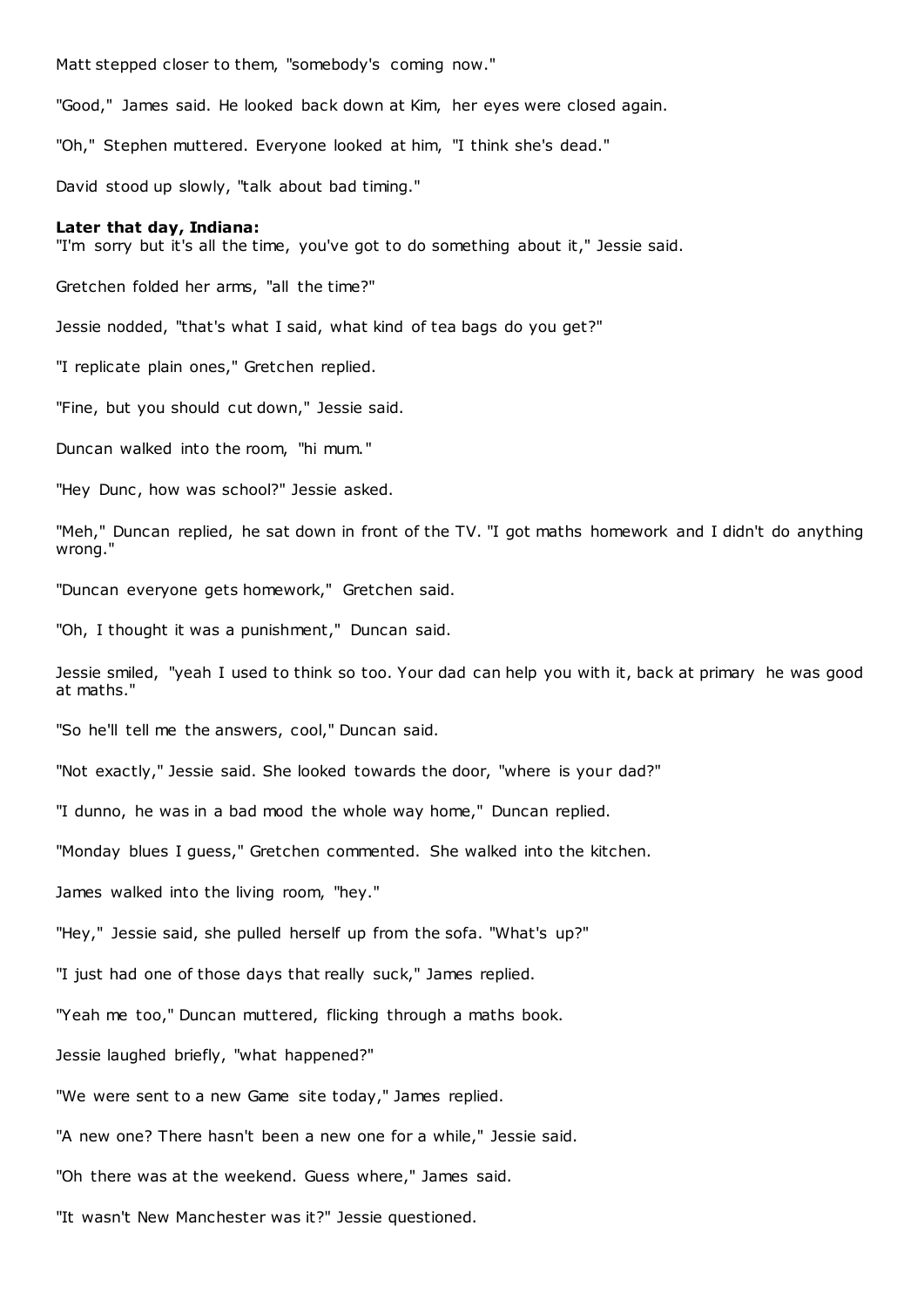"Nope, guess again," James sighed.

"Shield Row, Tanfield," Jessie said.

"Yep, Tanfield slash Tantobie," James muttered, he sat down on the sofa.

"Oh, I know this sounds insensitive but did the game get rid of our old school?" Jessie asked.

"A bit of it yeah," James replied.

"Oh," Jessie groaned. She sat down next to him. "So, what else happened?"

"How did you know there was something else?" James asked.

Jessie shrugged, "instinct."

"We found a survivor, a two year old girl," James said.

"That's odd, wouldn't the mother or father have reported her missing or something?" Jessie questioned.

"She never mentioned her dad. My guess is she only lived with her mum, and she's too dead to notice she was missing," James replied.

"Oh," Jessie said. "How is the girl?"

"Well let's just say if I'm right about her mum, we don't have to worry about how she'll take the news," James replied.

"Oh right," Jessie muttered.

"Like I said, bad day," James said.

Jessie nodded, looking uncomfortable, "Duncan got maths homework."

Duncan however wasn't listening, he was frowning at a page in the book. "What the, we only got up to the ten times table, how do I times by fifty six. I knew that cow of a teacher hated me."

Jessie tried not to laugh, "I think he's stuck already."

"I'll help him," James said. He got off the sofa, "Dunc, why don't we both work on that upstairs."

"Why, I like it here?" Duncan moaned.

"TV and long multiplication, not a good combination," James replied.

"Oh," Duncan groaned.

"Watch TV afterwards," James said, heading for the other door.

Duncan climbed back onto his feet with the book in his hands. "Fifty six, I can't even times that by two, stupid cow." He followed James out of the room.

Jessie shook her head as Gretchen came back in the room with a cup of tea. "That didn't last long then?"

Gretchen looked at her cup, "no."

"Can I ask you a question?" Jessie asked.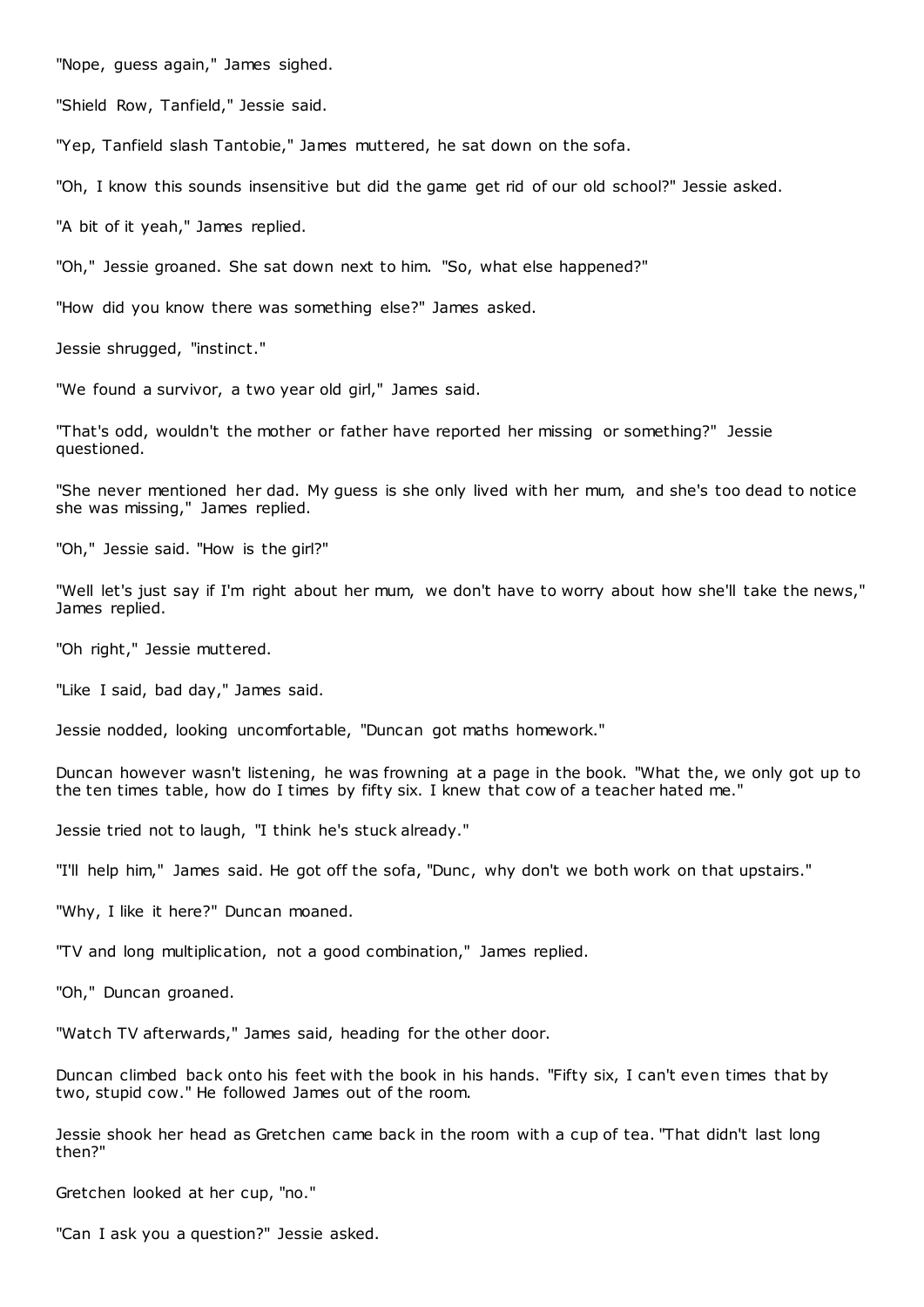"As long as it isn't about tea addictivity," Gretchen replied. She sat down in another chair.

"It's not," Jessie said. "That job of James' isn't good for him, he's getting more and more depressed every day. I don't know what to do, so what would you do?"

"Hmm, I noticed too but you obviously know him better than me," Gretchen sighed. "He's a Slayer so he's supposed to prevent the messes he has to clean up every day. It might be getting to him because he somehow feels responsible for it."

"But he's not though," Jessie said.

"I know, that's not the point. Besides he's getting up early hours of the morning, working twelve hour shifts at a job he probably hates. He brings his oldest child home from school, spends one or two hours with you and the kids and has to go to bed very early to catch up on sleep," Gretchen said. "The problem is that this is a punishment, there's nothing any of us can do about it, unless..."

"Unless, unless what?" Jessie questioned.

"The job probably seems more demanding and it takes up more of his time, because he works in a different timezone to where he lives. Maybe if you moved to England, that may help," Gretchen replied.

Jessie sighed, "we discussed that already. There's only one place we can go over there, but I can't stand the woman who owns the place, we fell out years ago. Most of all she's not going to welcome me back with open arms when she sees James with me."

"I don't understand," Gretchen said.

"She was my foster mum. For a brief time she had adopted James, so in a way he was my fos ter brother for a while," Jessie said. "She went nuts when she found out about two kisses we shared when we were teens. Imagine what her reaction will be when she sees us with two kids, a wedding ring on our fingers and, well me pregnant with a third kid."

"I see," Gretchen said.

"I want to help him but I'd rather move in with the vampires in Manchester than go back there," Jessie said.

"His sister got a flat in New Manchester. Can't you do the same?" Gretchen questioned.

"No, they're not big enough for families," Jessie replied.

"And there's nowhere else to go, are you sure?" Gretchen asked.

Jessie groaned, "no, because of the Games destroying parts of that country it is hard to find a place to live there."

"Ok well it's simple," Gretchen said. Jessie glanc ed at her. "If you love and care about James enough, you'll be willing to grit your teeth and live there until you can find a new place."

"It isn't that simple, you have no idea what this woman was like," Jessie muttered.

Gretchen smiled, "Jessie this isn't exactly a new problem to me, my husband was a Starfleet admiral. I was obviously married longer than you've been to James so far, so let me tell you something. A marriage won't work if you're not willing to make sacrifices, I'm sure he'd do the same for you if the roles were reversed."

"And you said you don't know him well," Jessie said, raising her eyebrow.

"I'm right I take it," Gretchen said.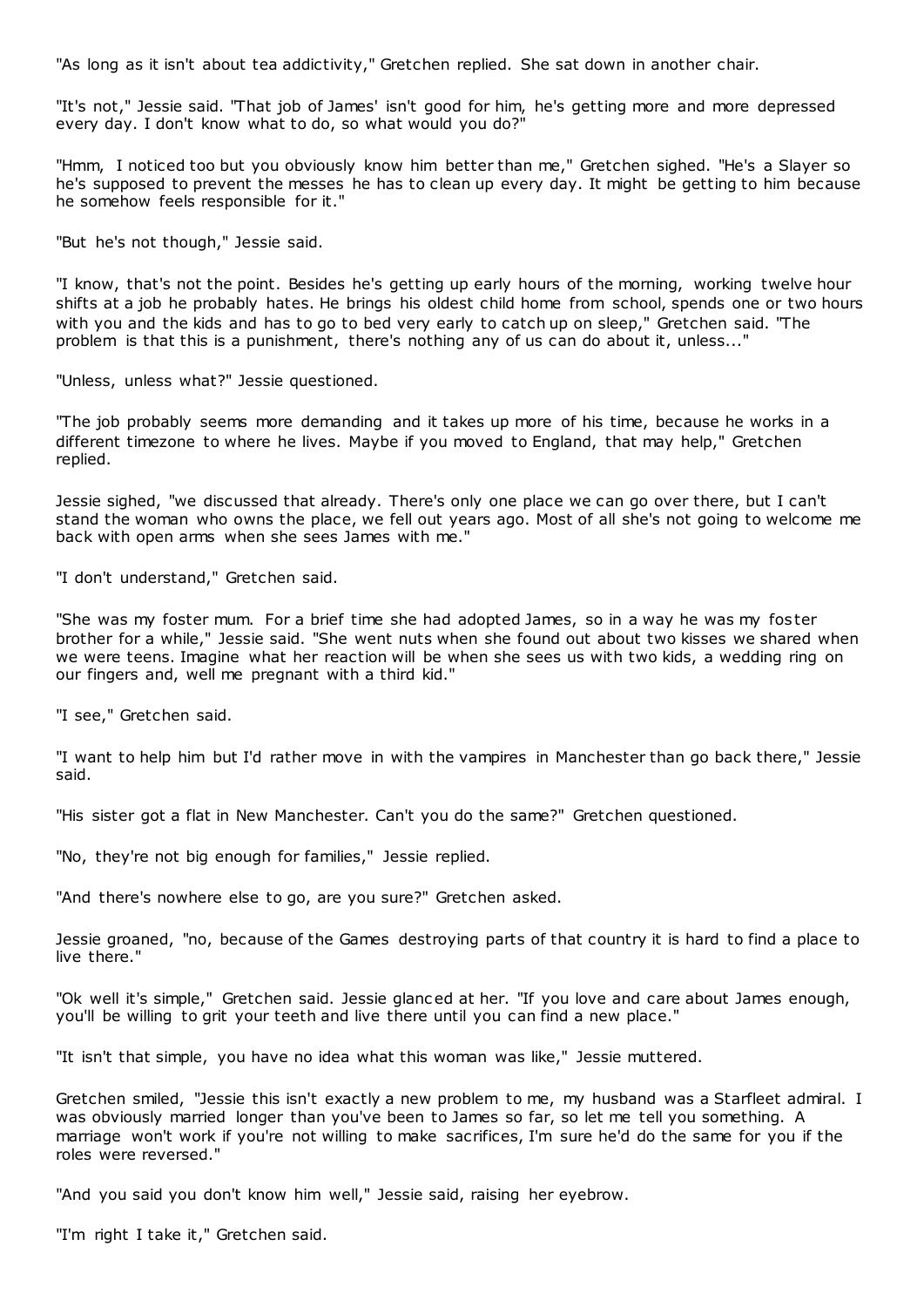"Dead right, he would do the same for me. I'll go and talk to him," Jessie said. She pulled herself off the sofa, and headed out of the room.

## **Meanwhile:**

"I don't get it," Duncan pouted.

"I know it's hard at first. You don't times that number by fifty six, you times that number with fifty and six separately, then add them like I showed you," James said.

"But, I don't know the fifty times table," Duncan moaned.

"You don't need to, you know the five times table right?" James questioned.

"Uh huh," Duncan replied.

"Well what's five times six?" James asked.

Duncan looked up at the ceiling as he thought about it, "thirty, why?"

"Well add a zero the end of that number," James replied.

"Three hundred, that's not right," Duncan muttered.

"I know but that's all you do to times fifty by six," James said.

Duncan looked confused for a moment, "oh, I get what she was talking about now."

"Yeah teachers have a tendency to not explain things right. Maybe I should be one," James said.

"Yeah then you could slap all the other ones," Duncan grinned.

James shook his head, "whatever. So you've got three hundred for one, so what's six times s ix?"

Jessie walked into the room, "hey how's he doing?"

"We're still doing the first question," James replied.

"Thirty six right?" Duncan replied.

"Yeh good," James said. He wrote something on a bit of paper. "I trust the cow of a teacher told you how to add numbers this big."

"Yeah she did," Duncan said.

"Ok you add those two together and you'll get the answer. Try the second one on your own and I'll check it for you," James said.

"Ok," Duncan said. James gave him the pen, he started to write on the paper.

Jessie smiled, "you're quite the maths teacher still."

"Um yeah right," James muttered as he stood up. "Next time you're helping him."

"No way, you're the smart one," Jessie said.

"Since when?" James asked.

Jessie rolled her eyes, "whatever. I need to talk to you outside."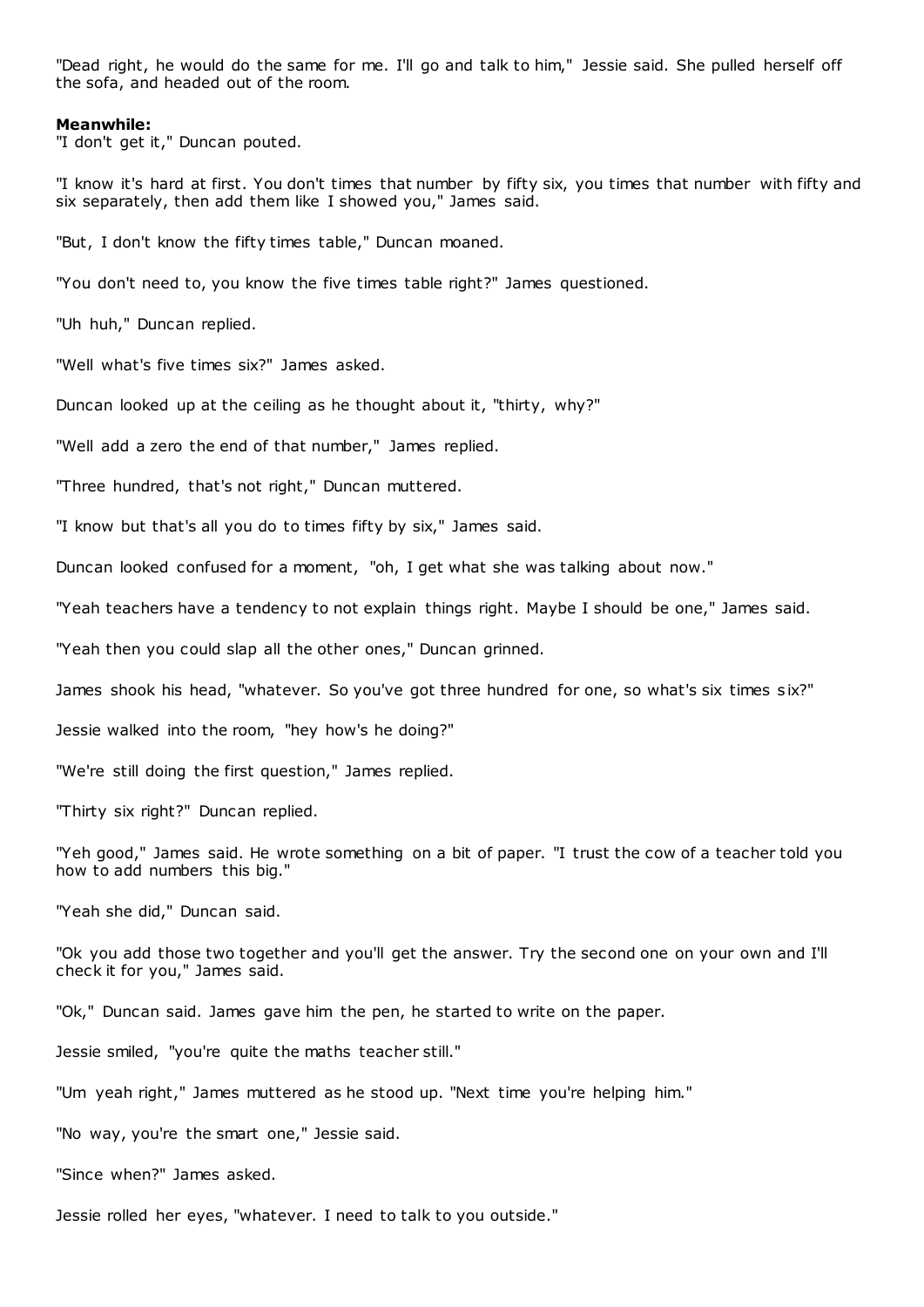"Ok, Duncan I'll be right back," James said. He and Jessie headed outside.

Duncan pouted, "ok, seventy two times three, that teacher has to be fired."

James closed the door behind him, "I hope he doesn't call the teacher a cow in person. "

"Well it's better than him insulting her," Jessie said, folding her arms.

"I only did that cos the teachers rudely interrupted arguments with other people," James muttered.

Jessie smiled, "they're supposed to do that remember."

"Yeah and they're supposed to put the ones who started it on detention," James said.

"Well it was always you insulting the teachers, you had it coming," Jessie said.

"Fine, is this what you wanted to talk about?" James asked.

"No, um I was thinking about moving to England. It wouldn't be a bad idea," Jessie replied.

"But what about your quarrel with Sarah?" James questioned.

"Well I was more concerned about it because if she knew we were married before moving in, she might not let us," Jessie replied.

"I don't get it, why would she be against us being married?" James muttered.

"Because in her perfect world we're brother and sister," Jessie replied.

"Is that it? This was your big quarrel?" James questioned.

Jessie narrowed her eyes, "there was more to it than that."

"Ok, sorry Jess," James said. He put his right arm around her and kissed her forehead.

Jessie smiled, "so, do you still want to move?"

"Well it would make things easier if we lived there. Of course we'd have to enrol Duncan at another school, and I'll have to arrange my break times to pick him up," James replied. "But if you have problems with Sarah, it's not going to work."

"I dunno maybe she'll be ok with it now, it was nearly thirteen years ago," Jessie said.

"I could visit her tomorrow and ask about moving, I'll find out if she's ok with it without you getting really involved," James said.

Jessie shook her head, "no don't do that. I appreciate it but no. Try and avoid telling her, I want to give her a shock."

"We're not trying to kill her, are we?" James asked slowly.

"No," Jessie sweetly replied. "She may not be over it and I don't want her mouthing off at you. I want to see her reaction for myself."

"All right, one question," James said.

"Ok what?" Jessie shrugged.

"Which primary school should we take Duncan too?" James asked.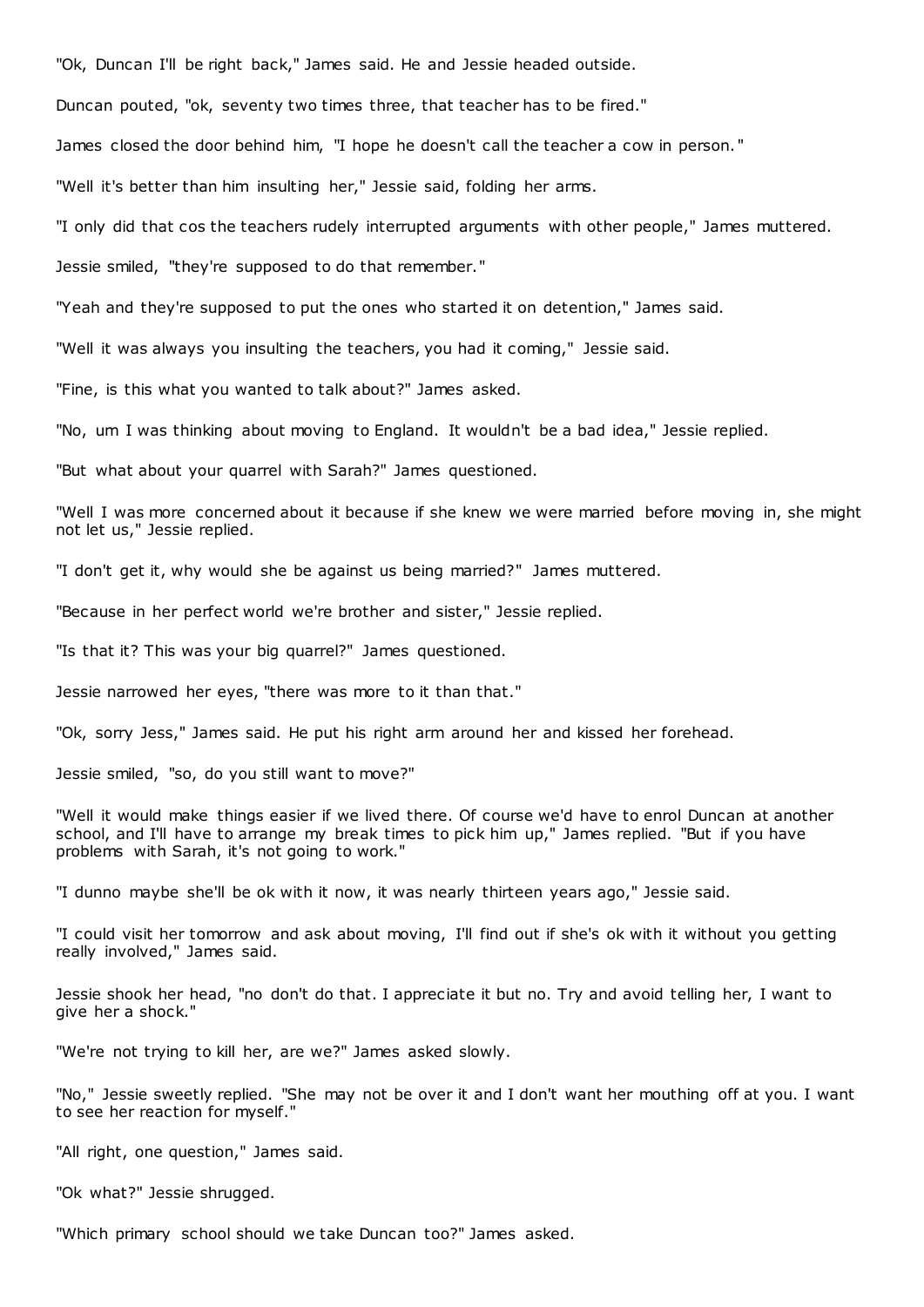"Uh I don't know, we should at least get him out of his current one," Jessie replied.

"I'll contact you after I find out if we're moving or not, you can get him out of that one and I'll find a decent primary school in the area. Is that fair?" James asked.

"Yep, just don't send him to that old run down school at East Stanley," Jessie replied.

"Jess, what makes you think that I hate Duncan?" James muttered.

Jessie smiled sweetly, "I'm sorry, it was just in case."

James nodded, "ok, should he still do his homework?"

"Well yes, just in case we don't move," James replied. He opened the door again, "I think we should keep him off tomorrow anyway."

"Good idea," Jessie said.

# **The next day, Tantobie:**

Matt headed towards the shuttle while keeping an eye on some of the workers. "You've got five minutes boys, hurry it up."

James dumped a few things in the skip, he started to follow Matt. "Can I talk to you?"

Matt sighed, "yeah fine, what is it Stuart?"

"Well there's a chance that I'm moving to England and... wait did you call me by my name?" James questioned.

"Yes I did. You did a good job yesterday," Matt replied.

"I did the same thing I do every day," James said.

"I mean with the little girl. The other guys would have freaked her out or just scared her," Matt said.

"Oh I see," James said.

"What did you want to talk about?" Matt asked.

"Well I may be moving to England, I'll be needing at least half a day off to do that, unless it's at the weekend," James replied.

Matt sighed, "I see, you are aware that this is a punishment not a job?"

"Yeah I am but I do need to move, and my wife's seven months pregnant. You know I could work for one day on a weekend to make up for it," James replied.

"Yes I suppose you could. When are you moving?" Matt asked.

"I don't know. I need to see if I can first," James replied.

"Ok, you will let me know when, when you find out," Matt said.

"I'll let you know when I come back to work, I'm going to find out during dinner," James said.

"Right, we'll discuss this further when you get back," Matt said.

"There are a few other things," James said.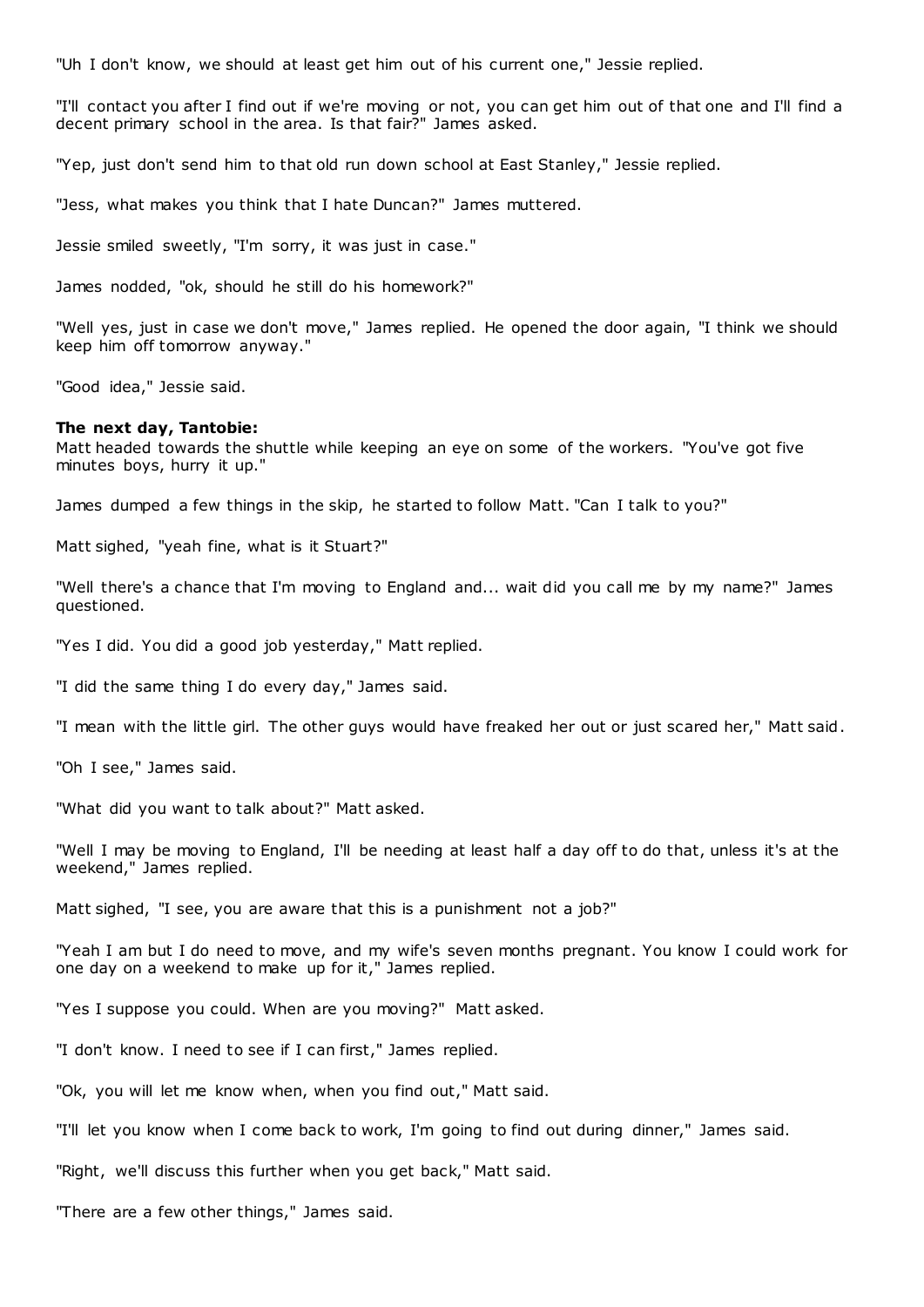"Ok," Matt muttered.

"Is it possible if I can rearrange my breaks. If I do move I'll need to pick up my son from school. I could just have one long break in the afternoon instead of the two short ones," James said.

Matt sighed, "very well, if Starfleet find out I'm doing this they won't be happy, but ok."

"Then there's no chance that you'll talk to the others?" James questioned.

Matt frowned, "about what?"

"Well usually I can put up with petty insults and stuff, but the guys are making it difficult for me to work with them," James replied.

"I see, you're used to hitting people who insult you?" Matt smirked.

James looked uncomfortable, "yeah exactly."

"Fine, I'll have a word with them on your day off. If you don't get one, I'll talk to them tomorrow," Matt said.

Stephen walked over to the two, "I hope you're not complaining about me."

"No I can put up with you," James said.

Stephen smiled, "cool, you still want that shuttle ride to Shield Row?"

"Well yeah, I only asked you an hour ago," James replied.

"I know, just checking," Stephen grinned. He walked off.

"He didn't notice I was lying, did he?" James questioned. Matt smirked again, he walked off himself.

# **Durham, Shield Row:**

Stephen's shuttle landed in the middle of a quiet housing estate. Most of the houses were vandalised and empty, the ones that weren't empty were not damaged.

James and Stephen headed out of the shuttle, Stephen stopped just outside it. "Are you sure you don't want a lift back? It'll take a while to walk back, you'd have to detour around the crater, and that will add an extra ten minutes to your walk."

"Fine, ten to one?" James sighed. Stephen nodded his head. "Thanks, see you then."

Stephen headed back into the shuttle, the door closed behind him. James headed towards one of the undamaged houses, once he got there he knocked on the door. Not long later a middle aged woman answered it. She glanced at him looking suspicious, "yes, what can I do for you?"

"Uh well, wait you don't recognise me?" James stuttered.

"No but I rarely speak to men. Are you sure you got the right house?" the woman grumbled.

"Now I am," James muttered to himself. "I don't get why you don't recognise me."

"It's probably because we haven't met before," the woman said.

"We have, I guess it has been sixteen years," James said.

"Sixteen, hmm," the woman frowned. "Back then my two daughters weren't even married, the only male I knew was... No you're not him."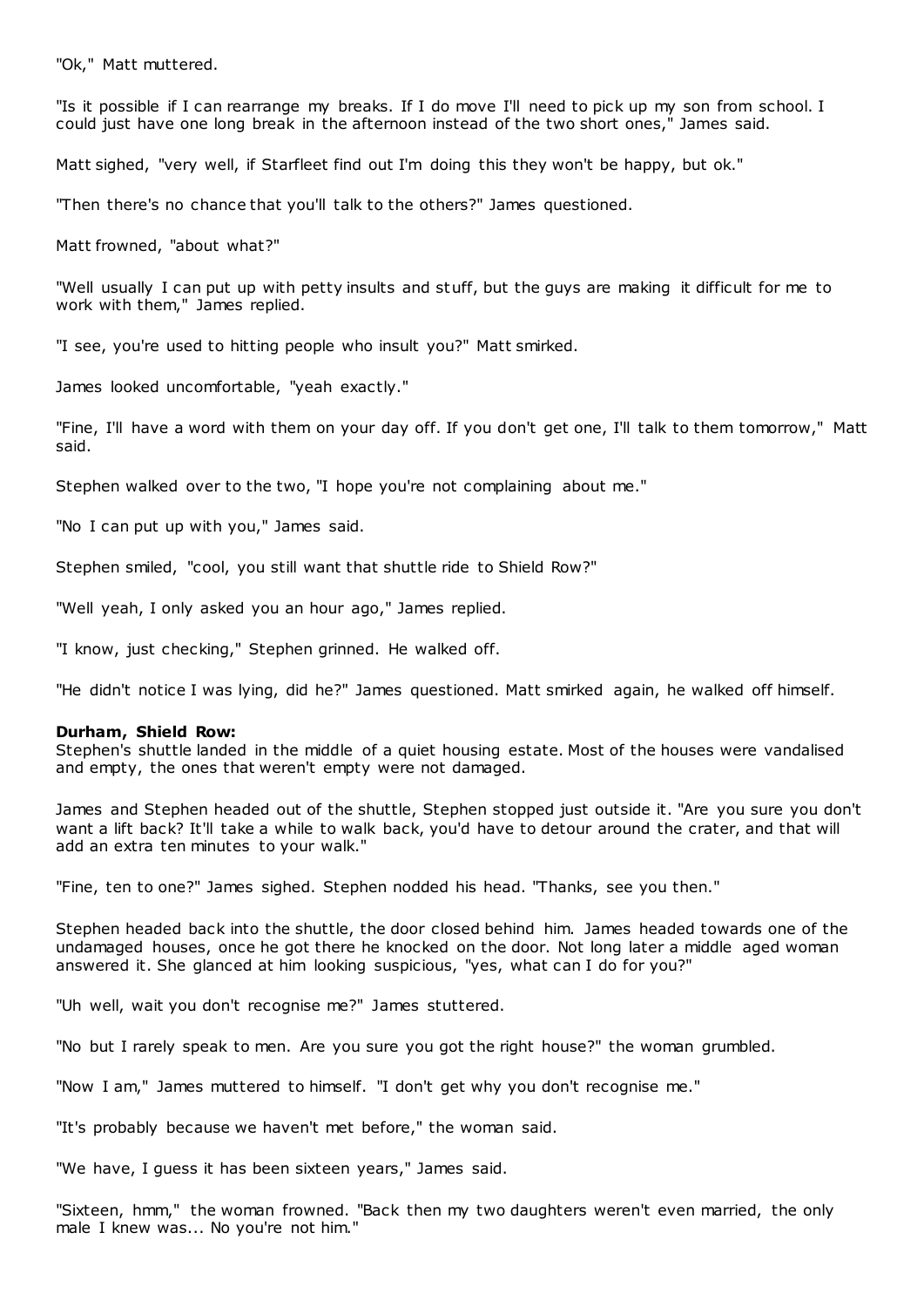"Only two got married? I bet one was Ali, right?" James commented.

The woman stared at him in shock, "oh god, you can't be James."

"Well that's what my birth certificate says, so I've heard. Too bad I don't have it," James said.

The woman smiled, still in shock, "my goodness, you've changed since I last saw you."

"I wish I knew that earlier," James muttered.

The woman, for goodness sake let's call her Sarah, got out of the way of the door, "come on in."

## **Meanwhile, Indiana:**

Jessie walked down the stairs looking like she had just gotten out of bed. She heard a loud knock on the door, she groaned while picking up some speed, not much though. Eventually she reached the door and opened it. "Lena, do you have any idea what time it is!?"

Lena shrugged, "twelve." She walked into the house, "you know you're supposed to get out of bed while it's still morning."

Jessie closed the door, "it is morning here."

"Huh?" Lena muttered. It then hit her, "oh right, Indiana's five hours behind us. Sorry."

"I guess it doesn't matter, I'll have to get used to your timezone anyway," Jessie grumbled, heading for the living room.

Lena followed her, "oh are you moving?"

"Maybe, it depends whether we're allowed to move into our old family home," Jessie replied. She sat down on the sofa.

"Oh, ok that narrows it down to the ones in Durham and old Manchester. I wouldn't recommend the second one," Lena said.

"Believe me, if I didn't have kids I'd be already living there," Jessie muttered.

"Durham's not that bad, is it?" Lena questioned as she sat down next to her.

"No, the place is great, mostly, it's the last remaining family member in the house," Jessie replied.

"Oh yeah, she kicked you out of it, didn't she?" Lena said.

"Kinda, I knew she would so in a way I kicked myself out, I was looking for a way to escape for years," Jessie said.

Lena looked confused, "but in your story you said you moved cos you had no choice."

"I also said that James' first words to me were something like 'what is this school like'. I think that was it. Oh and I also said that once James was in Manchester I was on my own," Jessie said.

"Oh yeah, Danny. Didn't notice that," Lena said.

"She moved there before I did, but I still put up with her for a while," Jessie said.

"So what were James' first words to you?" Lena asked.

Jessie quietly laughed, "if I tell you, you'll never leave him alone about it. I don't hate him."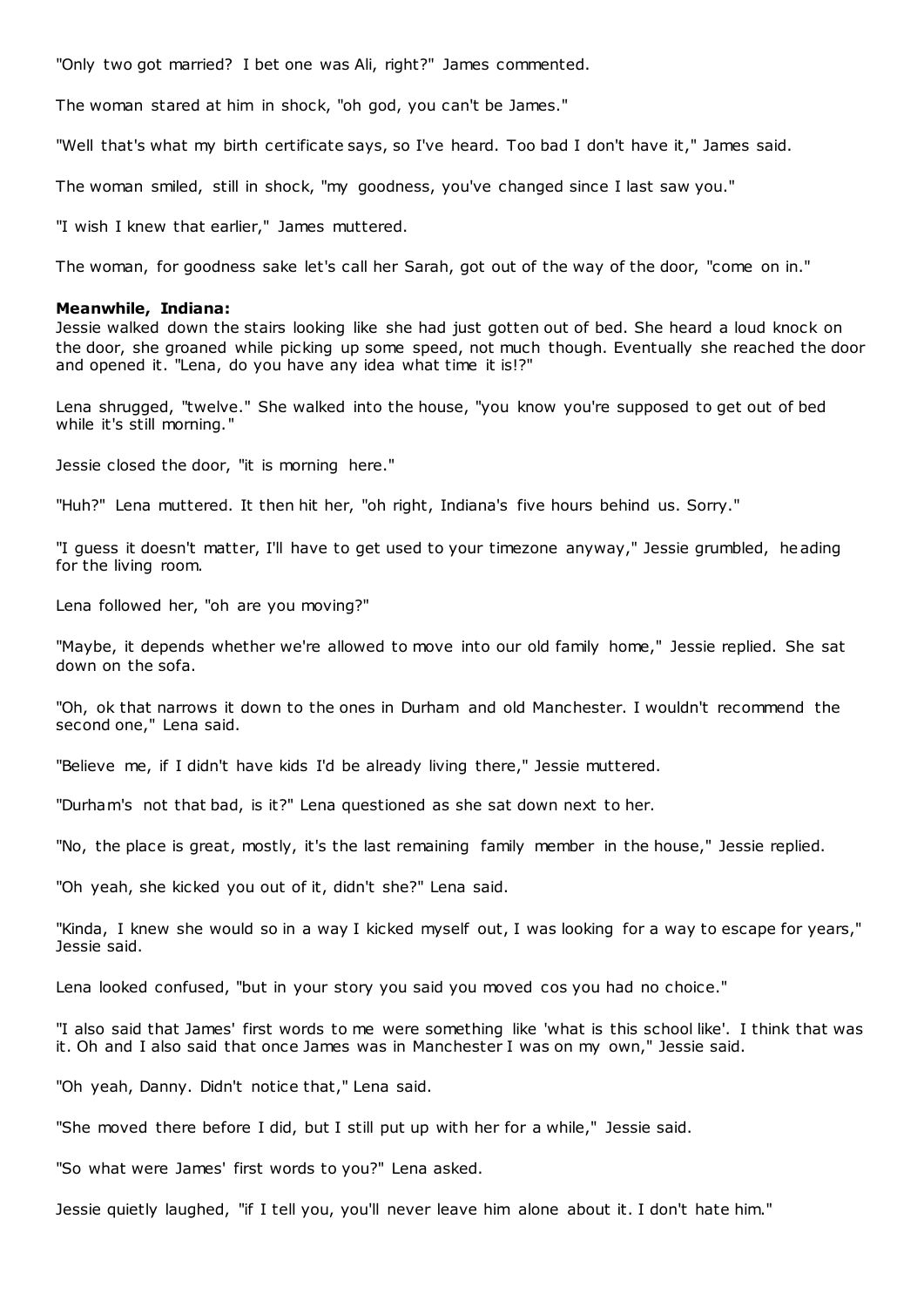"Hey, I wouldn't. He was about four so I wouldn't," Lena said innocently. Jessie glanced at her with a raised eyebrow. "Depends what it is."

"You can ask him yourself. What I said he said in the story, that was the third thing he said to me," Jessie said.

Lena started to laugh, "oh, so does that mean you were lying about stabbing that girl?"

"Nope," Jessie replied.

Lena stopped laughing, "oh wow."

"The whole fight was accurate Lena. It may seem bad to you but you've got to understand, I was bullied for about two years non stop. I did give them the silence treatment for that long you know," Jessie said.

"Ok ok, I did think that part was pretty cool," Lena said.

"Good," Jessie sighed, she sat back.

"So, what are you doing this weekend?" Lena asked.

"James promised we'd go out somewhere, the whole family. Well you know, the four of us," Jessie replied.

Lena glanced down at her hands, "oh right."

"I'm sure he wouldn't mind if you came too," Jessie said.

"No it's not that, we just need help in Manchester," Lena said.

"Oh. We're hoping to move as soon as possible. Once we're in England I'd imagine he'd be off to Manchester with you some nights," Jessie said.

Lena nodded, "yeah but how soon? We think there's a nest somewhere, not one of us is familiar enough with the city and it's huge. James used to live there so he would know."

"Hmm really, when I talked to him the one time while we were separated, he mentioned he kept getting lost," Jessie said.

"Ugh typical," Lena groaned.

"Well after that he was there for another six years, he probably stopped getting lost after I left," Jessie said.

"Let's hope so, or he'll be just an extra person to cover a part of the city," Lena muttered.

#### **Shield Row:**

Sarah walked into a large living room holding two cups, she handed one to James. "I hope this stuff doesn't have the same affect on you as it did when you were a kid."

"Uh why?" James questioned.

Sarah sat down next to him on the sofa. "Well I suppose I'm not going to give you an entire jar of the stuff. We're probably ok."

"I had an entire jar once?" James asked slowly.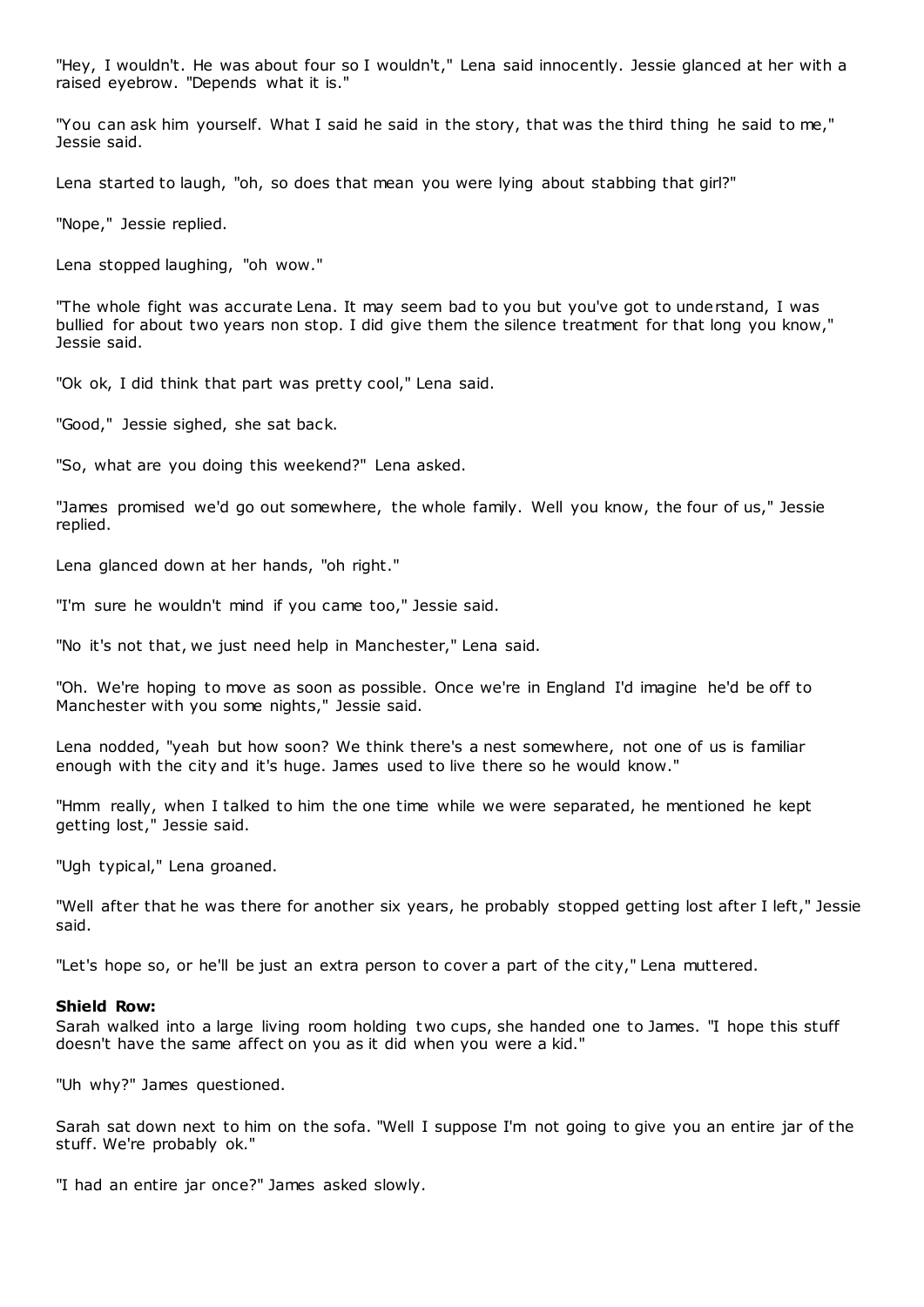Sarah tried to keep a straight face, "you were six or something, we had to take you to the doctor after two days to get sedatives."

James pouted angrily, "great, don't tell that to anyone else."

"Well a few of my friends know about it. I can promise not to tell them again if you want," Sarah said.

"Yes please," James muttered, he had a sip of the coffee.

"So, any big news I need to know?" Sarah questioned.

"You first. Which two got married?" James asked.

Sarah sighed, "Alison and Zoe. Zoe told me about Ali, we haven't talked for ages so I haven't met her husband. I know she has two sons though."

"I thought you would have banned them from getting married or something," James said.

Sarah rolled her eyes, "ohno, I just warned Zoe about it before she made a date for the wedding. Of course I haven't seen Ali for thirteen years."

"What about Trisha?" James asked.

"Ah, she followed my example and remained single. She's a member of Starfleet now you know," Sarah replied, smiling proudly.

"No I didn't know, that's good," James said.

Sarah looked uneasy, "I'm surprised those three were the first you asked about. I thought Jessie was your favourite."

"Uh yeah well um..." James stuttered, also looking uneasy. "You asked about me didn't you?"

Sarah frowned, "yes, yes I did."

"Well I am beating both Zoe and Ali, and was catching up with Trisha for a while," James said.

"You, Starfleet? Who'd have thought," Sarah said, giggling slightly.

"Thanks but Susy made me join the prep college. I joined the Marquis when she died, and ended up on Voyager," James muttered.

"Ah I see, that's why you haven't made contact until now," Sarah sighed. "You called your 'mum' Susy, I'm guessing you found out the truth about her."

"Yeah I did, but not that long ago," James replied.

"It came up a few times during the custody trials we kept having. Have you met your mother yet?" Sarah asked.

"She was Voyager's Captain," James replied.

"But I thought a Captain Janeway was in charge, your mother was Kathy Williams," Sarah said, looking confused.

"Fake name," James said.

"Oh that explains why it was difficult to get in contact with her," Sarah said.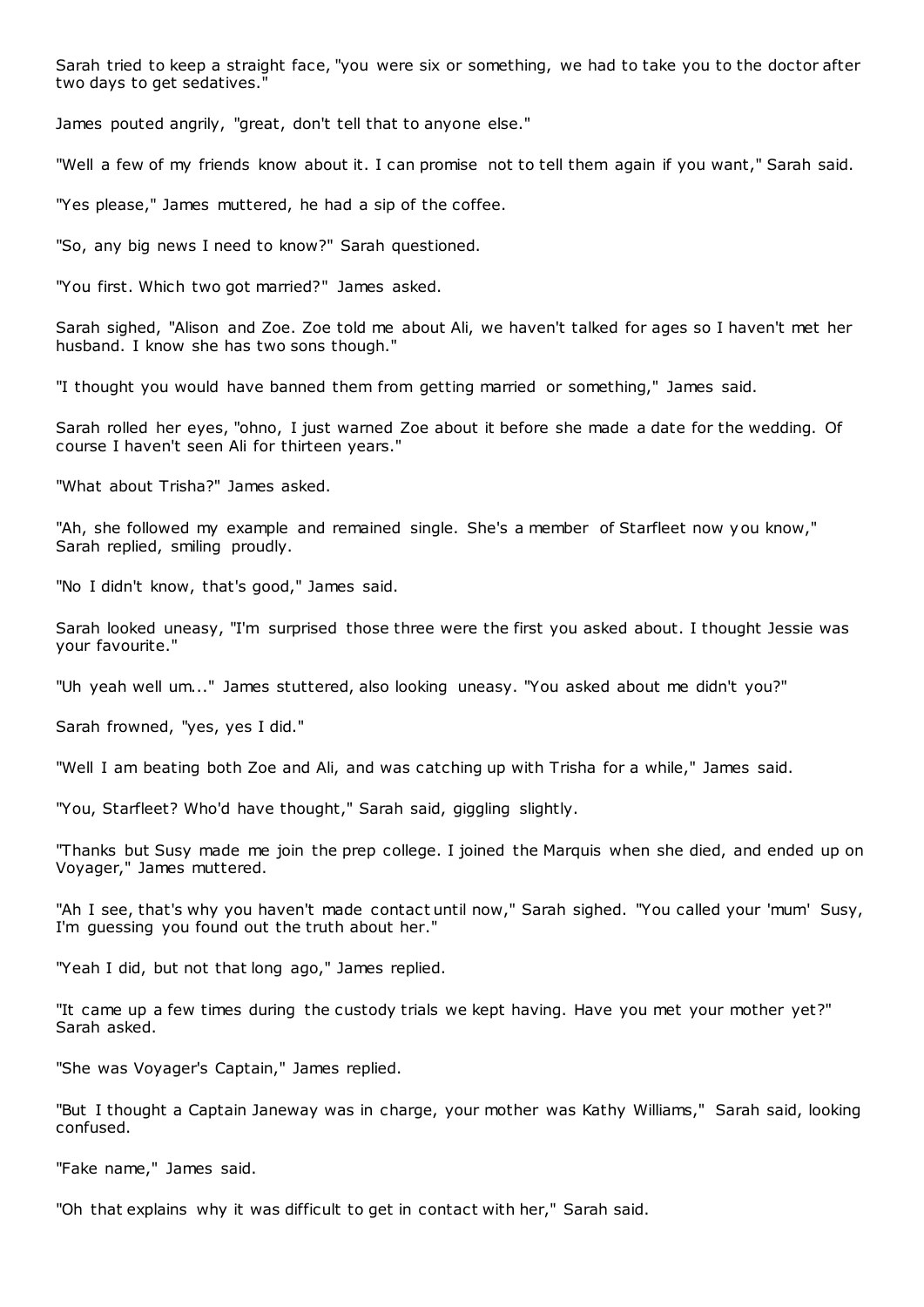"So how many Kathy Williams were bothered during those trials?" James asked.

Sarah rolled her eyes, "ok ok, probably a few. That doesn't matter, what I want to know about is the wife and kids. You said you were beating Zoe and Ali."

"Ok, well my wife's pregnant with our third child. We already have one son and one daughter," James said.

Sarah sighed, "oh that's another boy I'm going to have to get used to. Apart from being pregnant, what is the wife like?"

James looked rather uncomfortable, "um well..."

#### **Later that day, Indiana:**

"No I'm not watching that cheesy crap again!" Duncan snapped, he grabbed the remote off Sasha.

"But mummy said I could watch it," Sasha pouted.

"I don't care, I'm sick of that damn dog family singing about maths. I've done enough maths ok," Duncan grumbled. He used the remote to put Pokémon on.

"What's this?" Sasha asked as she watched the TV.

"Duh, it's Pokémon," Duncan rolled his eyes. A smile appeared on his face, "oh yeah, there's a lot of cute animals in it."

"Ooh," Sasha's eyes lit up. "Let's watch this." She sat down in front of the TV.

Duncan grinned, "heh I win." He sat down next to her.

Jessie walked into the room, "you two aren't fighting again are you?"

"No mum," they both replied.

"Must be hearing things," Jessie muttered, she went over to the sofa to sit down.

The door to the living room opened, James walked in. "I come bearing good and bad news."

Jessie climbed back onto her feet, "bad first."

"Sarah decided to make it harder for me to hide the fact that I'm married to you. Plus she hasn't changed a bit. She still hates men, her and Ali haven't made up yet and I doubt she'll be happy about us being married at all," James said.

Jessie groaned, "great. What's the good news?"

"Well since I had to lie to her we can move in tomorrow if we wanted to," James replied.

"That's the only good news?" Jessie questioned.

"Oh sorry, I managed to get half a day off plus I can pick up Duncan no problem from school," James replied.

Duncan groaned, "damn it."

James glanced over at him. "Oh I'm sorry," he muttered sarcastically.

Jessie shook her head, "don't take it personally, he was hoping that he wouldn't have to go to school."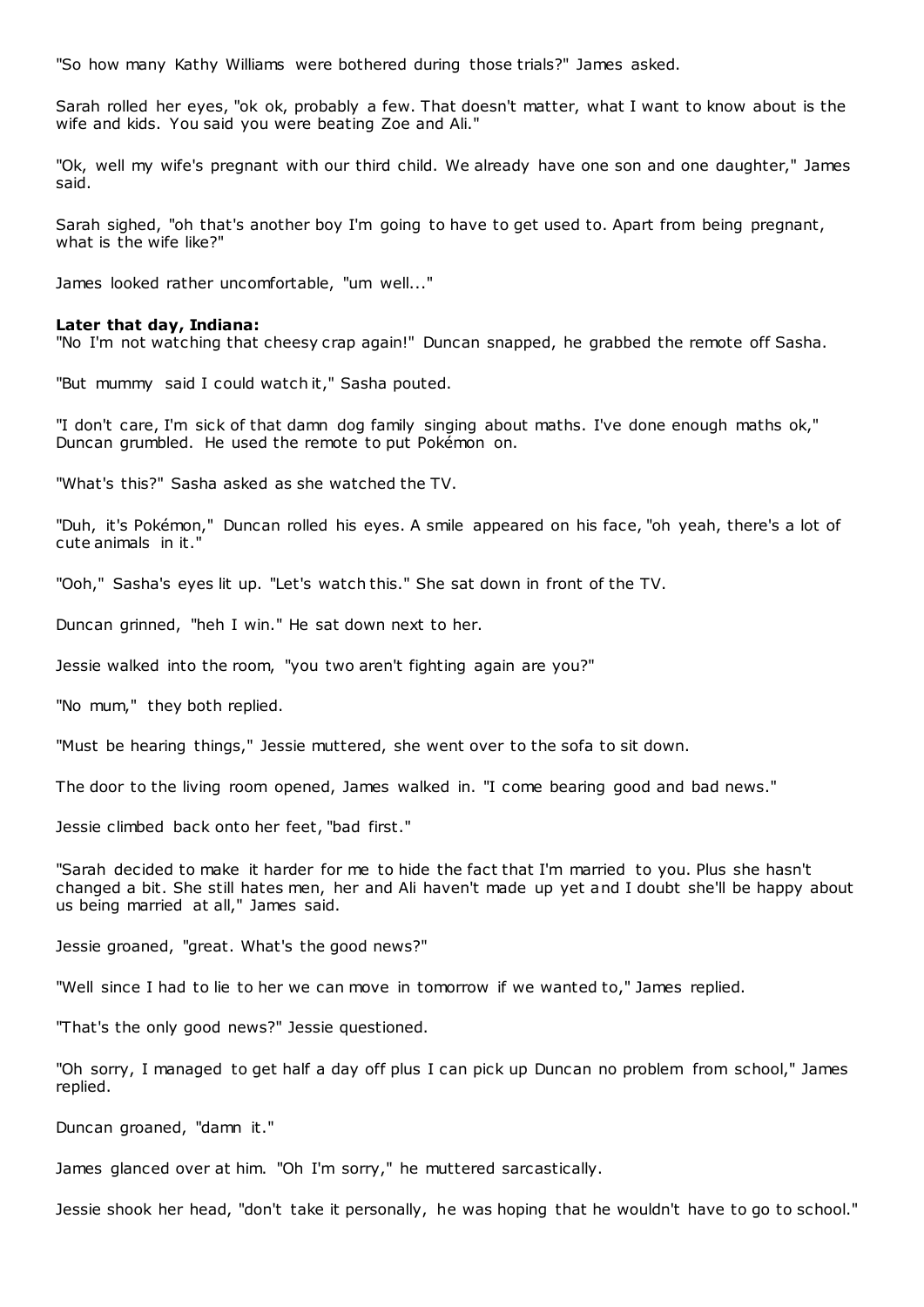"I doubt that would happen," James said. "Oh, Ali and Zoe got married."

"Really? How did their husbands avoid a brutal slaughtering from mummy dearest?" Jessie asked.

"Ali hasn't seen her in thirteen years and Zoe's husband, I don't know, maybe he's tough," James replied.

"Thirteen years ago? That's when I last saw her, I least I have an excuse," Jessie said.

"Yeah well," James said. "So, what do you think?"

"What makes you think she'll not be happy about us being married? It's not like you just asked her," Jessie asked.

"It maybe just me being paranoid but she seemed a bit uneasy every time she mentioned you," James replied.

Jessie groaned, "well that's just great." She sat back down on the sofa.

"Jess we should just move there. There's plenty of houses around our old place that's abandoned and run down, we can get a few people to fix one of them up. At least then we won't have to wait long for a new place," James said. "It's not really her business what we do now anyway, I've been separate from her since I was fourteen, and you were seventeen when you left."

Jessie rolled her eyes, "I know that, but she'll still give us a hard time. She might change her mind."

"She won't. She's agreed to it now, besides if she does we can go evil, kill her and take the house anyway," James said jokingly.

Jessie's eyes lit up, "ooh really?"

"No it was a joke," James replied.

"Don't get my hopes up like that again," Jessie pouted.

#### **The next day, Stephen's shuttle:**

"I wish I'd thought this through," James muttered. He had Duncan on his knee, asleep.

Jessie yawned, "yeah, it would have been a good idea." She had Sasha on hers.

James carefully leaned over to press a few buttons on the console. "I should have booked the afternoon off, it still would have been early for you guys though."

"It's ok, we can get this over with quicker," Jessie sighed. "How did you convince Stephen to let you borrow his shuttle?"

"Convince? I didn't," James said.

Jessie groaned, "you didn't threaten him did you?"

"Not the usual way no," James replied.

"Fine, I'm too tired to be bothered," Jessie muttered.

The console started beeping, "getting ready to land now."

"Already?" Jessie said, yawning.

"Yeah, if you look to the right you'll see what's left of Tanfield and Tantobie," James said.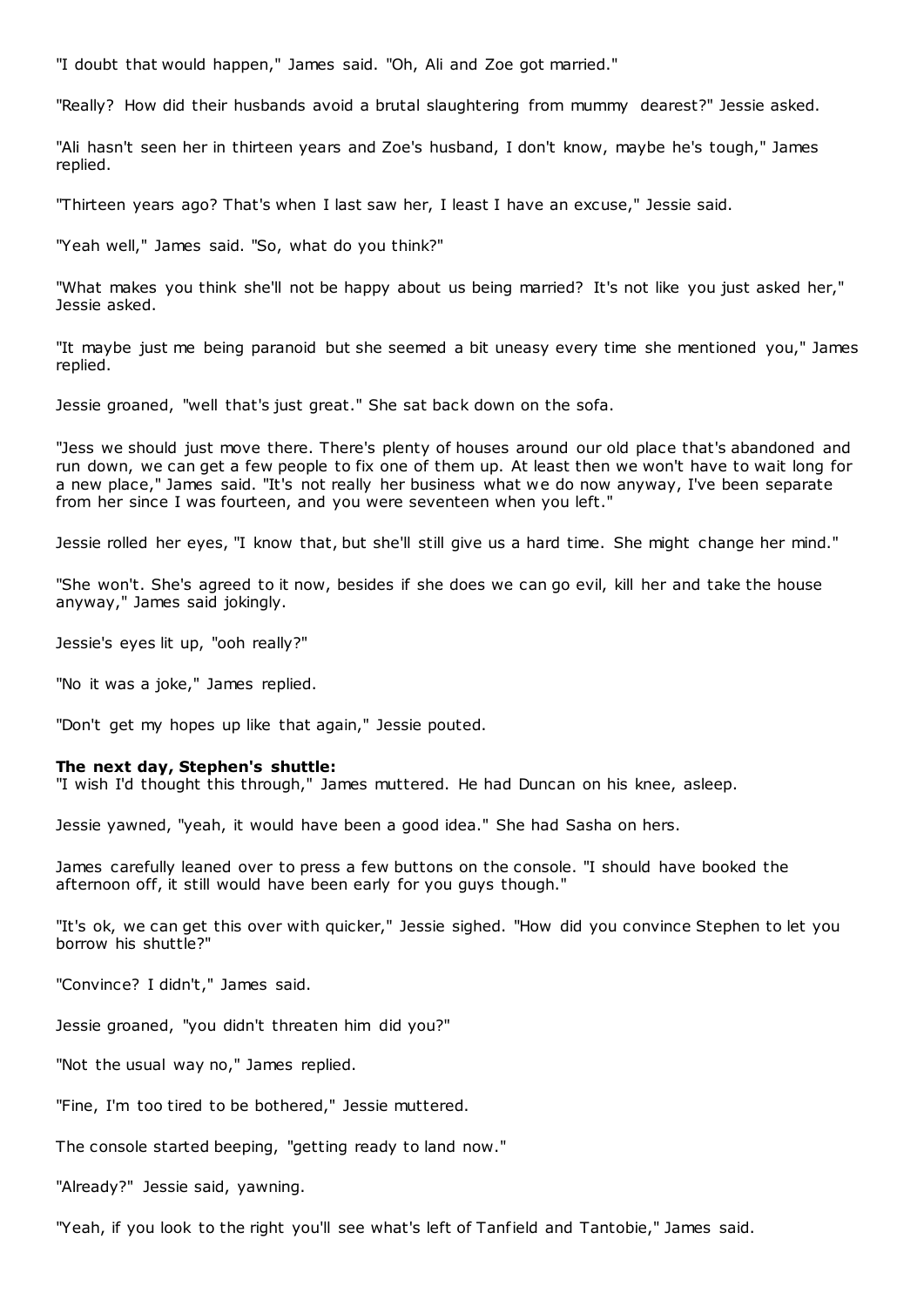"Great," Jessie sarcastically said, she looked anyway.

### **Shield Row:**

The shuttle landed nearby the house again. Sarah was waiting outside the door, she headed towards the shuttle as the doors opened. James stepped out of it on his own. "You're early," Sarah commented.

"A little too early, the kids are asleep," James said.

Duncan followed him out of the shuttle, yawning, "why is it so bright here?"

"I told you, it's late morning here," James replied.

"Oh yeah," Duncan yawned.

"Ok Duncan while you're awake, this is Sarah," James said as he glanced over at Sarah.

She smiled, "hello there." She glanced back at James. "Did you just clone yourself?"

James frowned, "no."

"Well he looks a bit like you when you were eight," Sarah said.

"Don't insult my son like that," James grumbled.

Sarah laughed, "you haven't changed a bit."

"Can you make up your mind about that?" James muttered as he headed back into the shuttle. Sarah followed him shaking her head.

Jessie stood up holding Sasha, "I don't suppose you'll need a hand right?"

"No it's fine," James replied.

"That remains to be seen," Sarah muttered. James and Jessie turned to look at her.

## **Danny & Ian's club:**

Ian walked into the back room. "Dan we have a problem."

"No we don't, I already interviewed the drunk guy. I was rather bored," Danny said.

"Um different problem Dan, the drunk guy's been chucked out," Ian said.

"Oh, then what is it?" Danny asked.

"The next guy has nine years cooking experience on a starship, he's alien, he worked alone, has unique recipe's to offer," Ian replied.

"That sounds familiar," Danny muttered.

Neelix burst into the room, "hello I'm here for the chef job, and maybe the dancer job."

"Oh I get you," Danny muttered. "Ian, bring back the drunk guy."

## **Shield Row:**

Sarah sat down on the sofa looking a little pale, "so let's recap, shall we? You two are married, with two children?"

"Actually we hired the two kids from our friends, also I put on a lot of weight," Jessie muttered sarcastically.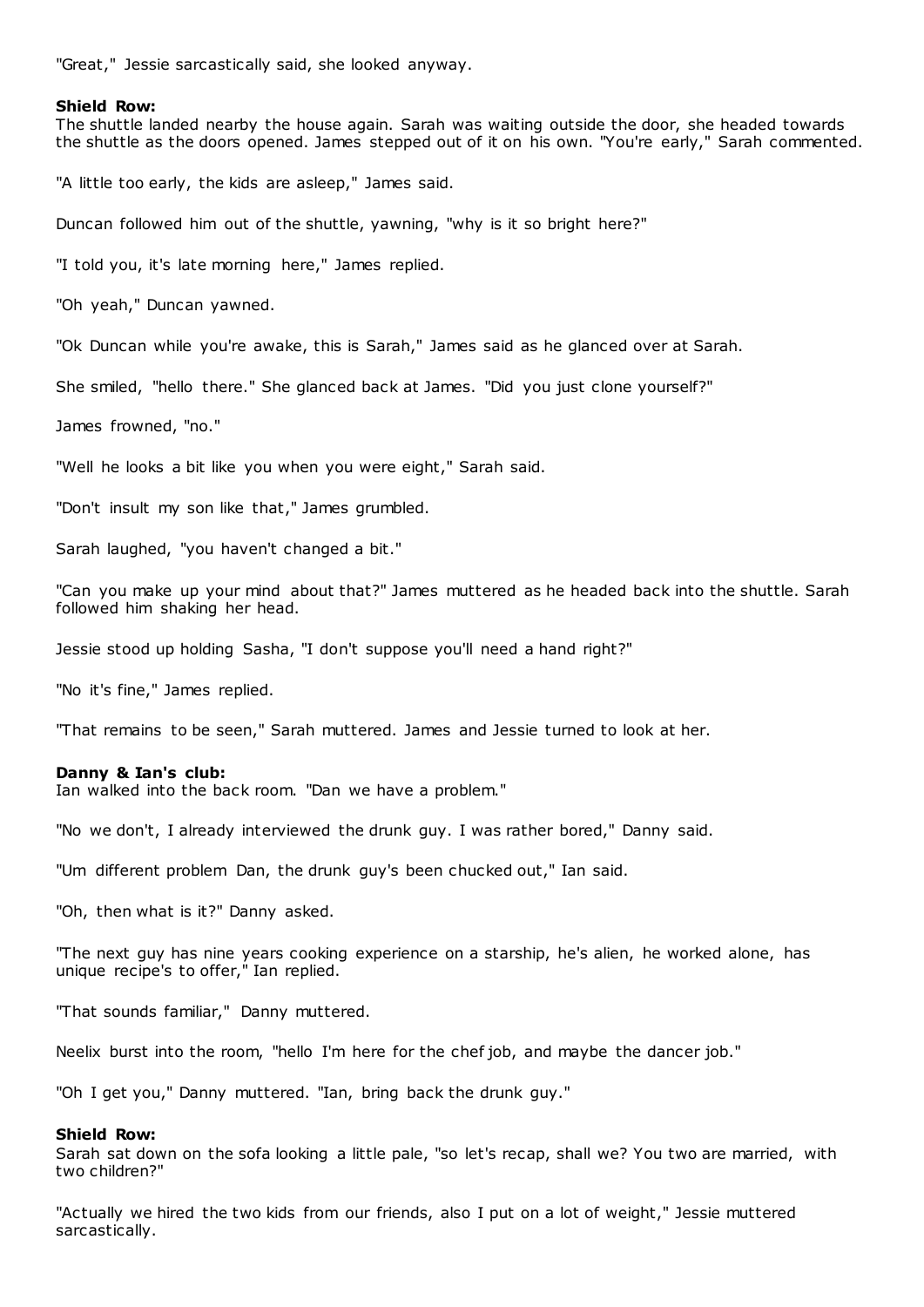Sarah got back onto her feet, "don't make fun of me. I can't believe you did this even after all the warnings I gave you."

"What warnings?" James asked.

"Stay out of this," Sarah snapped.

"I thought I was in this," James rolled his eyes.

"You're just going to have to get used to it. We don't care that you think it's wrong or whatever," Jessie grumbled.

Sarah groaned, "what the hell were you thinking?"

"In the last ten years, oh, I don't know. You'll have to be more specific ," Jessie said. "I don't have to explain myself to you anyway, I'm thirty and you abandoned me when I was seventeen."

"But he's your brother Jessie," Sarah snapped.

"No he's not," Jessie moaned. "We have totally different parents. True our dads are similar, his is more violent and deader but they're different"

"For crying out loud," James muttered to himself.

"Technically he is your brother. If I had known this would happen I wouldn't have even let you two share a room when you were little. This just sickens me," Sarah grumbled.

"Maybe in pre-teens he was like a big brother to me, but when we became close friends he wasn't like that," Jessie said.

"Oh I see, you're trying to tell me now that those rumours I heard off your headmaster were true," Sarah muttered in disgust.

"Uh what rumours?" James asked.

"What kind of person do you think I am!" Jessie screamed.

Sarah shrugged, "a little whore who married her brother."

"He's not my brother, get over it ok!" Jessie snapped right back.

"Guys, you're going to wake up Sasha," James said.

"Hmm yes, I do feel sorry for those kids, I really do," Sarah muttered.

"I don't know why I bother saying anything," James muttered, he headed out of the room.

Jessie sat down on one of the chairs, "you couldn't just let it go, could you?"

"It's hard to. You are my daughter, I'm allowed to care about you," Sarah said.

"Right, I care about my kids but I'm not going to scream at them, and chase them away from home when they start dating," Jessie grumbled, folding her arms.

"Oh you will yell at them when they go out with the wrong person," Sarah said.

"Yeah but after what you put me through, I know what not to do if they did," Jessie said.

Sarah rolled her eyes, "so you were seeing him back then."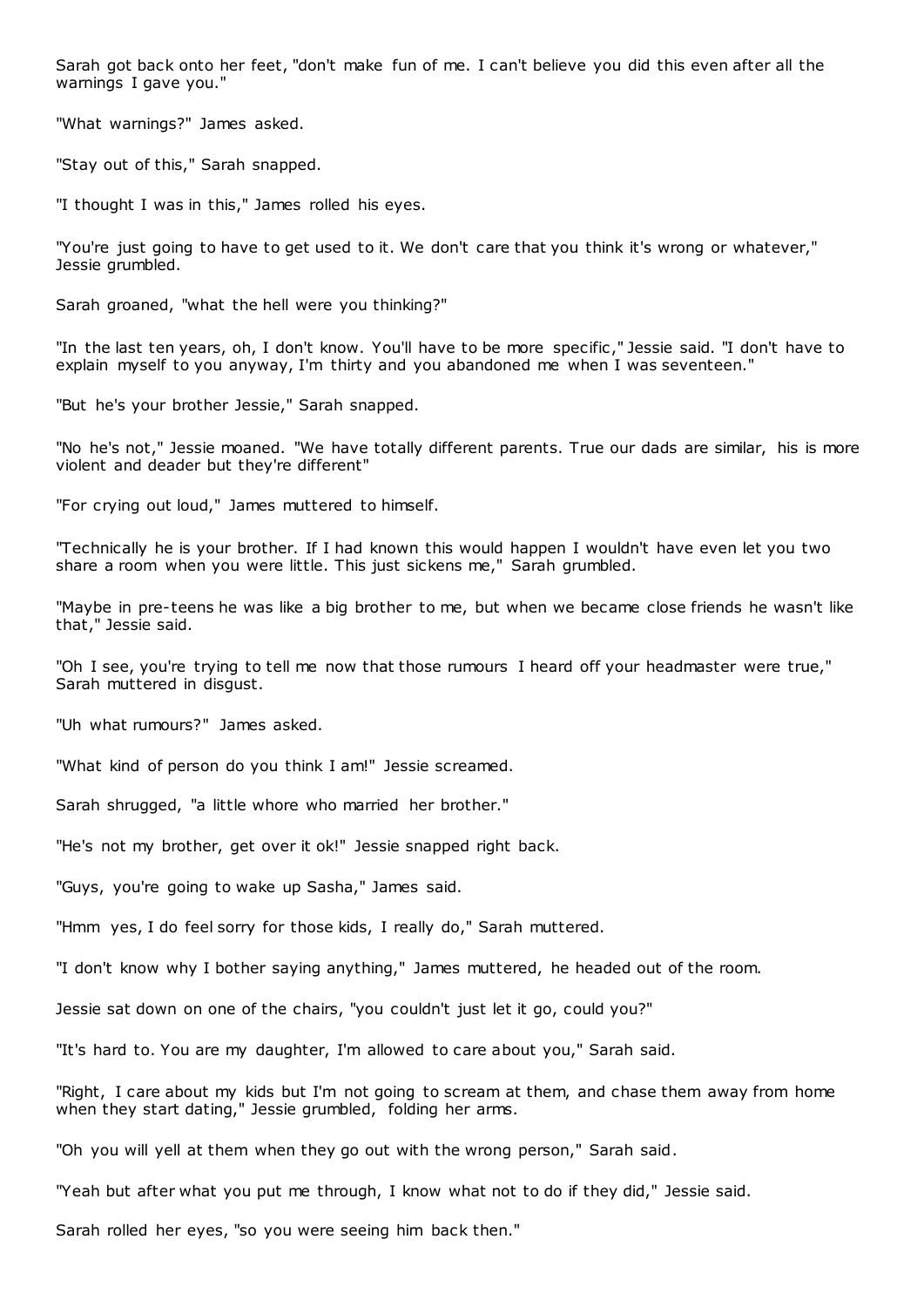"No, I told you the truth back then. There was just two kisses, that's it," Jessie said.

"Then why did you leave home? I wasn't going to throw you out," Sarah questioned.

"Oh you were," Jessie muttered. "Besides you were driving me crazy with all that brother and sister rubbish."

"So, where did you go? Running off to him?" Sarah asked.

"I had nowhere else to go, did I?" Jessie snapped in response.

Sasha came into the room, "why is it so bright here?"

"I think we'll talk about this later," Sarah sighed.

"Oh no we won't," Jessie said. Sasha walked over to her. "Sorry honey, it's bright here because it's morning here."

"Why's that?" Sasha asked while yawning.

"It's hard to explain," Jessie replied.

"Oh by the way, you and James may as well have your old room back. It's a guest room for Zoe and her husband so it seems right, not that I approve of it mind," Sarah said.

"Duncan and Sasha will have Trish and Zoe's room then, good," Jessie said.

Sarah headed towards one of the doors, James and Duncan came back into the room.

"This one's not far away is it?" Duncan asked.

"No, it's just a five minute walk away," James replied. "The biggest problem we have is explaining the spell story."

"Janeway's old school believed it," Jessie said.

"Well it accepted her so it must accept everybody," James said as he took two coats off the side of the sofa. He handed Duncan the smaller one. "We'll see you later, try not to argue so much."

"I'll try," Jessie sighed.

## **Shield Row Primary School:**

James and Duncan were sitting in a small area. Nearby there was a reception desk, a young woman was working on a computer there.

The door next to the desk opened, a nine year old lad stepped through it, "I don't need therapy, screw you!" He glanced at reception just in time to catch the woman glance at him. "What are you looking at bitch!" He stormed out of sight.

"Charming young man isn't he?" the receptionist commented.

"You can't complain about me anymore," Duncan muttered.

"What makes you think that?" James questioned.

Duncan folded his arms and pouted, "forget it, you're mean."

The receptionist looked back up from her computer, "Mr Stuart, Mr Patt erson will see you now."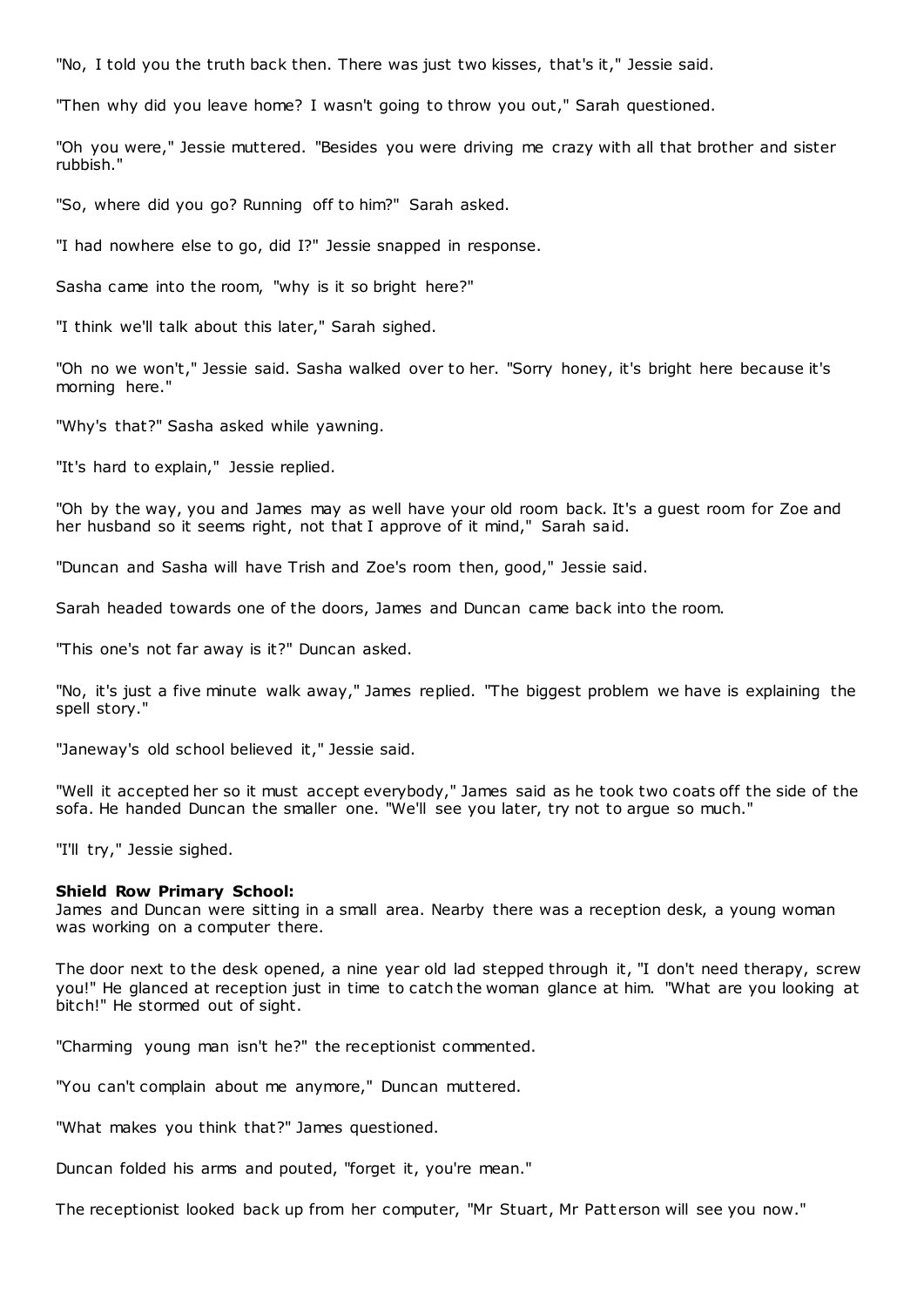"Patterson? Oh no," James muttered as he got up.

Duncan looked at him, puzzled, "what?"

"He was my headmaster, we'll have to sit as far away from him as possible," James replied.

Duncan jumped off his seat, "why?"

"He spits when he talks," James replied.

Duncan looked disgusted, "eew, the Doctor programmed himself to do that once, it was gross."

"He still does that I'm afraid," the receptionist said. "Not your doctor, I meant Patterson."

"Let's get this over with," James muttered, he headed into the office, Duncan followed him looking worried. They both sat down opposite the tall thin man, who was standing behind the desk looking at a PADD.

Patterson sat down in the chair, still looking at the PADD. "I've enrolled two generations worth of students and I must say, I've never seen a stranger record than yours Duncan."

Duncan glanced at James, "um whatever that teacher said about me hitting kids, that was untrue. She's mean and hates me."

Patterson smiled as he put the PADD down, "oh believe me, if that was the reason why your record seems strange to me, somebody must have erased my memory of your father's."

"It wasn't that bad," James said, looking uncomfortable.

"Uh huh," Patterson muttered. He shook his head, "we'll have to work on that bad behaviour Duncan, as your dad will know, we only have one nurse."

"That nurse is still working here?" James questioned.

"No no, but we've always had just one nurse. It's a small school after all," Patterson replied.

"Well that shouldn't be a problem, I don't hit people," Duncan said.

James tried not to laugh, "next you'll be telling me that your grandma doesn't like coffee."

"She does so, where have you been?" Duncan said, shaking his head. He then got it, "oh, hey I'm good."

"We'll see about that, won't we," Patterson said. "Now back to the strangeness of your record. Your date of birth says you're two years old, three in April, and I found that odd as my youngest student is four. Then I was surprised to hear that you've been getting schooling on your ship while still in nursery."

"That was Tom's fault, I always hated him," Duncan grumbled.

"Who's Tom?" Patterson questioned.

"He's married to Duncan's surrogate mum, long story," James replied.

Patterson frowned, "I see. Well he does look seven to me, which may explain why the Indiana school let Duncan skip to a Year Four class. Did they not check his date of birth?"

"I wasn't around when he was enrolled, I'm not sure," James replied.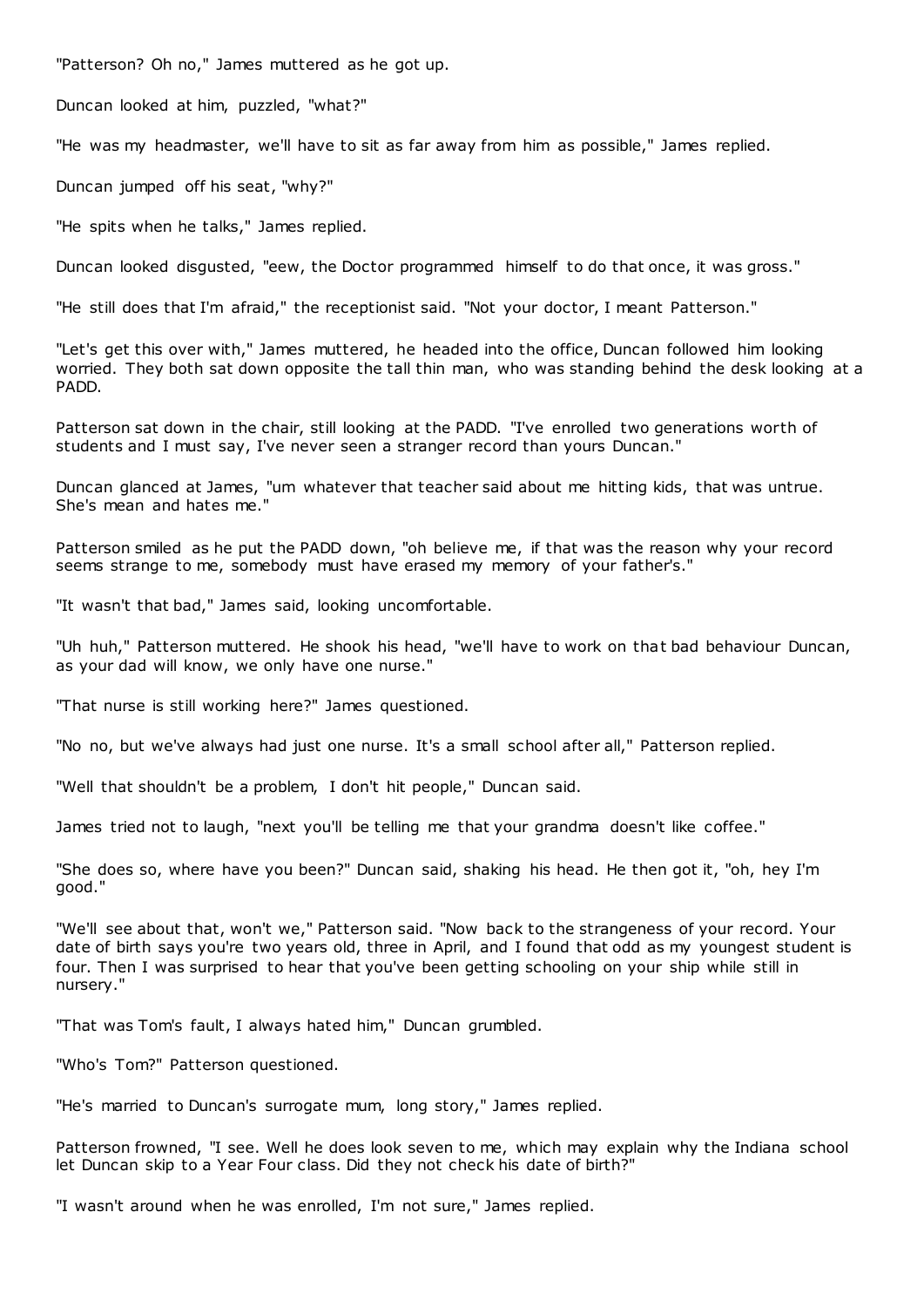"Ok but the strangest part of the record says that he kept up with the classes very well. Also he is as mature as any seven or eight year old can get. I don't understand how he is two yet looks and acts seven," Patterson said.

"Well it was my mum, she accidentally, she's a..." Duncan blurted out.

James cleared his throat, "Duncan, what did I say about the itch word?"

"I wasn't going to say bitch dad, I do like her you know," Duncan grumbled.

"That wasn't the word I meant," James said.

"Oh I must have fell asleep when you warned me about that," Duncan muttered.

Patterson frowned as he worked on his computer, "hmm, Jessica Rex is a witch? That I didn't know."

"Mum's real name is Jessica, funny," Duncan giggled.

"I wouldn't say to her," James said.

"So this is the work of a spell?" Patterson questioned.

"Not exactly. He looks seven because of a spell, but he always seemed older than he was," James replied.

Patterson sighed, "well if he's used to Year Four classes he can be enrolled. We'll have to do something about that aggression, but we've got plenty of time to do that."

"I doubt two years is plenty of time," James said.

Duncan pouted, "hey."

"That's the thing, we'll have about seven years, not two," Patterson said.

"But I thought you were putting him in Year Four, and didn't primary finish after six years?" James said.

"You're right, the problem is I doubt any of the comprehensive school's will accept a five year old. You can tell them then that he's just the same as any ten year old, but it's not enough," Patterson said. "He'd have to stay behind each year group at least once until he's old enough. He could just finish at five like you thought, and stay out of school for five years but I wouldn't recommend it."

"Do you realise that the whole class will give somebody who looks five years older a hard time? I didn't have to do anything to start getting bullied," James said. "Plus he'll be too mature for Year Seven then."

"I know it sounds grisly, but the best idea is to wait until 2381 to enroll him, in Year One of course. That way he'll be with his own age the whole time, and he won't have to stay here as long," Patterson said.

"You're kidding right?" James said. "You want him to go to a class next year where they'll be learning the alphabet? He's already learning long multiplication, no teacher would recommend doing this."

"Well it's either that or stay here for seven years instead of six. Of course you could give him a five year break but give him private tutorage until comprehensive," Patterson said.

James sighed, "I don't know, it shouldn't be this hard." He looked down at Duncan. "What do you want Dunc?"

He looked up at him, "you're asking me?"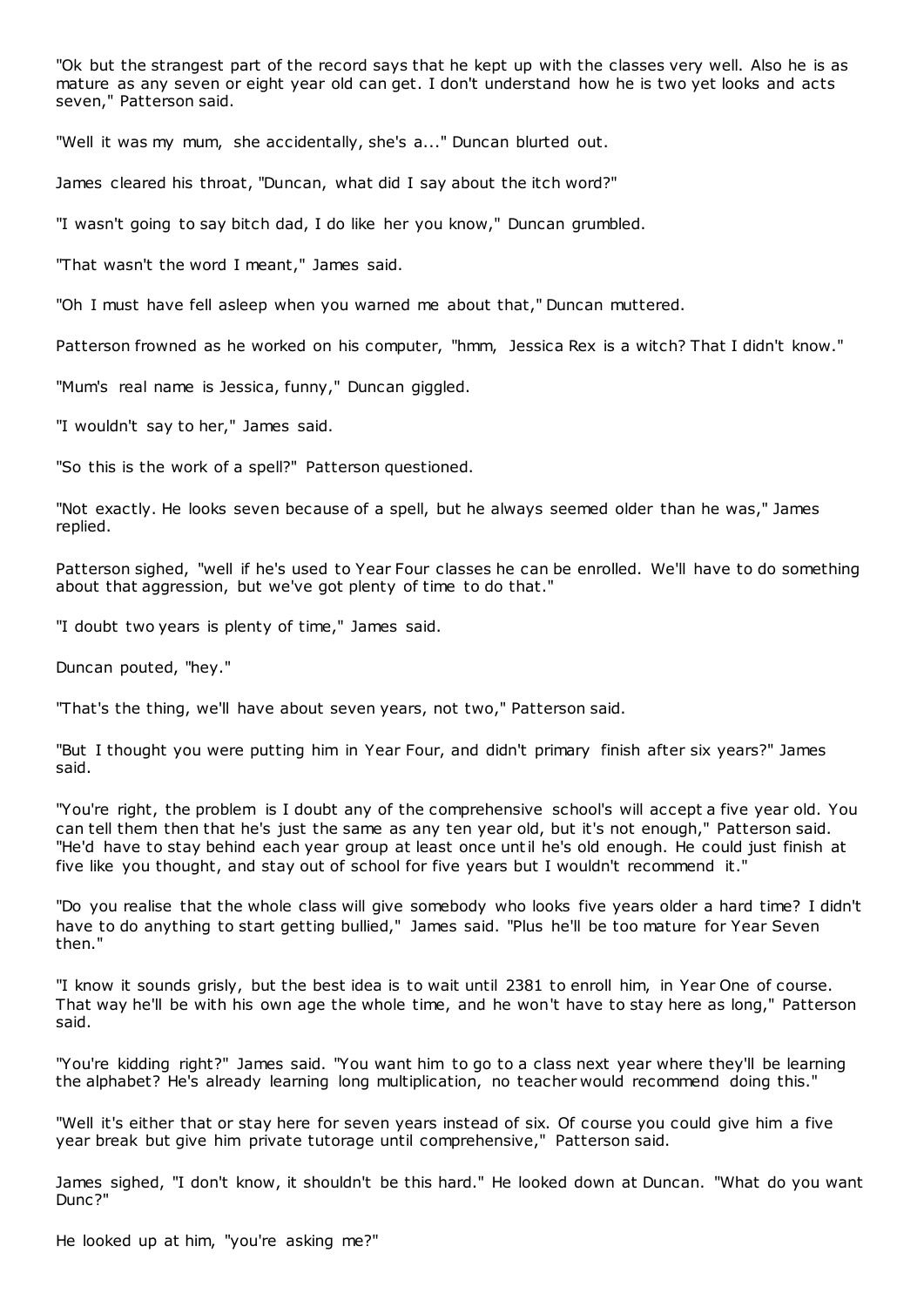"It's your future, not mine. What would you rather do?" James questioned.

"I dunno. The easier one is start next year, it won't be that bad could it?" Duncan replied.

"Are you sure? You know what kids in that class will be like, think of Kirsty and Kyle, except dumber," James said. "Besides when I was your age I was as mature as a baby who hadn't reached his first birthday yet. I know my dad was scary but that's no excuse."

Patterson nodded his head, "I have to agree, I've never seen many two year olds like Duncan. Also when I enrolled your dad I thought his parents just wanted rid of him a year early or something, no offense of course."

"Nah don't worry about it, my dad did want rid of me when I was three," James said.

Duncan groaned, "I don't wanna repeat a whole year group at least once. What I chose is better."

"Well actually the better way is to continue school in Year Four, go through primary normally. Once you leave your mum and I can teach you during the five year break. By that time your mum might know how to change you back," James said.

"It still doesn't solve the maturity problem. He'll be with students who are his age but some may seem a bit young to him," Patterson said.

"But they won't bully him for looking older than them," James said.

Duncan nodded, "actually that is good. If they act like annoying brats there's more excuses to hit them." Patterson and James stared at him. "To er, grass on them yeah."

Patterson shook his head, "we'll still work on that aggression problem." He glanced over at James, "but is it actually curable?"

"No, it's actually infectious," James replied. Patterson looked confused. "Jessie caught it."

"Oh dear, she was such a sweet girl too," Patterson muttered.

Duncan sniggered, "right, mum sweet, never."

"Stop it, you both make her seem like the devil or something," James grumbled.

"I didn't, I just can't imagine mum acting like Sasha all the time," Duncan said.

"You obviously don't want to imagine it," James said.

Duncan's eyes widened, "oh my god, so glad mum's not like that now."

Patterson sighed, "can you bring him here tomorrow before nine?"

"No I can't, I have to be at work at eight. Someone else will take him," James replied.

"Fine, I'll see you tomorrow Duncan," Patterson said.

Duncan frowned, "you're not my teacher are you?"

Patterson laughed, "no no, I'll show you to your class. I don't have time now as I'm late for a meeting."

"That sounds like fun," Duncan muttered sarcastically.

"Actually it is. Did you see that abusive young man that was before you?" Patterson asked.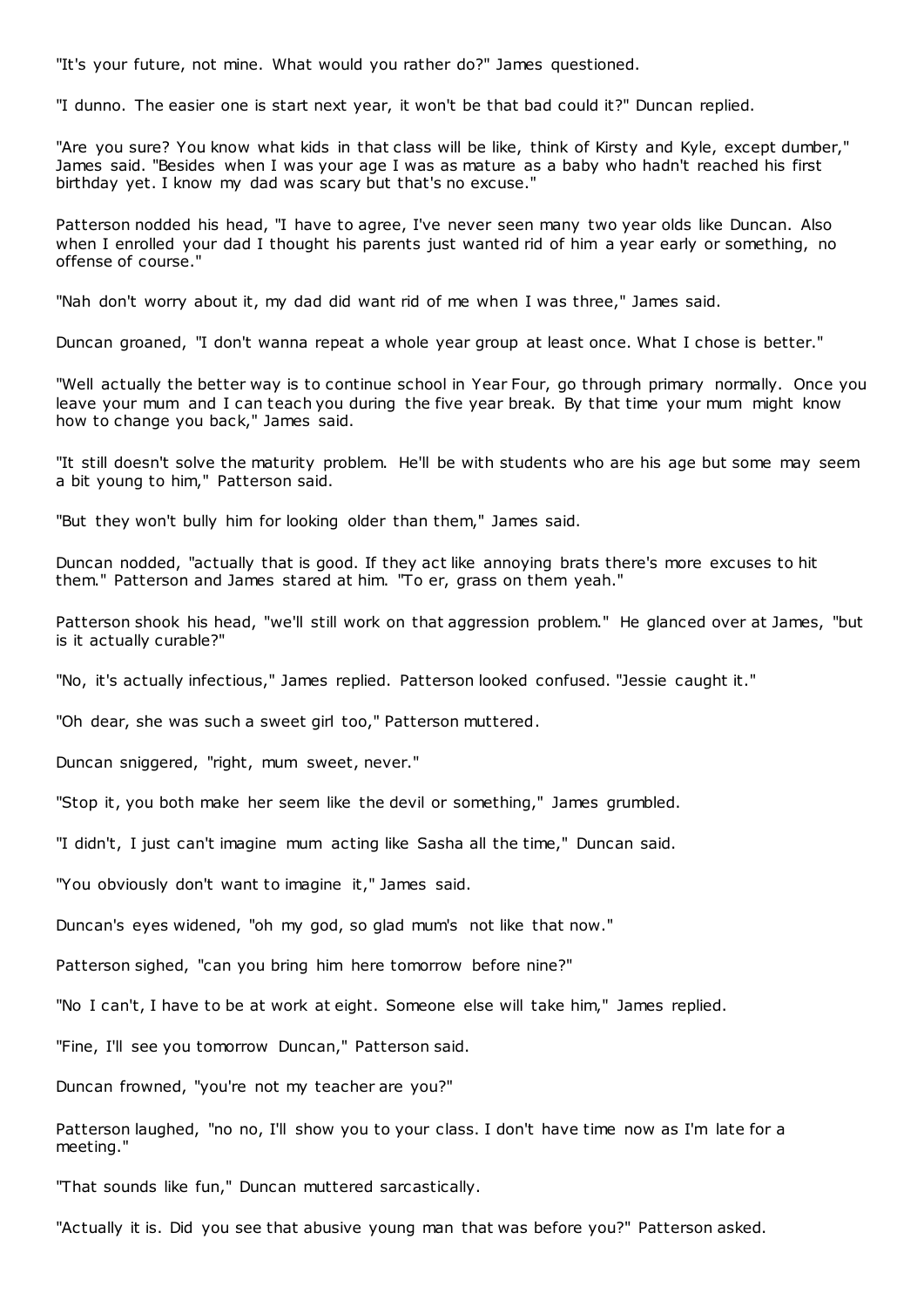"Yeah," Duncan and James replied.

"I'm meeting his new therapist," Patterson said.

"Wow, I didn't start getting therapists until I was fifteen," James commented as he got up. "Come on Duncan, let's get home before your mother kills Sarah."

Duncan jumped off the chair, "ok, why are they arguing anyway?"

James headed out of the office, "you don't want to know." Duncan followed him pulling a face.

## **New Manchester, Lena/Sandi's flat:**

Lena walked into a small bedroom, "and this is your room."

Yasmin followed her into the room, "it's awfully small."

"Yeah, it used to be a big cupboard," Lena said.

Yasmin stared at her, "you're giving me a cupboard."

"Do you want to live with Kevin?" Lena asked.

Yasmin pouted, "no."

"Then enjoy your cupboard," Lena said. She walked back out. The computer on the table started beeping, she rushed over to it and pressed a button.

Sandi glanced over from the kitchen area, "what is it?"

Lena sighed, "James, he's joining us tonight."

"Oh good, maybe he knows what happened to that old shoe shop in the town centre," Sandi said.

Lena frowned, "from a few hundred years ago?"

"Ok fine, what about the Trafford, is that still here?" Sandi questioned.

Lena groaned, "that's the last place we want to be."

## **Later that day, Shield Row:**

Jessie watched as James emptied the contents of a large bag onto a bed, the contents was just weapons. "I'm sorry Jess, I didn't think I'd have to start working so soon."

"It's ok, sooner the better right?" Jessie muttered.

"Yeah that's what I thought," James said as he sorted through the weapons.

"You'll be back early right, this won't take long," Jessie questioned.

"I don't know. There's not many places the vamps can nest so probably not," James replied.

"Oh good, so you'll be back before the kids go to bed," Jessie said.

"No, I doubt it will be that quick," James said.

Jessie's face dropped, "oh maybe I'll go to bed after the kids do."

James looked up at her, "what's wrong?"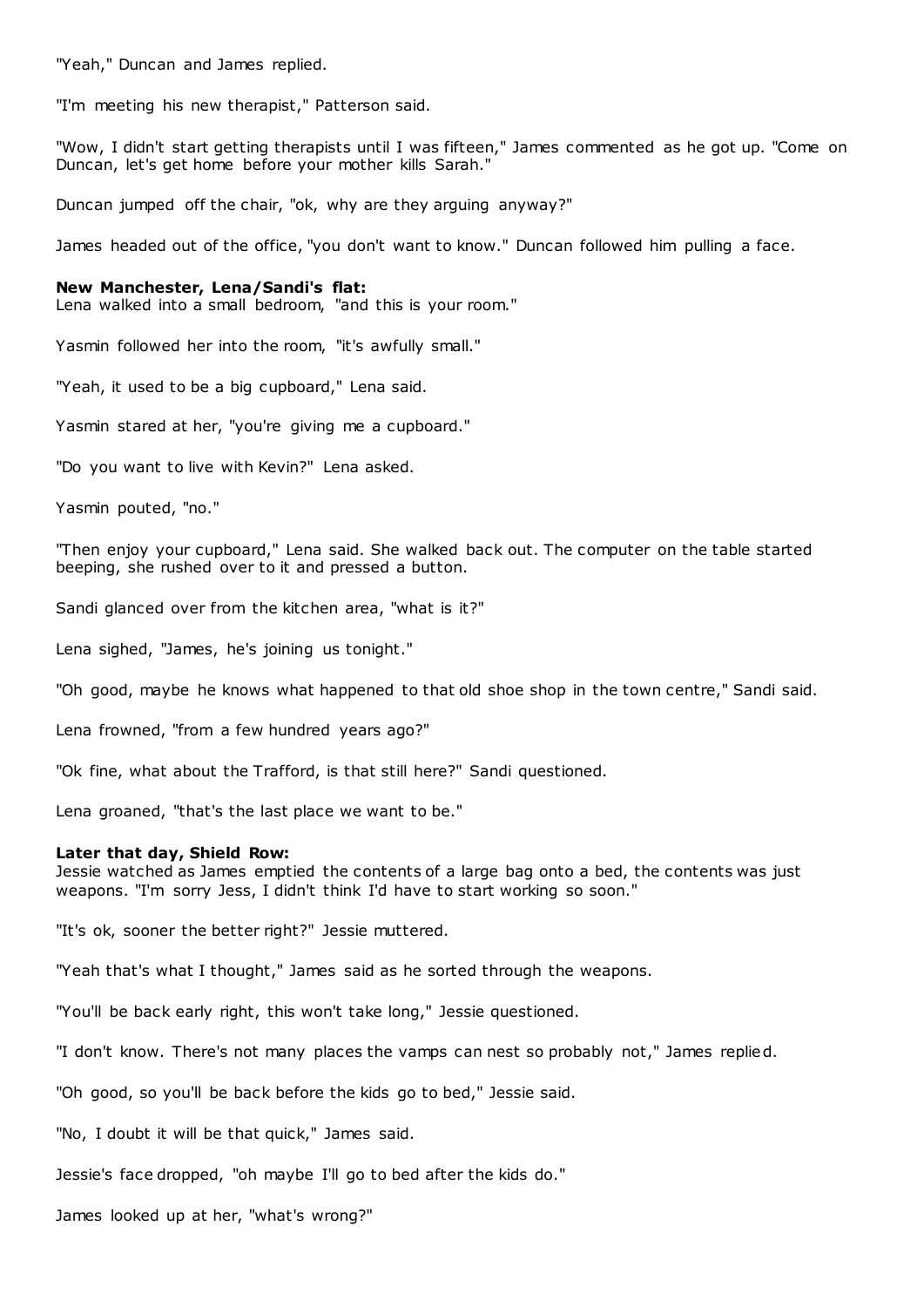Jessie looked uneasy, "nothing it's just."

"You don't want to be left alone with Sarah. That's it, isn't it?" James said.

"Believe me James, that was a tame response. Once you're gone and the kids are fast asleep she'll start on me, full power," Jessie said.

"Sorry Jess, I'll get back as quick as I can," James said. He continued to go through the weapons. "So what was the rumour she mentioned?"

"Nothing it wasn't true, obviously," Jessie stuttered in response.

James sighed, "you can tell me later. The sooner I get going the sooner I get back, hopefully."

"Hopefully?" Jessie muttered.

"It's a big city Jess, remember. I still managed to get lost before I left," James said.

"Early night tonight then. Great, it's just like going to bed at tea time, damn timezones," Jessie muttered.

"I wouldn't. You're not a kid anymore, I'm sure you'll be ok," James said.

"I guess" Jessie sighed.

James finished sorting the weapons out, what was left he put back into the bag. After dumping it under the bed he headed over to where Jessie was standing. "The kids still need to get used to the different timezone, try putting them to bed at eleven instead of nine. That'll give you an extra two hours."

"Good idea," Jessie smiled weakly.

"I'll see you later then," James said. He kissed her on the forehead, "try not to kill Sarah while I'm gone." He walked out of the room.

Jessie pouted, "I'll try."

## **Later, New Manchester:**

Lena, James, Sandi and Kevin were standing nearby the table, the computer was sitting on it closer to Lena. She pressed a few buttons, a large map of Manchester came up on the screen. "Ok the illuminated parts are the places we've already covered."

"Trouble is the game destroyed a lot of the entrances to the underground. If they're there we're going to have a problem," Sandi said.

"Where did the game land?" James asked.

Lena keyed in a command, a large square started flashing over a large part of the map. "There, right next to the city centre."

"It destroyed most of it, killing thousands. It had to be evacuated, trouble is another game arrived but actually was won," Sandi said.

"That's how the vamps got there," James muttered.

"Yep. I'm still reeling from the vampires were actually created by the games news. This was a pretty big shock," Kevin said.

Sandi patted him on the shoulder, "there there."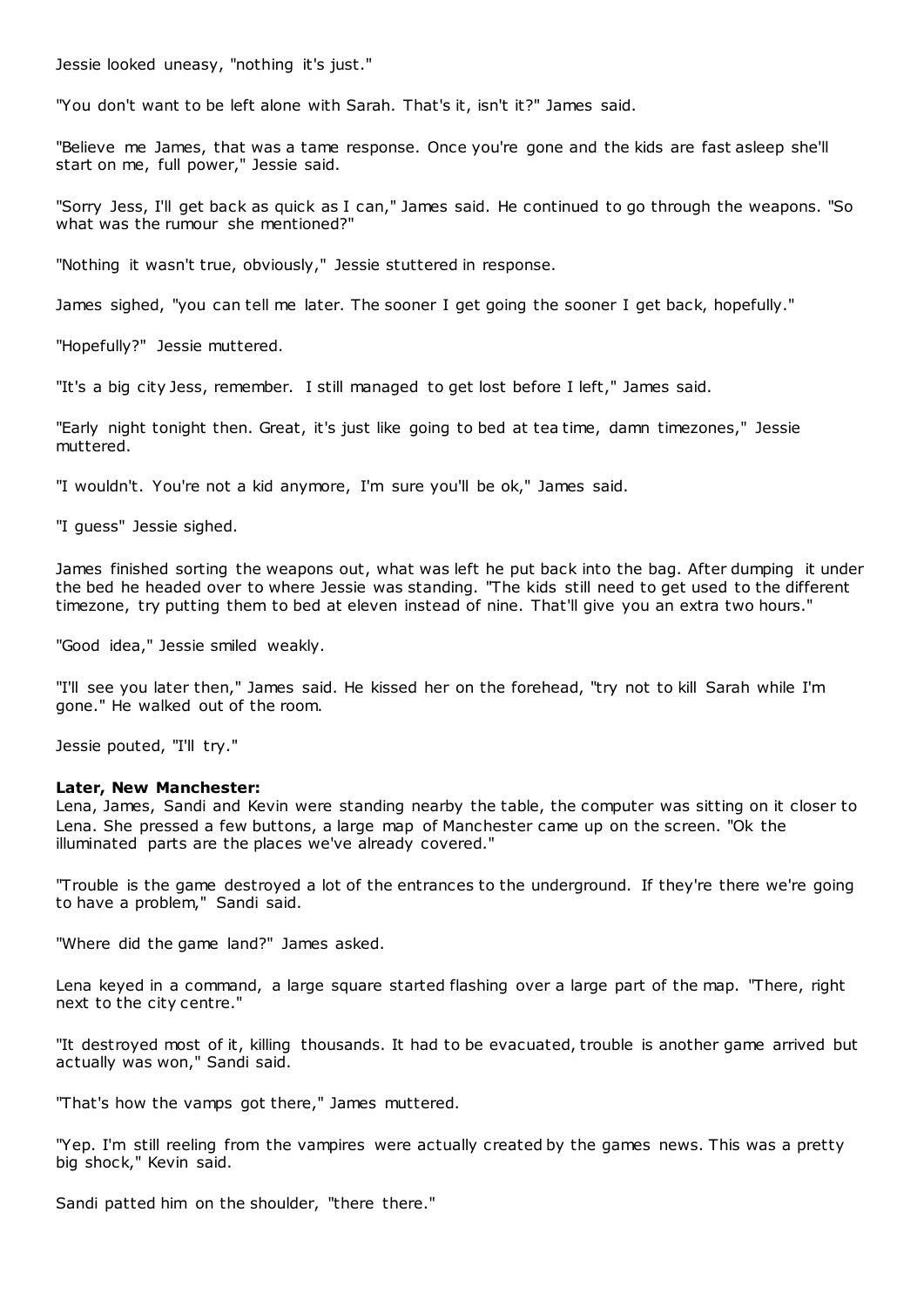Kevin rolled his eyes, "er, thanks."

"How long have they been here?" James asked.

Lena sighed, "the second game landed a week after the first."

"I know, but no one told me when Manchester was partially destroyed," James said.

"Oh, over seven years ago," Lena replied.

"So they could be nested in a much larger place, or several small ones," James said.

"I doubt that. We've took out plenty of them in the past few months, plus the city is protected by a shield so nothing but us can get in or out. There's nothing to feed on so they couldn't really breed," Sandi said.

"True but Starfleet may have left all the dead behind in the rush, and there could have been people still in there. Vamps probably can live on each other for a long time," James said.

Lena nodded, "that's true, plus a few games have been in the city since then."

"Still we can't be looking at many now," Kevin said.

Lena folded her arms, "you explain why the numbers haven't gotten smaller since you started patrolling there."

"I can't. They can't be breeding, they should be dying of starvation by now," Kevin said.

Sandi glanced out of the window briefly, "it's nearly sundown, we need to assign areas. It's the only way we're going to cover the whole city."

"The city is bigger than this, is this just what the shield covers?" James questioned, eyeing the computer screen.

Lena frowned, "yeah it is. Outside is just parts of places like Salford, they weren't really damaged but were evacuated anyway."

"Why weren't they surrounded by the shield?" James asked.

Lena shrugged, "I don't know, we've seen no vampires outside the shield anyway."

Sandi pointed at a part of the map, "the opening is just there. There's a small control centre nearby, they allow people to enter. Trouble is a part of the shield has to be lowered for a brief time."

"Luckily no vamps have tried anything, yet," Kevin said.

"The opening is in Salford," James said.

"Yeah, so?" Kevin said.

"I'm just saying," James muttered. "I could cover that side of the city, I know that part well."

"Right. We'll divide the city into four, each of us patrol assigned area. We could meet up in two hours to change over," Sandi said.

"Sounds good," Lena said.

"How come the Trafford has the shield around it?" James asked.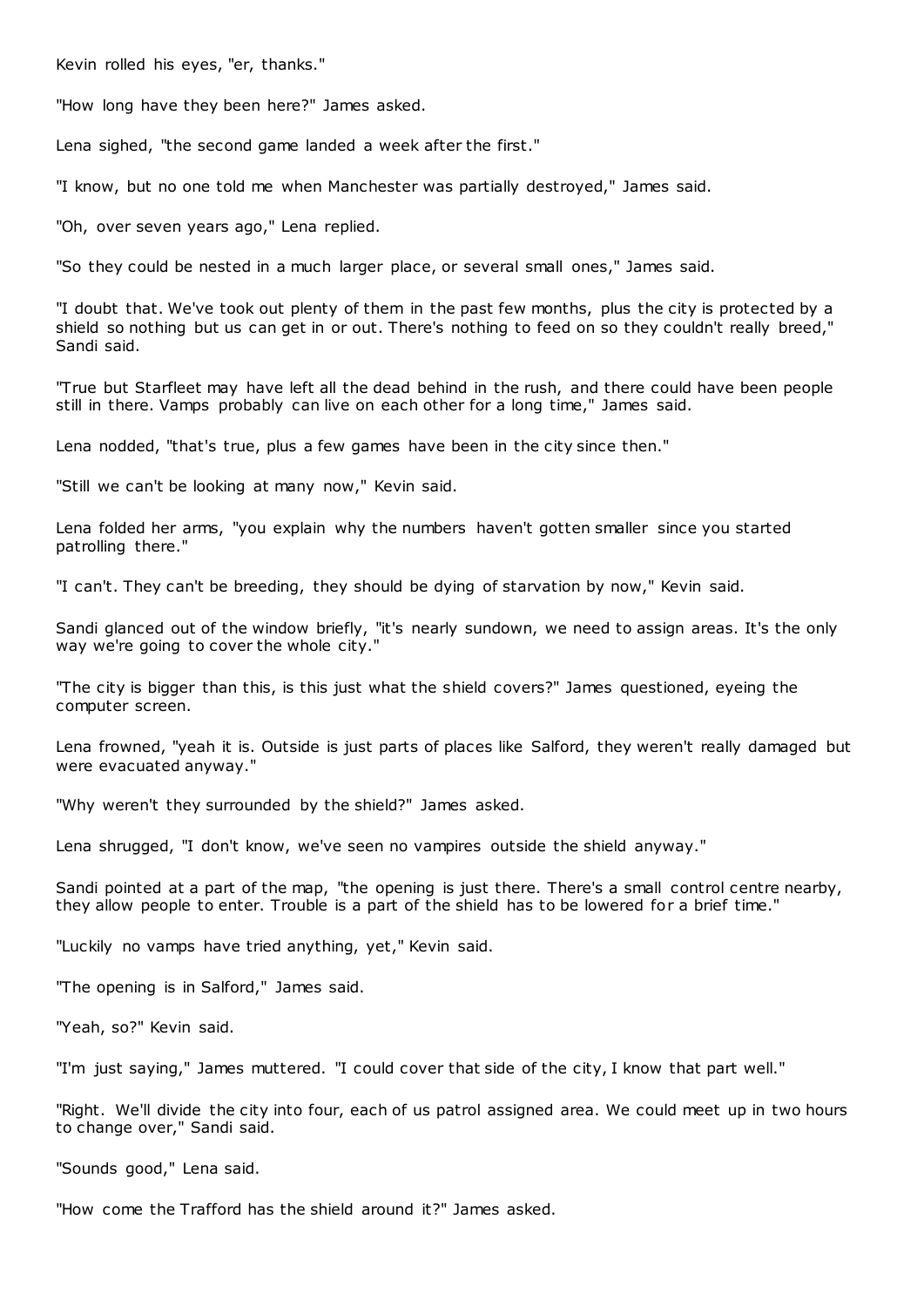"It does? Where is it?" Sandi muttered.

"In the middle of nowhere, that's what surprises me," James replied.

"Maybe they didn't want to take any chances, it was a big place after all," Kevin said.

"Well now I know that it's in the vampire infested area, I may look for it," Sandi said.

James stared blankly at her, "you mean no one has looked in there."

Lena glanced slowly at Sandi and Kevin, "maybe we should change our plans, Sandi. We're going shopping."

"Finally," Sandi sighed.

#### **A little while later, outside the Trafford centre:**

"Somebody tell me that they know their way around," Sandi muttered.

"Well I know it better than the actual designers and shop people probably did, does that help?" James said.

Sandi sighed, "yes actually."

"Well, we can split the centre into four like we planned for the whole city. We can meet up somewhere," Lena said.

Kevin glanced at James, "was the cinema still up when you last went there?"

"Cinema? In the Trafford?" James muttered.

"Obviously not," Kevin groaned.

"We can meet in the centre of the um, centre. There's a fountain there, it's easily spotted," James said.

Lena nodded, "right, we'll meet there."

"Two hours?" Sandi questioned.

James rolled his eyes, "it's just the Trafford centre Sandi."

"I know but they would have left all the stock cos of the rush," Sandi said. Everyone groaned.

Kevin looked disgusted, "eew, no one go to McDonalds or anything. It's not nice when it's just days old let alone seven years."

"Damn, there goes all my plans," James said sarcastically.

Lena smirked, "let's go."

## **Inside the Trafford:**

A small light shone on one of the broken store windows. Sandi walked closer to it, trying to see through the window. "Ooh, a clothes shop." She walked around to the door, which had fallen off, and went inside.

"Oooh these are nice," a girl's voice said near the back of the store.

"Only if you're a slapper," another girl's voice said.

"Well you know I am, duh," the first girl groaned.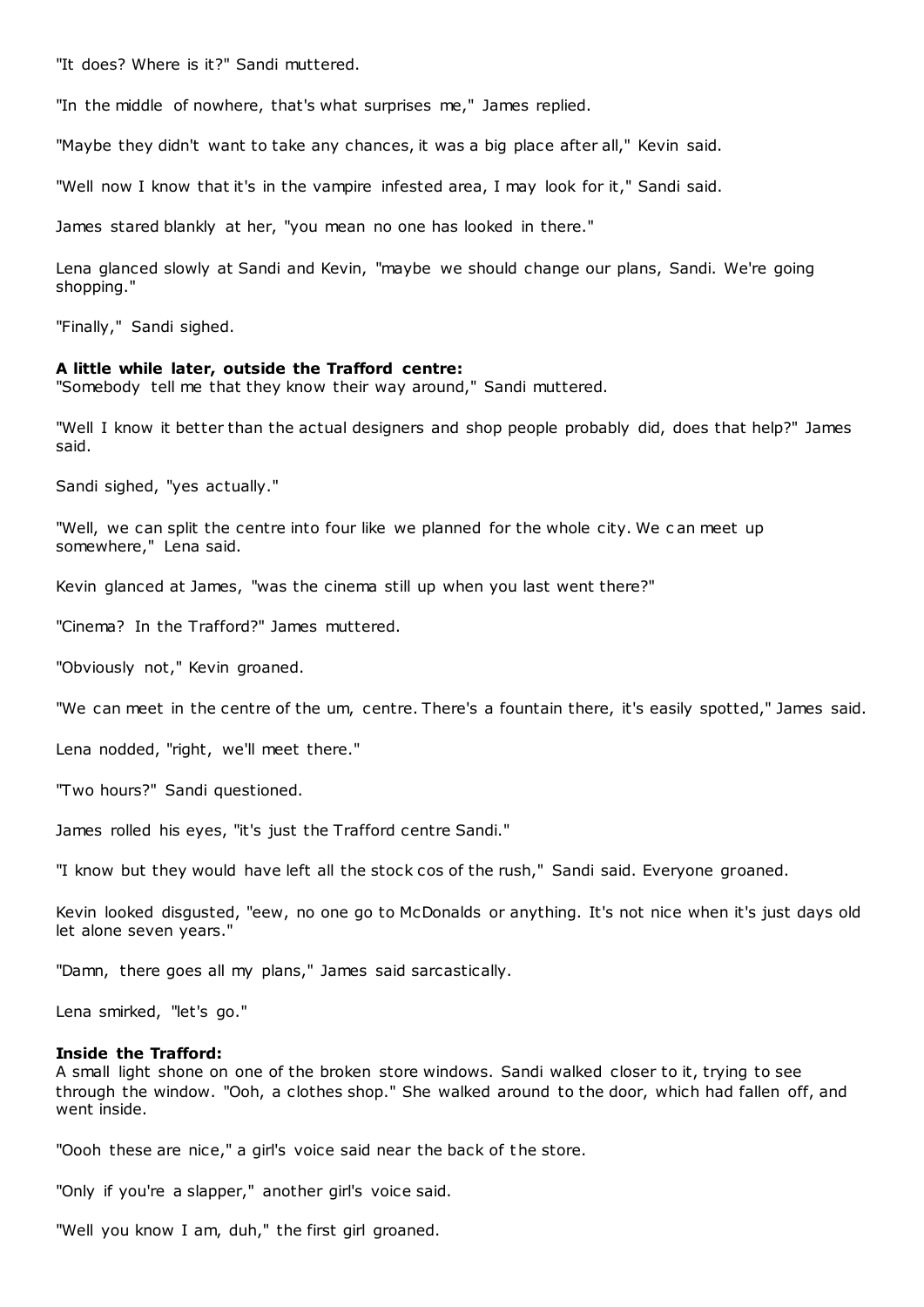Sandi pointed the torch she had at the back of the store, she then spotted two girls near a small pile of shoes. "Great, I hate it when people get to the sales before me."

The girls glanced at each other. "Who the hell are you?" one asked as she put on another high heeled shoe.

"I'm just here to shop," Sandi replied.

"Well beat it missy, we got here first," the girl snapped.

"I'm not shopping for cheap and nasty shoes," Sandi said, walking closer to the girls.

"I told you they were for slappers," the other girl said.

Sandi knelt down to pick up one of the high heeled shoes, "on second thought, these ones are nice."

"Really? I can't walk in those things," the second girl said.

The first girl frowned, "wait, she doesn't smell right." Sandi quickly pushed the heel of the shoe into her, she turned to dust.

The other girl looked scared, "uh, oh crap." She rushed towards the main door.

Sandi knelt down again, "this'll do." She picked up a black boot with a really long and thin heel then she got back onto her feet. The girl reached the door and turned to dust, the boot fell to the ground. "Cool, I'm a good shot."

Meanwhile Lena walked into a large open area where there were several restaurants. She shone the torch around the area, "great, there are lots of good places to nest here." She heard a voice nearby the pizza place and quickly turned to see who it was.

"Oh I'm from around, you know," Kevin said, leaning on the nearby wall. In front of him was a short blonde girl.

"Really, me too," the girl said.

Lena groaned as she walked over to the pair, "Kevin, how the hell did you get Chosen over so many potentials?"

Kevin turned his head to glare at her, "Lena I'm trying to score here."

"You're a Slayer, eugh," the girl groaned, she pushed him out of the way and started to walk off.

"See, now look what you've done," Kevin groaned.

Lena groaned as she passed the place where they kept the knives and forks, she picked up a knife as she did. "You still didn't answer my question Kevin." She plunged the knife into the girl as she started to pass her, she of course turned to dust.

"Hey you don't go pestering James, do you?" Kevin moaned.

"I don't recall Jessie ever replicating blood from a replicator, or biting people in the neck," Lena muttered.

Kevin's eyes lit up, "ooh ooh, that's it!"

"What?" Lena muttered.

"They must have replicated their blood, you know when they ran out of people," Kevin said.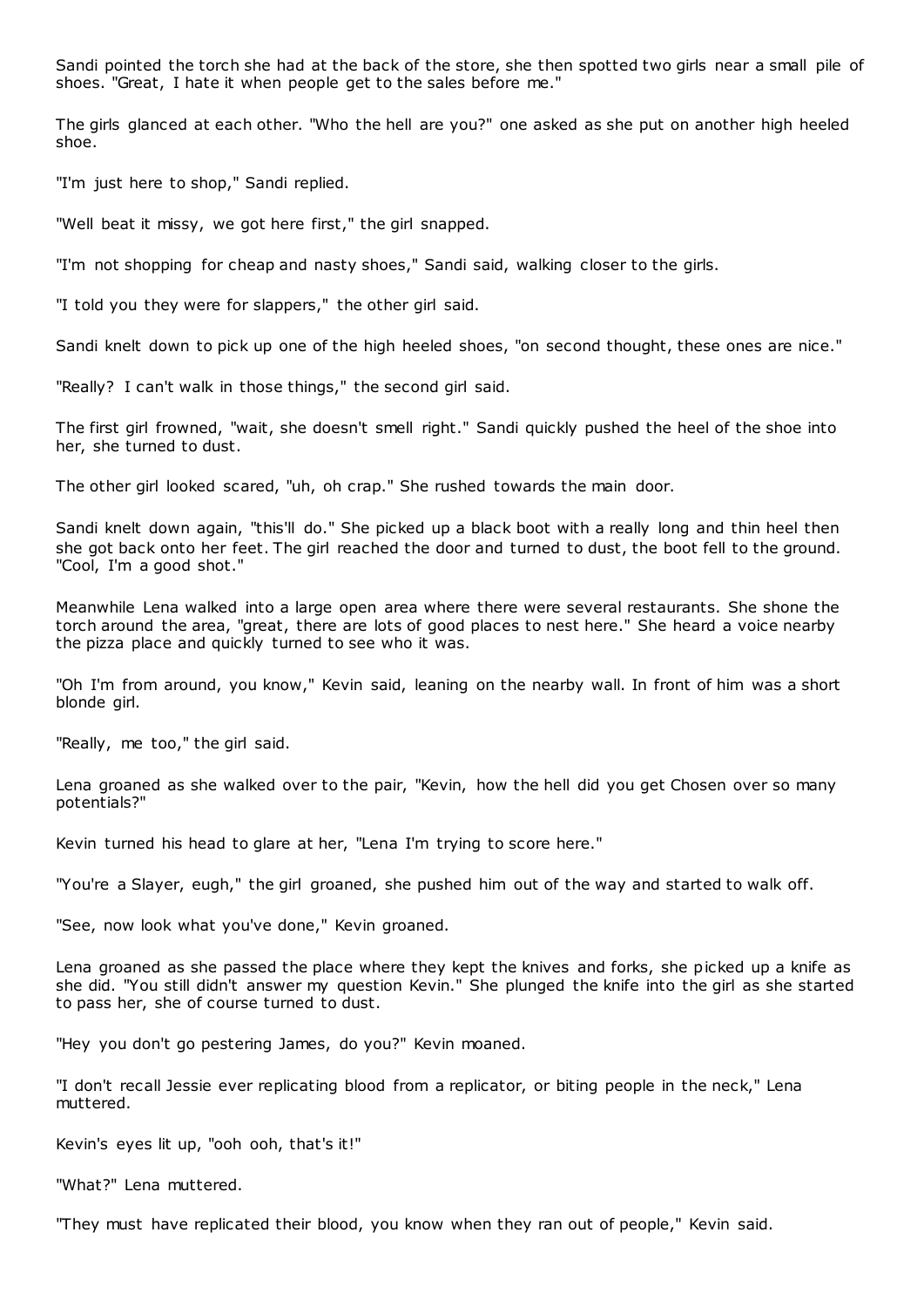Lena raised her eyebrow, "this city has been powerless for years."

Kevin's face dropped, "oh so much for that."

"Forget it, let's just check the kitchens and everything. They may be nesting there," Lena said.

# **Meanwhile:**

James reached the centre where the large fountain was standing, it now just looked like a statue that had seen better days, with an overflooded basin underneath it. Nearby there were two rusty escalators.

He pointed the torch at the top of the escalators, "nope, not going up there anytime soon."

A group of five came up not far behind him. "Oh don't worry, they won't collapse or anything. We use them all the time," one of them sneered.

James turned around, he groaned, "that's just great."

"We're disappointed, we thought the Slayers would find this place sooner than this," the one who appeared to be the leader said.

"Find this place? It stands out a mile," another guy commented.

"Um excuse me, but are we going to kill him sometime today?" a girl grumbled.

James groaned, "I've kinda died here before, there's probably a rule or something."

The leader stepped forward, "really, right here. Well if you want we could just kill you, over there or upstairs maybe."

"Upstairs will be fine," James said.

One of the guys grinned, "this is easier than I thought."

The leader stared at him, "shut up you idiot." He slapped him across the head. "Upstairs it is."

James smiled, "yes it is."

# **A few minutes later:**

The dumb guy screamed as he was thrown over the banister on the next floor, he fell into the fountain.

The girl sighed in relief, "oh thank god or whatever." A knife flew into her chest, she glanced down at it looking annoyed. "I really should stop thanking that guy." She turned to dust.

"You know I was really dreading coming back here after my stepmother got murdered right here," James said. One of the vamps charged for him but he just knocked him to the floor with his arm. "But it's kinda good, I must have left some of my psycho nature behind."

The leader smiled, "I wouldn't get too cocky boy." A few more vampires gathered around. "See."

"Oh please, I knocked out ten guys here and killed two of them, and I was a crap fighter then," James said.

The leader smiled, "that's what I hate about Slayers, they all have more ego than brains."

"Are we just going to insult each other? I'm warning you now I can win that kind of fight as well," James muttered.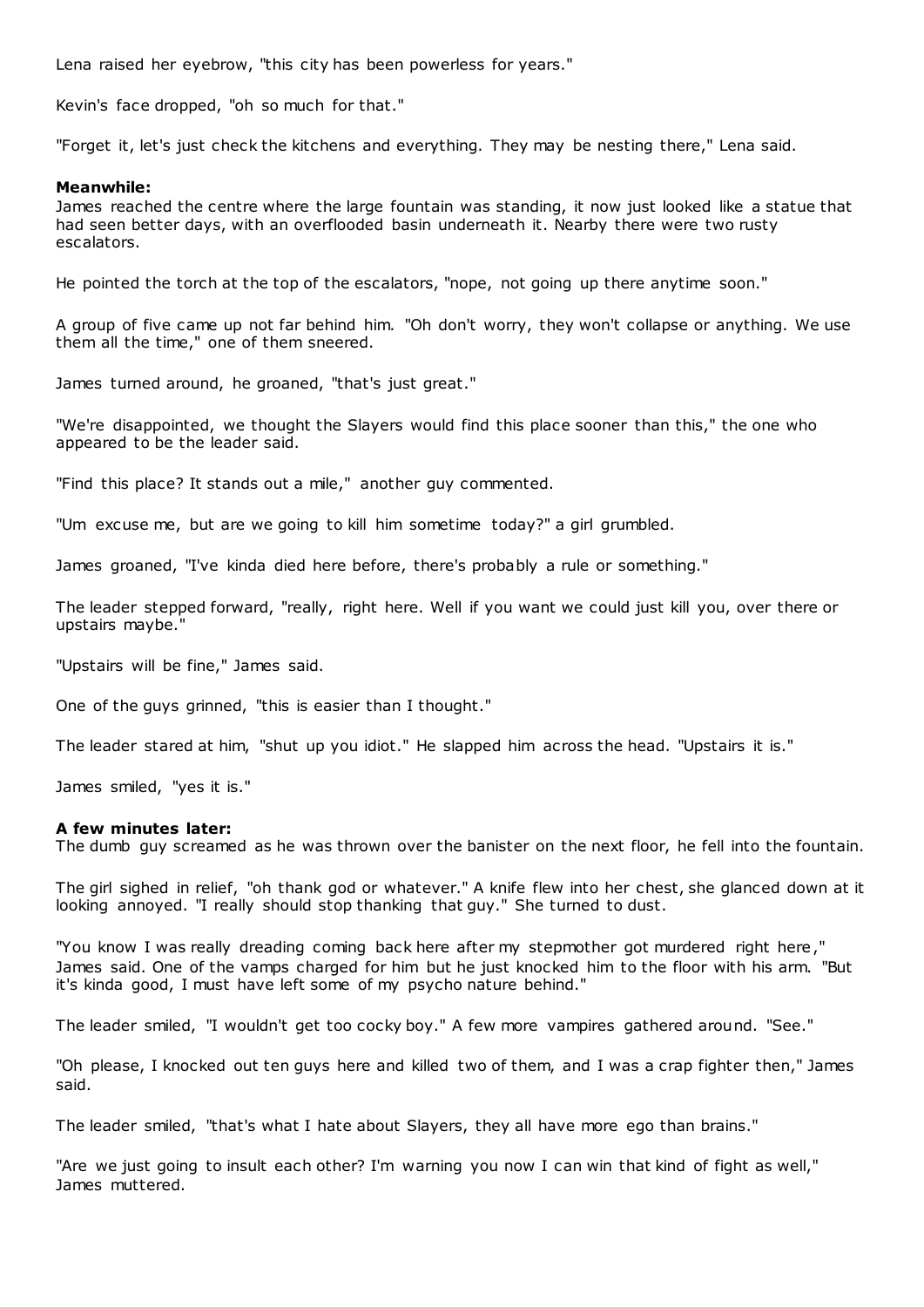All the new vampires attacked him at once. He threw another one over the banister. One swung a fist at him but he ducked in time, instead he ended up punching one of the other vampires. "Oh sorry," he said.

"Meh it's ok," the punched one said. He turned to dust though.

James was about to kill the last vampire as the leader started to make his way over. He stopped looking rather shocked, he turned to dust at the same time as the other last vampire. James just stared at where the leader was, looking confused.

A man's voice coming from the top of the escalator startled him, "finally, that one was getting on my nerves." The man came towards him loading a crossbow. "Fine stay still, I have nothing against killing a soft one, though you did nearly win that one."

James stared at him with wide eyes, "John?"

The guy frowned at him, "wait, I've never seen you before, how do you know my name?"

"Second time this week, that's great," James muttered.

John lowered the crossbow as he stepped a little closer, "no I do know you."

"Oh for god's sake," James rolled his eyes. "We lived in the same house for six years."

John's face tightened, "oh, it's you." He put the crossbow by his side. "I'm surprised you came back at all."

"Wait I don't think you've guessed right, I'm..." James said.

"James I know," John said coldly.

"Ok so what's with the attitude?" James questioned, with a raised eyebrow.

"Why do you think?" John grumbled.

"Enlighten me," James said.

"Isn't it obvious, have you even noticed the state of the city?" John snapped. He shook his head, "though you never did care about anyone else but yourself." James stared at him with wider eyes than before. John sighed, "you came in with three others, we should regroup back at the house."

# **Salford:**

John lead the way into a large but rundown house, and into a large living room. A middle aged woman was sitting on the sofa, she quickly got onto her feet. "John, you're back early." She eyed the others, "who are they?"

"The legendary Slayers. I could hardly believe it myself," John sarcastically said.

Lena stepped closer to James who was a little too busy glaring at nothing in particular. "Who is this guy?"

"Susy's husband, and he was like a dad to me," James muttered in response. Lena just looked more confused. "Like I said, was."

"The others will be back soon, you three may as well make yourselves at home," John said, glancing sternly at James as he did.

"Actually I'd rather have some answers," Sandi said. "How come you guys are here, I thought we were the only ones allowed in here."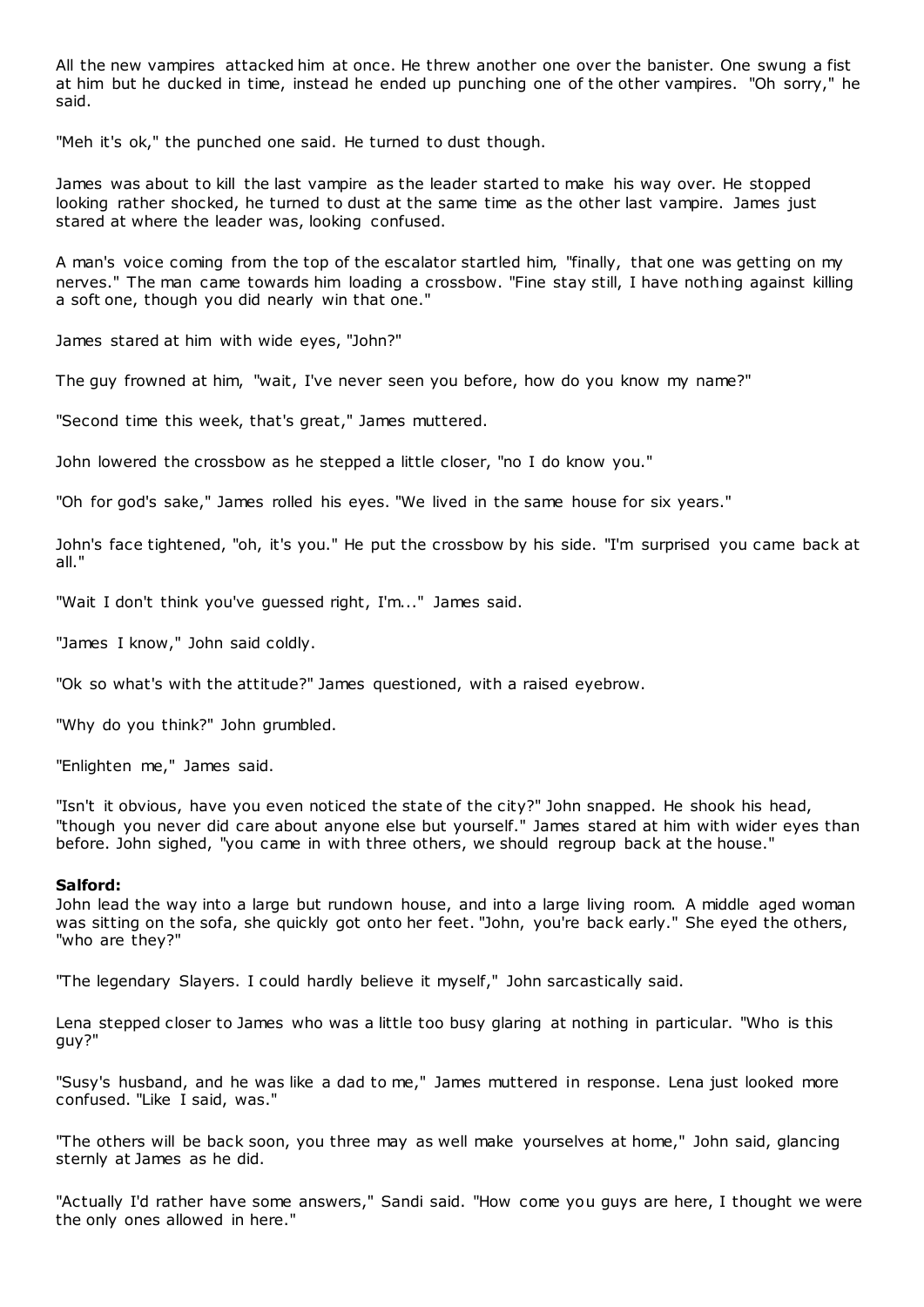The woman walked over, "we were here long before that shield was put up."

"We're here to get rid of the vampire threat and get the city back," John said.

"Seems to me like you're doing a great job," James sarcastically said.

John ignored him, "unfortunately the amount of vampires hasn't really gone down much, and I've only got six people left out of a hundred."

"That's what's been feeding the vamps for the last seven years," Lena muttered.

"Great, you guys wanted to get rid of the vampire threat but instead you've just increased it. Maybe it would have been better if you left things well enough alone," James said.

The woman glanced at John, "he's right."

John shook his head, "oh please, we wouldn't even be in this mess if it wasn't for him."

"And why's that?" Kevin asked.

"Yeah, why is this suddenly my fault?" James asked.

"Where should I start with that?" John muttered, he glanced over at the woman. "Where do you think, Lynn?"

The woman sighed, "John."

"Ok maybe I'll start with the whole leaving Earth to chase after your precious girlfriend," John replied.

James rolled his eyes, "right, what has that got to do with what's happening now?"

"Isn't it obvious?" John snapped. He started to laugh, "that's typical of you, you still can't see what's right in front of you."

"Maybe you should explain it," James said.

"If you hadn't have left you might have been able to stop that Game from destroying the city. That is your job, right?" John grumbled.

"Yeah it is, but I didn't know that then," James said.

"Bull, you knew alright. If you didn't, why the hell did you sneak out of the house nearly every night?" John snapped.

Kevin shrugged, "maybe he had a date."

"Is that what you told mum every time you got caught?" Sandi asked.

"It was true most of the time," Kevin replied, grinning.

"Ugh, he's worse than you, I didn't think that was possible," John muttered.

"No James is worse than Kevin, he's slept with a girl, Kevin hasn't," Sandi pointed out.

Kevin glared at her, "Sandi, what did I tell you about that!?" She smiled sweetly at him.

"Ok guys, maybe you shouldn't help," James muttered.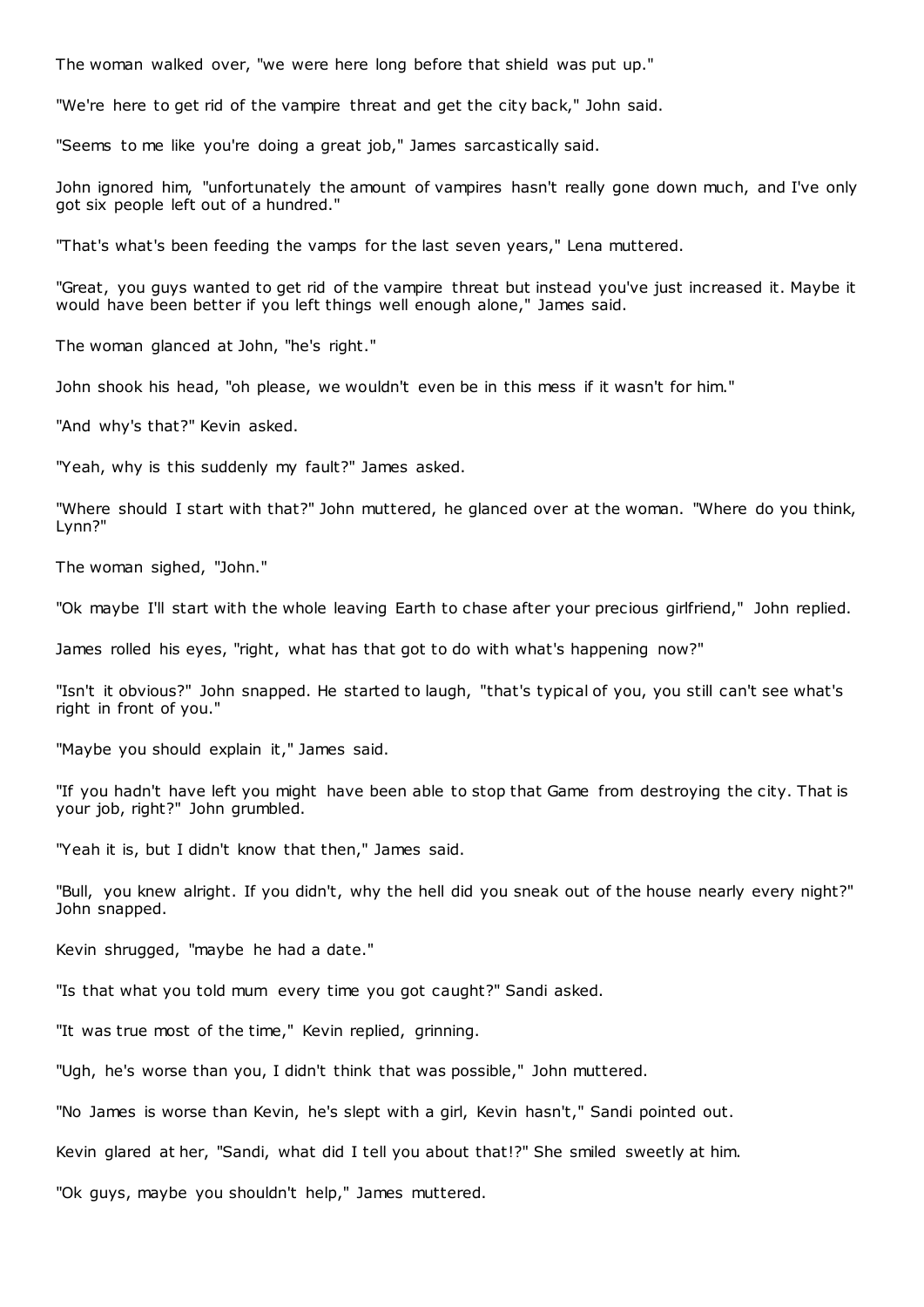"Doesn't make a difference to me. You knew what you had to do, but you threw it all away just for a stupid little girl," John said. "Thousands died that day, did you know? You could have stopped it."

"No I couldn't have. If I had seen a purple cube coming from the sky back then, I would have run for cover like everyone else," James said.

Lena nodded, "it's true, nobody told him about the Games. I had to."

"Now that we're finished with that, why don't we sort out your mess," James said.

"My mess? Don't give that claptrap about not knowing about the Games. You had a watcher, he would have told you if you hadn't of nicked off," John snapped.

"Oh please, that watcher was the one who cut Susy's throat," James snapped back.

"No it wasn't," Lena whispered.

James rolled his eyes again, "no but he was behind the whole thing."

John stared at him, "he killed Susy?"

"Actually Lena's boyfriend did," Kevin said.

Lena glared at him, "shut up Kevin."

"What, I thought it was conspiracy day," Kevin muttered.

"You're lying to cover your tracks," John muttered.

James laughed, "oh my god, you're blaming me for that too?"

John shrugged, "why not. You always went on about how much you hated her."

"Fine, believe what you want. The vampires nest will be in the Trafford, they like the underground. It was rather quiet until I got to where Susy died, there must be an opening near there," James said.

"Right. We'll go back," Lena said.

The nearby door burst open, some familiar faces joined them all in the room.

"What are you guys doing here?" James asked.

The newcomers all glanced at each other looking just as confused. "I could ask you the same thing," Stephen said.

Lena raised her eyebrow, "I think it's obvious."

Stephen looked nervous, "right, Slayer. I get you."

"It's still a good question. Why after all this time do you care what happens to this city?" Johnny questioned.

"Ah I get it, this is why these guys have been treating me like crap ever since I started working. You've been telling them your stories, haven't you?" James grumbled in John's direction.

"They were very entertaining on slow nights," David commented.

Matt groaned, "David just shut up."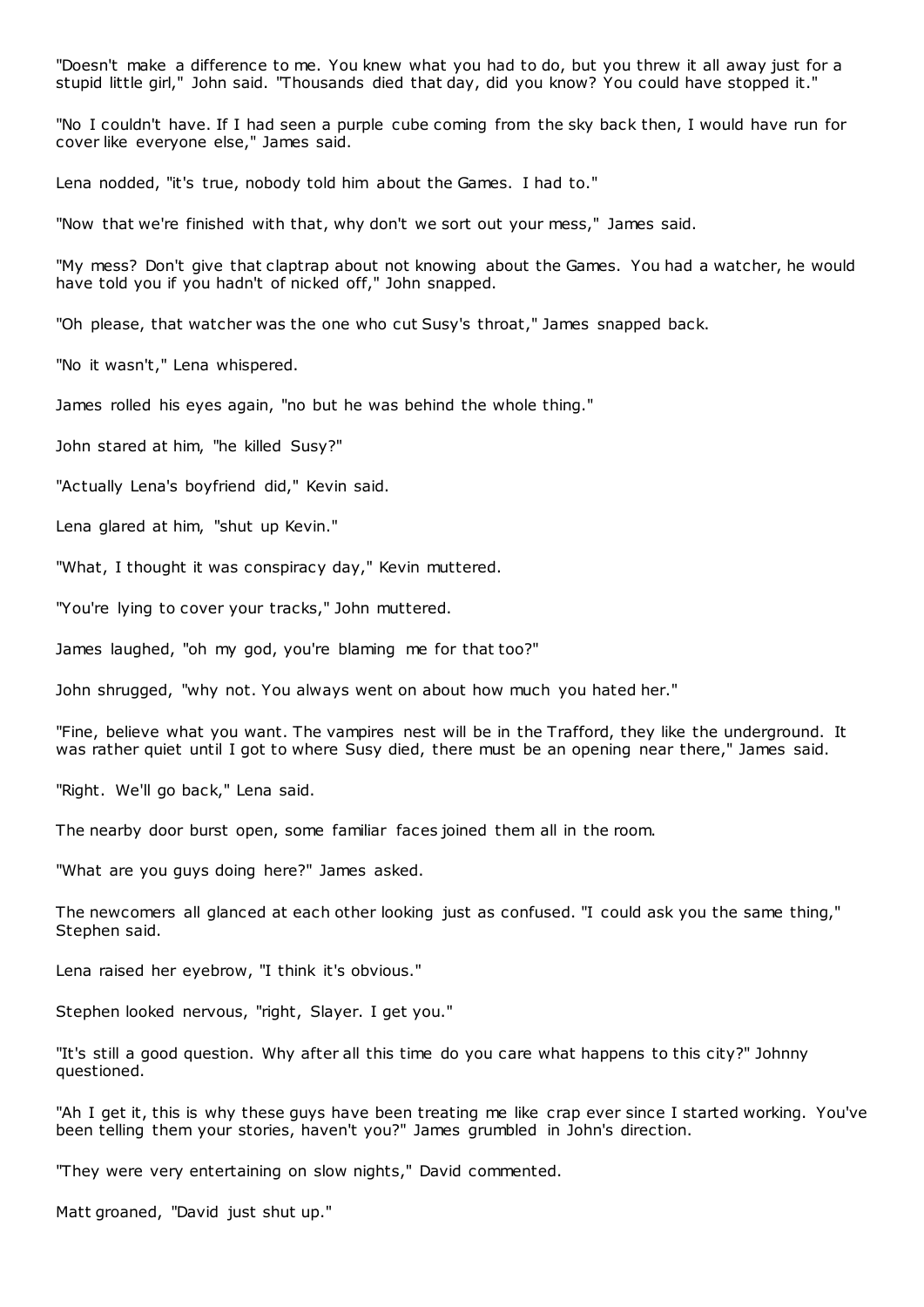"So, you all fancy yourselves as a vampire slaying group, huh?" Sandi muttered.

"We are a resistance movement," Johnny said.

"Brilliant resistance. The natives probably call you the moron takeaway," James said.

Stephen pouted, "hey, what does that mean?"

"Well let me see, a group of a hundred stay behind in Manchester to get rid of the vampires. Now, seven years later there is only six of you left, and about ninety odd extra vamps. Well done," James replied.

"That's enough out of you," John snapped.

"We should just go back to the Trafford," Lena said.

James nodded, "yeah, good idea." He, Lena, Sandi and Kevin headed out of the room.

"Try not to get too many people killed this time," John said as the door slammed shut. "Ok everyone, they think they've found the nest we've been looking for. Collect your weapons, we're going to find it first."

"But if they know where it is how are we going to do that?" Stephen asked.

"They don't know exactly, we just have a general area," John replied.

"Sounds good," David said.

### **Shield Row:**

Jessie, Duncan and Sasha were all sitting on the sofa watching a Disney movie. Well Sasha was watching, Duncan was staring at the wall near the TV while Jessie was falling asleep, so it looked.

"Mum," Sasha said.

"What?" Jessie muttered.

Duncan groaned, "here we go."

"Why does that guy try to steal the lamp? Can't he just ask for it after Aladdin's finished with it?" Sasha asked.

"Cos he's a bad guy Sasha. It would be a dull movie if he just asked," Duncan muttered.

"I guess that's an, ok explanation," Jessie said. "The proper one is that he's power hungry, evil and he wanted it in the first place anyway."

"Oh, so why didn't he get it himself?" Sasha asked.

"Disney movies make bad guys seem cowardly," Jessie replied.

Duncan shrugged, "and once again, it would be a dull movie if he got it straight away."

Jessie rolled her eyes, "Duncan."

"What?" Duncan innocently said.

"Why do they do that anyway?" Sasha asked as she pointed at the TV.

"Well they have to sing a song, it's a Disney movie," Duncan replied.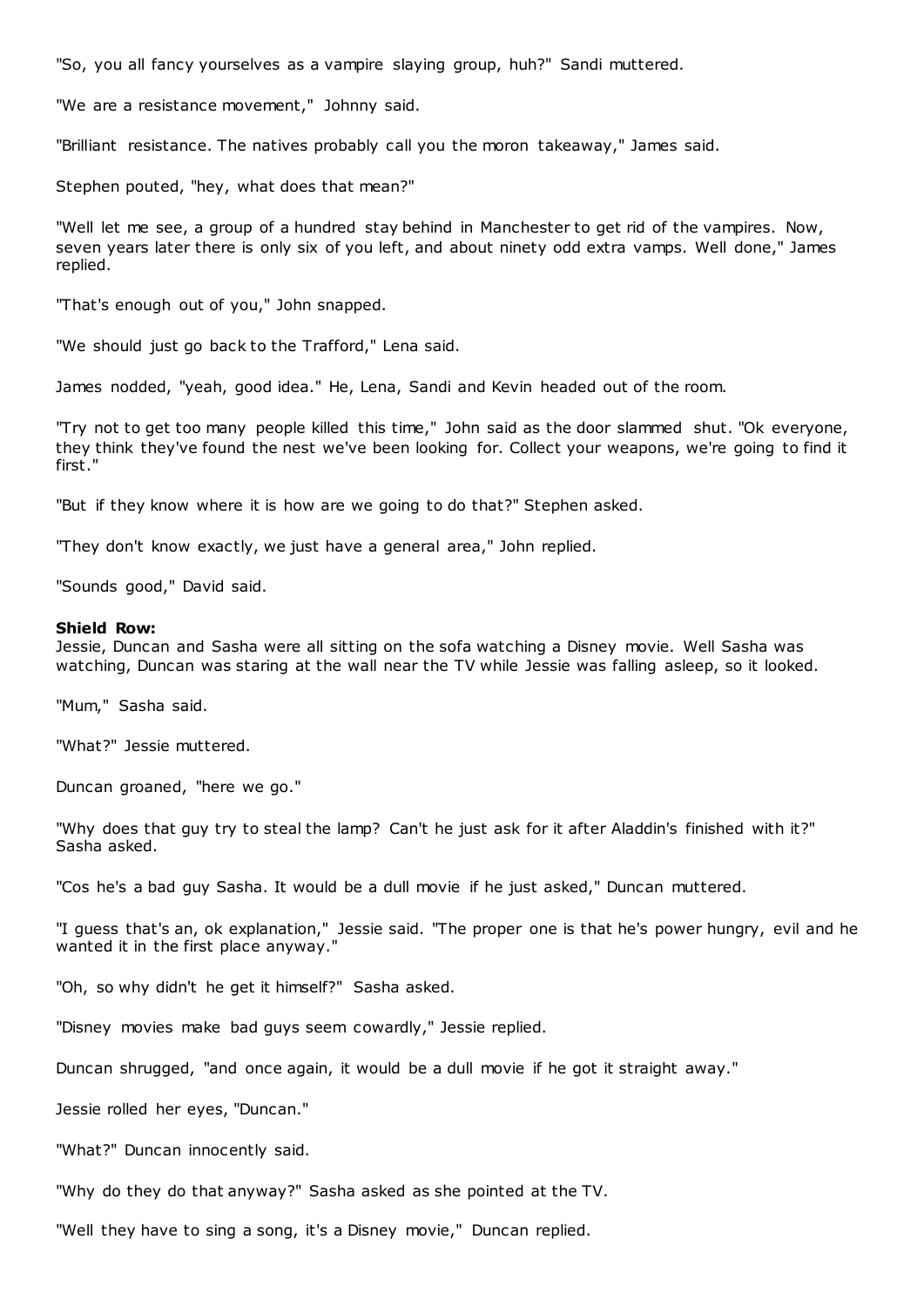"No why does the girl suddenly like him now after the song?" Sasha asked. She pointed at the TV again, "and why does everyone have to do that?"

Duncan climbed off the sofa, "I'm going to bed." He walked out of the room, Sarah passed him as she entered the room.

Jessie tried to keep a straight face, "um don't you remember, she met him in the market place and she liked him then. And people do that when they really like each other."

"Oh," Sasha said. Jessie sighed in relief. "But she still likes him too soon, why's that?"

"I don't know, some people fall in love at first sight," Jessie groaned.

"That's stupid," Sasha muttered. She looked up at her, "I mean is there anyone you know that liked someone that quickly?"

"Uh yeah, Craig, but he likes a lot of girls," Jessie replied. She sighed, "and Kevin."

"No I mean is there any couples that did?" Sasha asked.

Jessie groaned, "honey, just watch the movie please."

"I thought so, you don't know any," Sasha giggled.

"It's funny that you didn't mention you and James," Sarah commented.

Jessie groaned again, "we liked each other straight away but that's it."

Sarah smiled, "you and Ali used to watch this movie all the time."

Jessie glanced back at her, "we did?"

Sarah walked over to sit on the side of the sofa, "yes and I remember you asking silly questions too."

"Like what?" Jessie questioned, looking nervous.

"Let me see, you asked why Jasmine had her hair like that, why it was only three wishes, and there's the most famous question," Sarah replied. Jessie stared blankly at her. "You know, the one Sasha must have asked earlier. Why did Jasmine suddenly start liking Aladdin I'd wager."

"Well what were the answers then?" Jessie muttered.

"Well Ali and I answered them, Ali said her hair was an accident and the bobbles were falling out. I said there were three cos it fitted the movie," Sarah said.

"What about the other question?" Sasha asked.

"Your dad answered it I think, it was the first time he saw it, he said Aladdin had wished it, and he called him a pervert. Of course you had no idea what one was so I grounded him as you kept asking," Sarah replied.

"Oh so you punished him," Jessie muttered.

"Yes I did," Sarah said. "Of course I let him watch the rest of the movie, big mistake."

"Mum, what is a pervert?" Sasha asked.

Jessie glared at Sarah, "you're grounded."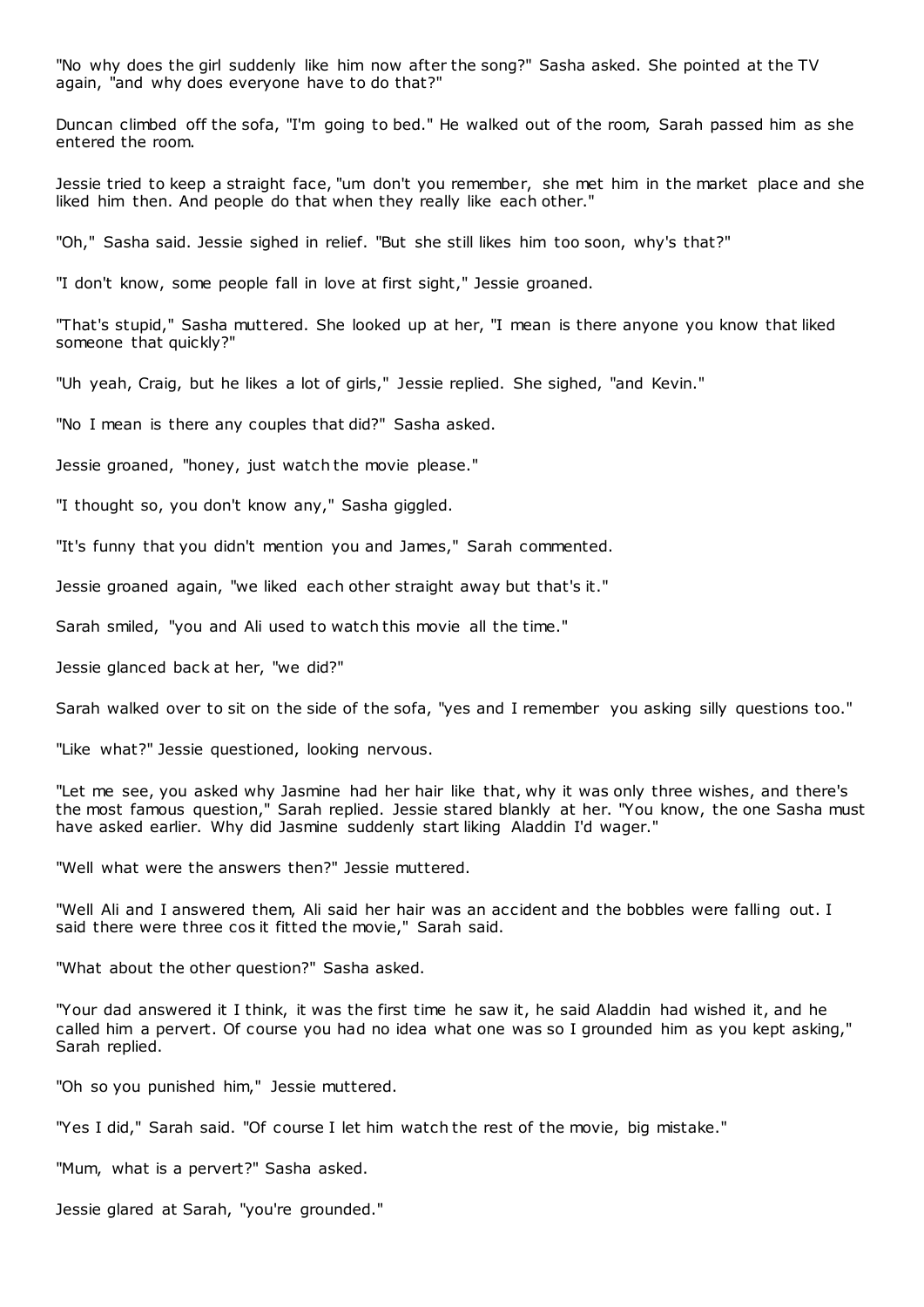Sarah groaned, "you can't ground me."

Sasha pouted, "mum, what is it?"

"Boys like Kevin who follow girls around a lot," Jessie replied.

"Oh how is Aladdin one?" Sasha asked.

"He isn't, when your dad was younger he just said it," Jessie groaned.

"Oh, I don't like this movie," Sasha muttered. She climbed off the sofa.

"Finally," Jessie sighed, she turned the TV off. She noticed Sasha heading for the door. "Where are you going?"

"To bug Duncan," Sasha replied. She left the room.

Sarah shook her head as she sat down where Sasha was sitting earlier. "She's a lovely girl," she said, trying not to laugh.

"Was there a point to that?" Jessie asked.

"A point to what?" Sarah said.

"What you said when you came in," Jessie said.

"Oh right," Sarah sighed. "It was just a comment."

"Good, cos I really can't be bothered to talk about that anymore," Jessie said.

"Jessie you know that you'd react the same way if the roles were reversed," Sarah said.

"I would?" Jessie said, bewildered.

"Well yes, you were always so naive, you'd believe anything you were told," Sarah said.

"Remind you of someone," Jessie muttered.

"I'm not naive, I have a good reason to believe that rumour," Sarah said.

"Well it has to be a good reason, doesn't it? Doesn't it occ ur to you that the rumour was unrealistic , for one thing James was pretty freaked out still about what happened between him and Angela," Jessie said.

"I know, but it's natural for him to turn to his best friend. It's been known to happen," Sarah said.

Jessie groaned, "ugh, you're just sick."

"How am I sick, you sleep together now don't you? It's not like you've not went near him at all," Sarah muttered.

Jessie stared blankly at her, "we were fourteen year olds and you thought we had slept together, that's why I think you're sick."

"Jess, I know it's sick but stuff like that does happen," Sarah said.

"Well it didn't happen between us. We kissed twice, that's it. We pretended to have a relationship to fool his stepmother when we were in Manchester, but we still didn't get together until we were in our twenties," Jessie grumbled.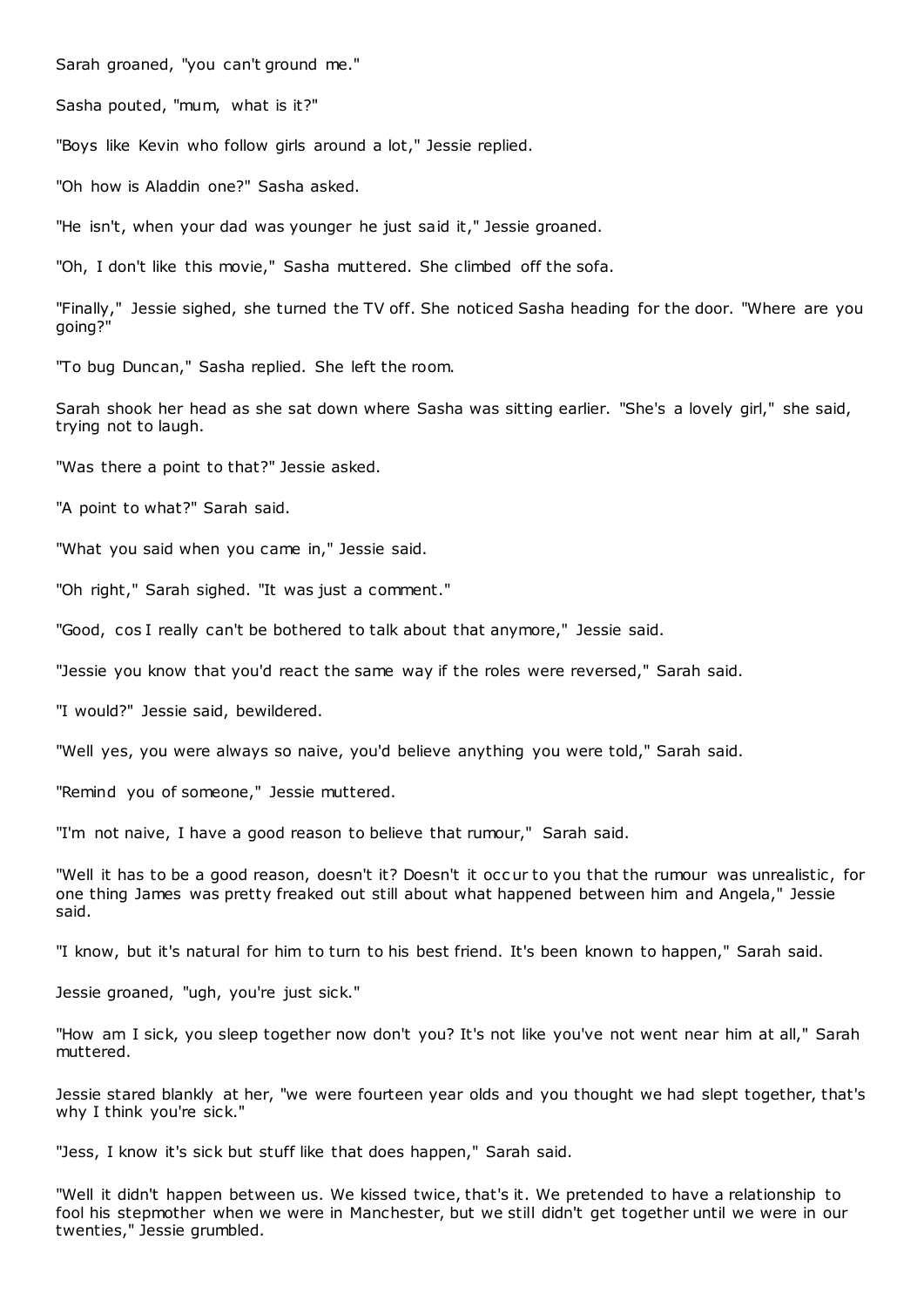"Yes but..." Sarah rolled her eyes.

"For god's sake I was twenty one or something when I realised I wasn't freaked out about it anymore. Do you really expect me to have done that when I was fourteen?" Jessie questioned.

"It did make a little sense," Sarah replied.

"Some mother you are, you don't even know me," Jessie muttered.

"I do, I knew that you weren't interested in boys back then so I started to doubt it. It's just you came back here after thirteen years married to him, with two kids, you can't blame me for thinking that," Sarah said.

"For crying out loud, we didn't sleep together until we were twenty two. You're sick for thinking we did such a thing when we were both still kids," Jessie grumbled.

Sarah glanced at her, "twenty two?"

"Yeah, is there a problem with that?" Jessie snapped in response.

"Well it's a decent age, so no, not really," Sarah muttered. "Though was he your first?"

Jessie groaned, "oh my god, you do think I'm just a general slut, don't you?"

"I take that as a yes," Sarah muttered.

"Look if you hated me so much you should have chucked me out sooner," Jessie said.

"What makes you think that I hate you?" Sarah asked.

"Well you obviously think I was a twisted and very disturbed child back then," Jessie muttered in response.

Sarah sighed, "no I don't, the rumour just fit with what I saw myself. When he left you were very depressed and I could tell even then there was something between you. It really worried me, it still does."

"Fine we were your kids, but long before the first kiss he stopped being like my overprotective older brother. Yeah we were foster brother and sister when we kissed then, but you handed custody over to his stepmother before the second one," Jessie said.

"So if you gave custody of Duncan to someone else, and kept Sasha, would that mean they..." Sarah started to ask.

"Oh don't even finish that," Jessie snapped.

"See, the idea disgusts you, now you know how I feel," Sarah said.

"They are brother and sister though, they both have the same parents, James and I are no where near related," Jessie said.

"I know but you have to understand that you both seemed to me like brother and sister, can't you see?" Sarah said.

Jessie groaned, "yes I got that, but it's no excuse for how you treated me. I explained that he stopped feeling like my brother a long time ago."

"That's not the point," Sarah muttered.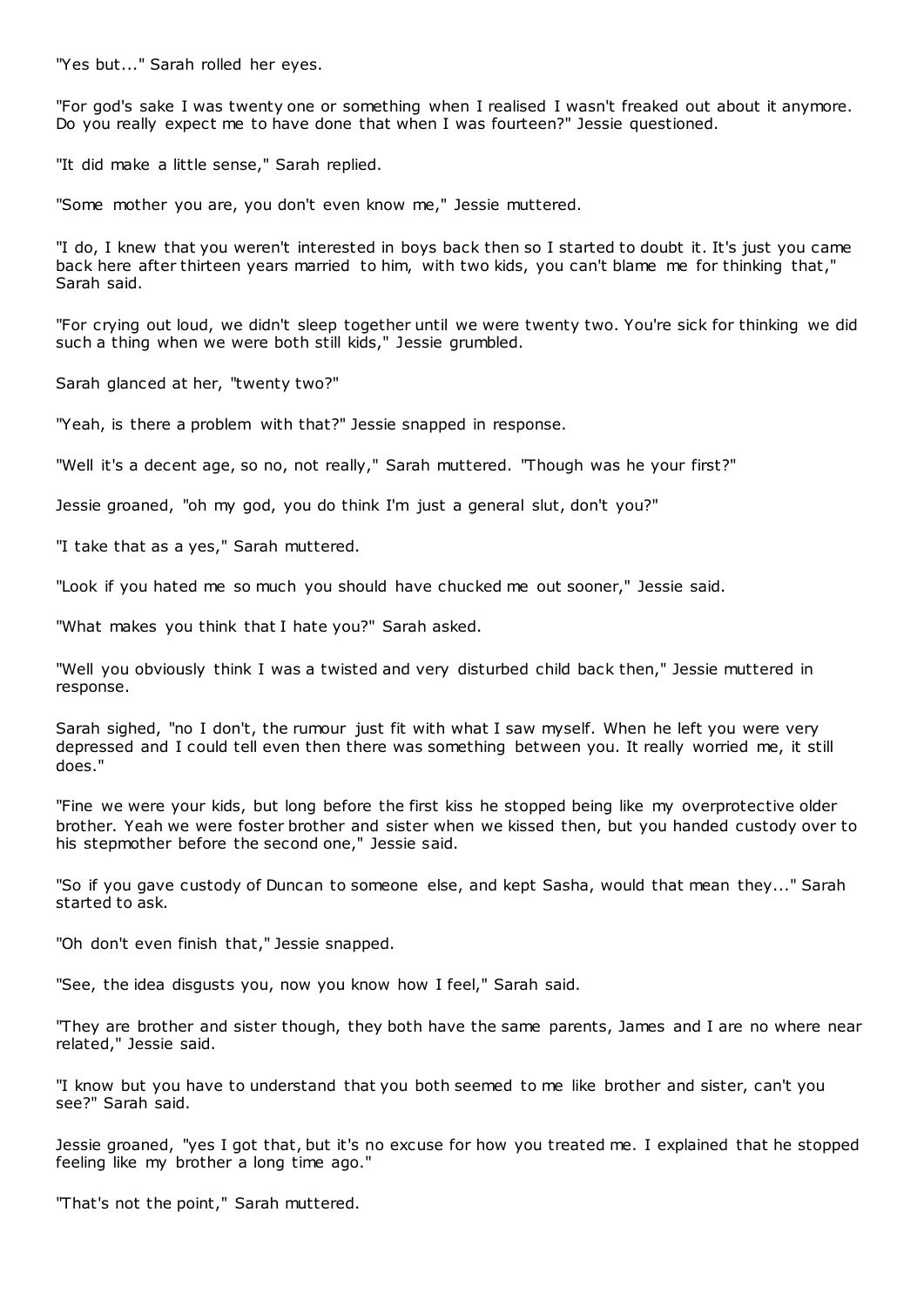"I know it's not, I understand that you feel a little weird about this, I'm just trying to make you see my side of it. I guess with you I don't really have one, you made up your mind and as always it's the right opinion," Jessie said.

Sarah shook her head, "no Jessie, I..."

"No just save it, I don't want to talk about this anymore," Jessie muttered, she got up and headed for the door.

# **The Trafford:**

"Welcome to the heart of the Trafford, the really dodgy fountain," James said.

"Oooh pretty," Sandi sarcastically said.

Lena raised her eyebrow, "so is this where, you know, where it happened?"

"No it was up there," James replied as he looked up the escalator.

"So where should we look?" Sandi asked.

"Well one old shopping centre I went to had an escalator going up, and then some stairs that lead down to the fire exit, and further on the basement underground," Kevin said.

"Strange design," Lena commented.

"They claimed it was safer to have different fire exits for different floors," Kevin said.

"Ok fine, two of us can check upstairs, the other two can check down here," James said.

"I say you and I stay down," Lena said.

James sighed, "fine."

Sandi made her way over to the rusty escalator, "have I ever mentioned how much I hate these things when they're working."

Kevin smirked as he followed her, "plenty of times."

"I'm curious," Lena said as she and James headed away from the fountain. "Jessie told me that the story you and her told us a few years ago, you know was partially inaccurate."

"Of course it was, there's a lot I wouldn't want to tell anyone," James said.

"I know, I get that. What I was wondering was, did you and your stepfather actually get along or were you always like that?" Lena questioned.

"At first I was rude to both him and Susy, I gave them a pretty rough time when I moved here," James replied.

Lena sighed, "but?"

"But he actually bothered to get to know me, so I kinda let him in. Susy on the other hand, she just tried to change me, not get to know me so we fought all the time," James replied.

"I see," Lena said. "What do you think happened?"

"Beats me," James muttered. "Normally I'd say I treated him like dirt sometimes so it was only a matter of time. But the thing is he said he understood why I was treating him like that, and that he went through something similar. Honestly I don't know."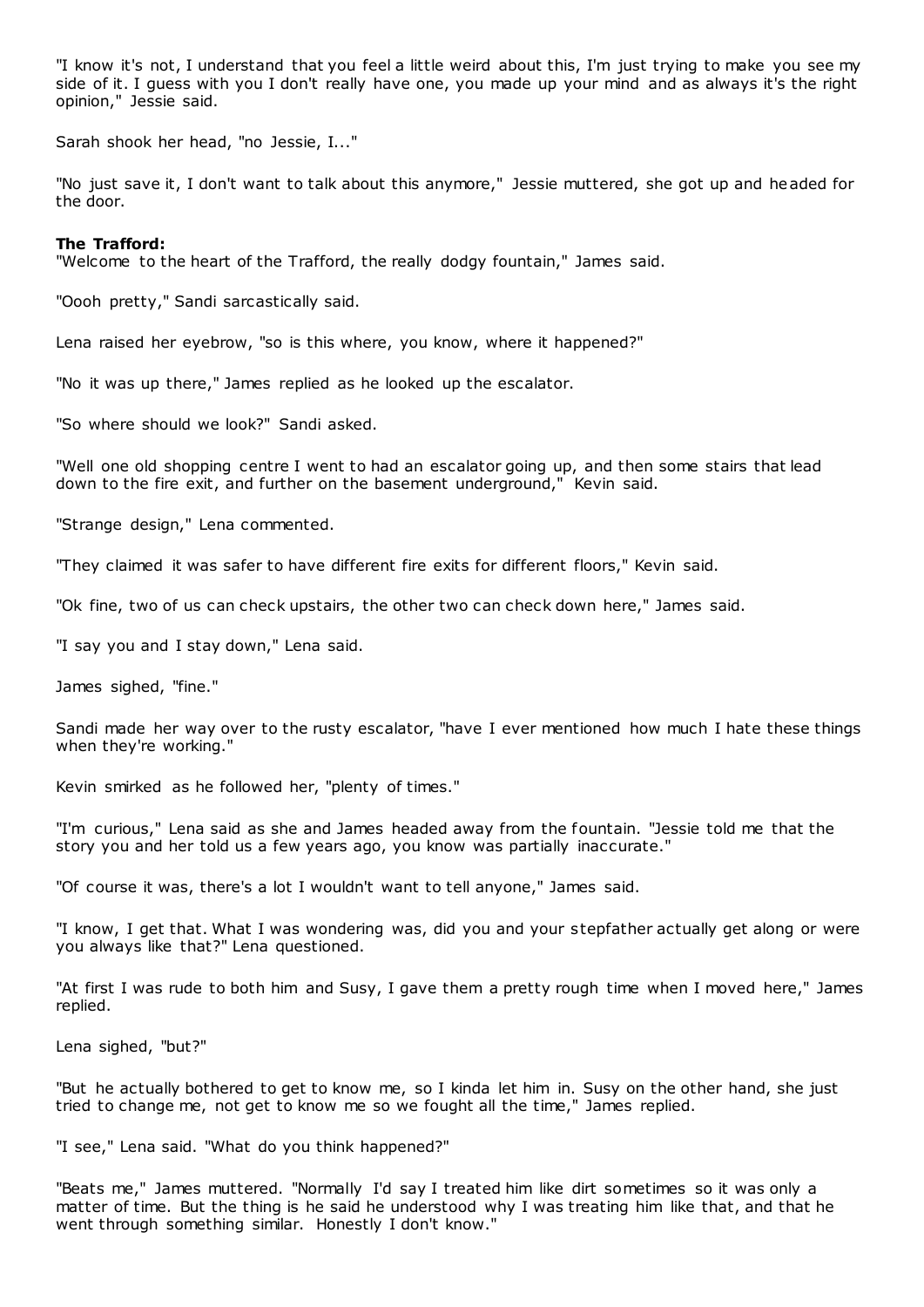"When was the last time you saw him?" Lena asked.

"Over ten years ago. The Marquis thought that since he was part of Starfleet medical, he'd be able to smuggle supplies," James replied. "I saw him just before he left for Earth, I don't know what happened to him as my ship was sent to the Bad Lands at that time."

"Oh right," Lena said.

"If you're wondering, we were still on good terms when I last saw him," James said.

Lena shrugged, "maybe it all happened when he found out who you were."

"I guess so, but I wish he'd snap out of it," James said. "I know, he was married to my stepmother so he wasn't really a relative, but he was more of a dad to me than my real dad was."

"Yeah I get that," Lena said. "I guess it's a good thing that you and mum are getting along better now."

"How do you know that?" James asked.

Lena smiled, "mum contacted me to tell me, she seemed very happy about it."

"Great," James muttered.

"Speaking of which," Lena said with a grin. "When am I going to see those baby pictures?"

James stopped in front of her, "never."

"Aaw, that's not really fair," Lena pouted.

"Hey it is, you have to show me yours in exchange," James said.

"You know that's impossible," Lena muttered.

"Why do you think I said it," James said.

Lena shook her head, "they can't be that bad."

"Oh they are, I even hid them from Jessie, and she knew me when I was four and a little shy, that was an embarrassing time," James said.

"I can't ever believe that, I'm sorry but you are not the shy type," Lena said.

James frowned as he watched behind her, "uh Lena."

"What?" she said, she turned around. Two vampires were climbing through the broken part of a shop's window. "Oh, right."

"I'll check it out, you get Sandi and Kevin," James said.

"Right," Lena sighed. She headed for the escalator while James walked towards the shop.

Further down the corridor on the other side of the fountain, John was watching from around the corner. "Some vamps went into a shop."

"So?" Stephen muttered.

John rolled his eyes, "there's only a small hole in the window, they've made it look like they haven't raided it."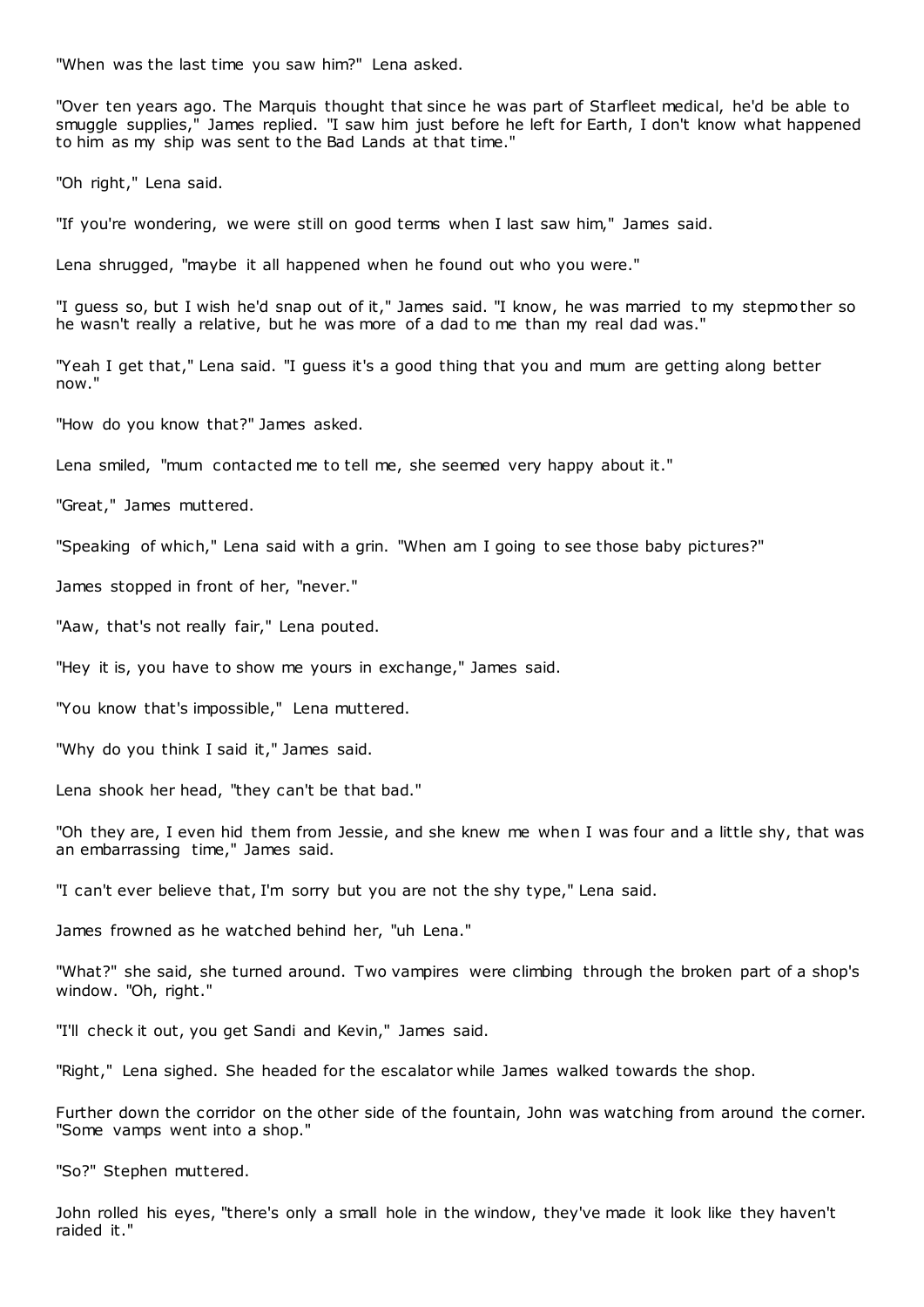"Oh, you think the nest is there," Stephen said.

"No but thanks for giving me the idea," John muttered sarcastically.

"Um, Stuart's going towards it," Matt said.

"I wouldn't worry, the vamps are malnourished and they can get through the hole," John said. "I doubt he can."

"He can break the window, are you stupid?" Stephen muttered.

"Right, that's loud and that'll attract the vampires," John muttered.

David raised his eyebrow, "what do we do, continue looking?"

"Why not. David, Johnny, Lynn you three look around some more. We'll follow him," John replied. "We will wait until they've gotten in though." David, Johnny and Lynn nodded their heads, they turned around to go back the way they came.

Meanwhile James had gotten to the shop door, he broke the handle easily and went inside.

"I was going to suggest that," Stephen commented. John and Matt groaned.

Lena, Sandi and Kevin rushed down the escalator "It does seem a bit suspicious considering every other window is broken badly," Lena was saying.

"Then again, it could be a trap," Kevin said.

Sandi shrugged, "a trap would be good. They always send a lot of vampires with those."

"True," Lena said, she went into the shop, Sandi and Kevin followed her. "James, where are you?"

A door at the back of the store creaked open. "Down here," James said quietly. He disappeared again. The others quickly followed him through the door. Nearby there were stairs leading down to an old stockroom. "One of the stocking shelves must have collapsed during the first game, there's a gaping hole right in the middle of the stockroom."

"Well I don't think our wannabe Buffy's got this far, let's take a look," Lena said. The group reached a shallow but wide hole in the floor.

Kevin sniggered, "wannabe Buffy's." The others stared blankly at him. "What, all but one are guys. Well I thought it was funny."

"Well she did get killed twice, the resistance sure do like to get themselves killed too," James said. He jumped down into the hole.

"Like he's any better," Lena smiled, she jumped down too.

Sandi and Kevin did the same. They followed Lena and James down a dark damp tunnel. It wasn't long before they reached the end of the line, a dead end.

"Oh that's just great, it is a trap," Lena muttered.

James stepped closer to the end of the tunnel, "I don't think so." He placed his hand on the wall in front of him, it moved forward slightly.

"Great, nice door," Kevin commented.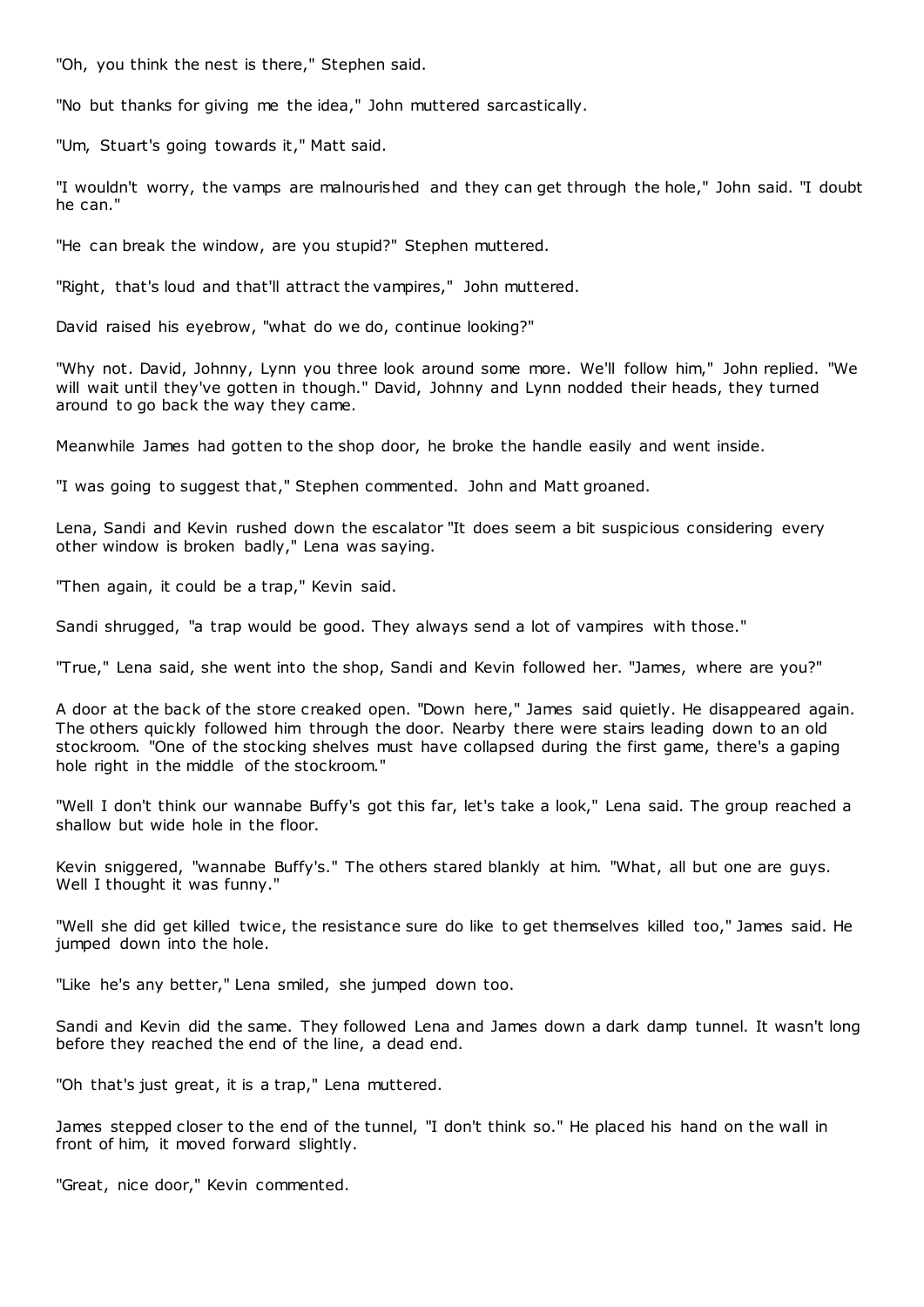James pushed the 'door' further open, and carefully went through the gap. Lena shrugged before following him, after a few steps she bumped right into him. She shuddered, "oh god, what is that?"

"Our nest," James muttered.

Sandi and Kevin soon joined them. "This is not good," Kevin muttered.

Sandi glanced down, only inches away the ground ended for about two hundred feet. On lower ground there was a few hundred vampires hanging out so to speak.

"We can't take this many at once, what do we do?" Lena questioned.

"A bomb should take care of it, or a torpedo from a ship in orbit," James replied.

"I'm no expert but wouldn't a torpedo take out the entire city as well?" Sandi muttered.

"That's why I suggested the bomb first," James replied.

"A bomb would still hit the edge of the city, we're talking about a lot of damage here," Kevin said.

"It's no use talking about it here, we don't have a bomb, let's go," Lena said, still shuddering.

"I don't think so," John said as he entered the hideout. He raised a phaser rifle and pointed it at the group. "That bomb idea will destroy everything we want to preserve, I can't let you do it."

"You've got to be kidding me," James muttered.

"You mean you'd rather have this many vampires hiding underneath your precious city?" Lena asked with a raised eyebrow.

"Ohno, we can take care of them easily," John replied.

"How do you plan to do that with just three out of six of you?" James questioned.

John pressed a few buttons on the rifle, as he did Matt raised a crossbow he had, Stephen just looked rather confused. "Well I was thinking of making the Slayers do some of the fighting, is that too much to ask?" John replied.

"There's hundreds down there, how do you expect us to kill them all?" Kevin said.

"I don't, I expect you to take out as much as them as you can," John said.

"Um, why wasn't I told about this part of the plan?" Stephen asked uncomfortably.

"I wasn't either, go with the flow," Matt whispered to him.

"Right here's how this is going to work. I want the two girls and the tall guy to go down with Stephen and Matt, he stays here with me," John said.

"Oh I see, you're ordering everyone but yourself to go down and get themselves stupidly killed, how heroic ," James commented.

"And I guess you'd know about heroics, huh James," John muttered, he stepped closer to him still pointing the rifle. "That was sarcasm by the way, recognise it?"

"I don't see the big deal, your city is already destroyed. If you destroy this nest you won't get rid of all the vamps but you'll get rid of most of them, after they're gone you can rebuild. This is just suicide," Lena said.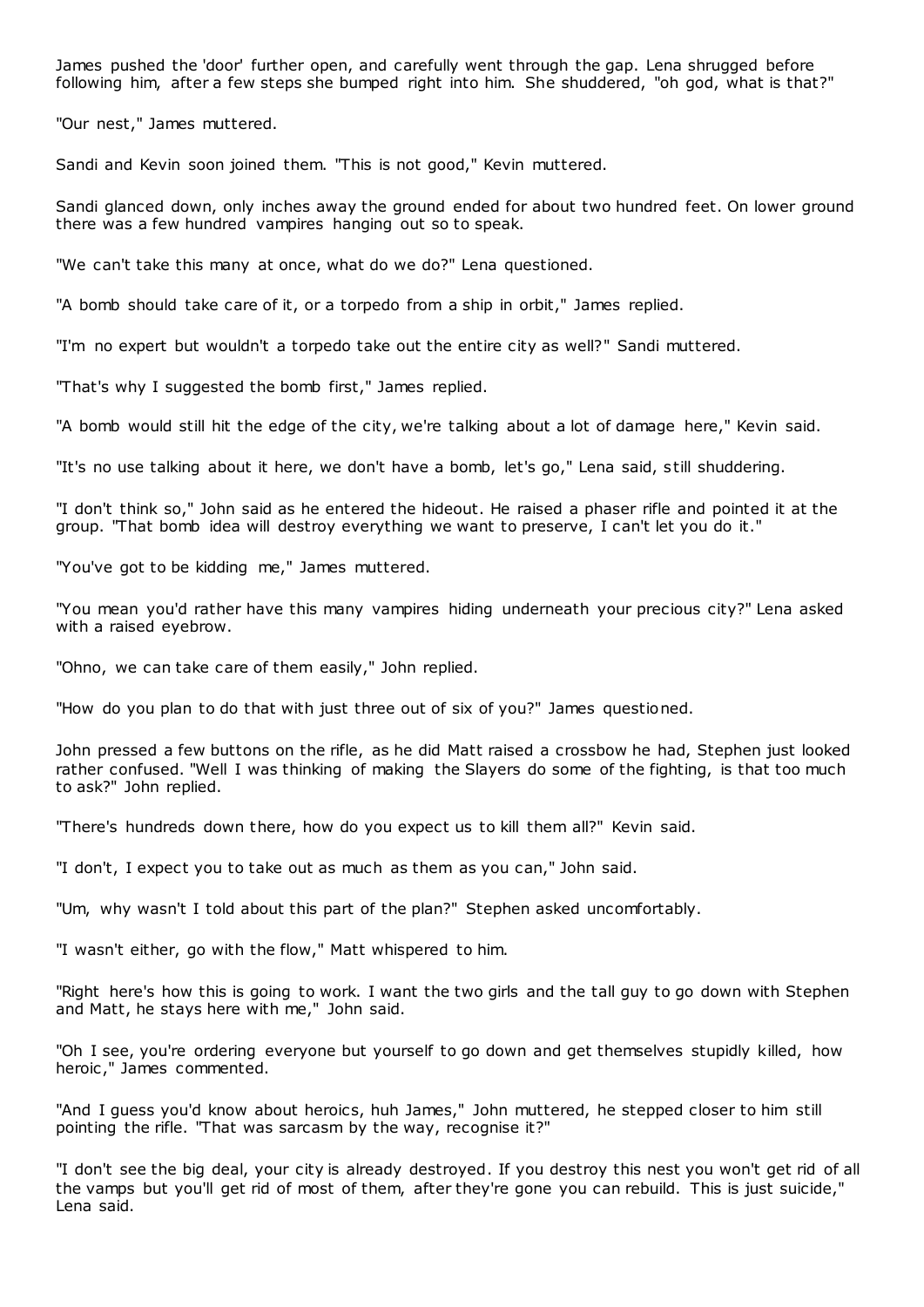"She's right, I won't let you," James said, he raised his hand to get the rifle but John backed away.

"Don't, it's on kill," John snapped.

Stephen glanced over to look at the rifle, "uh boss, isn't he your..."

"Shut up!" John snapped. "If the Slayers don't want it this way, we'll just have to do it ourselves. Matt, Stephen, let's find a way down." He headed away from the group, walking sideways so he could keep an eye on them, eventually he turned the right way. Matt followed him, but Stephen didn't look too sure about it.

"To hell with it, I'm not going," Stephen muttered.

Lena watched Matt and John walk away, "we're not going to let them do this, are we?"

"No, you guys stay here, I'll go after them," James replied.

"God you're just as crazy as your stepdad," Stephen commented.

"No I'm not, it'll be ok if the vamps don't spot us. Just stay here," James said. He started to follow John and Matt.

Lena sighed, "well this is great, anyone got any better ideas?"

"I'm still going with the bomb idea," Kevin replied.

"No stupid, we need a plan for right now. Bomb is for later," Lena grumbled.

"Well can't James handle it?" Stephen asked nervously.

"Probably," Sandi shrugged.

"If just a fight may catch the vamps attention, the further down they go, the more dangerous this whole situation gets," Lena said.

Matt and John started walking down some stone steps. "There's just two of us John, what do you expect us to do?"

"Kill as many as we can, that's what," John replied.

"Come on, even that battle with three Cardassian ships was less suicidal than this," Matt muttered.

John stopped in front of him, "we survived that, didn't we?" He then spotted James not far behind them. "Oh the stalker is here."

Matt glanced around briefly, "technically we were the stalkers."

James stopped a few steps away, "I'm just here to help."

"Good, you can go first," John said.

James shook his head as he walked closer to them, "that's not what I meant." He pushed them both roughly, they stumbled down the rest of the flight of steps. "I'm here to help cure your suicide problem," he said as he continued down like nothing happened.

"Um, what's he doing?" Stephen stuttered.

Lena stared towards the steps, "I don't know."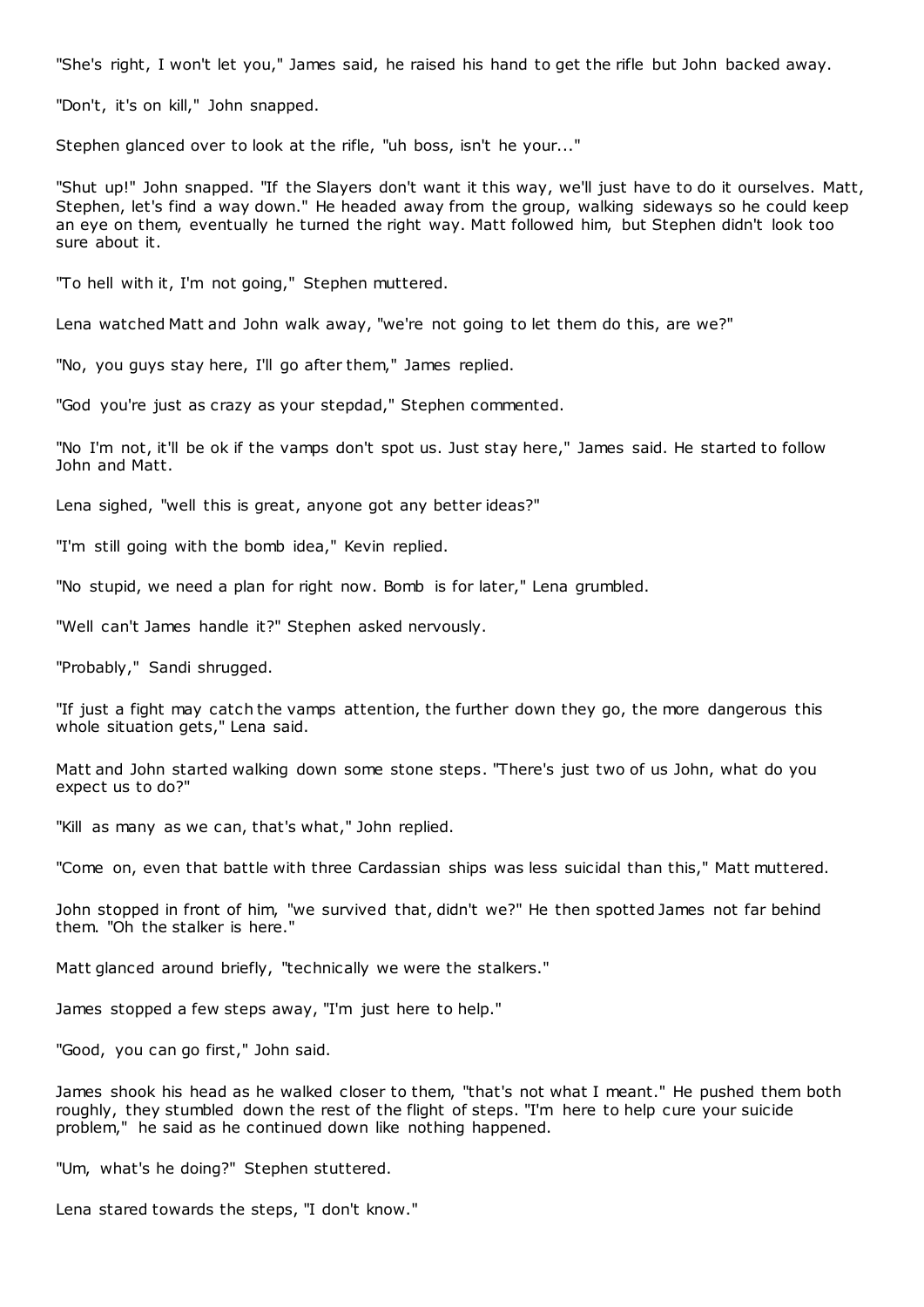"You see the trick is to give it a few goes, maybe even just once," James knelt down near the two to pick up the rifle, he immediately stood back up. "If you're lucky the first brush with death will scare the crap out of you, you won't be doing it again soon."

"What are you doing, you're just as crazy as he is," Matt grumbled as he pulled himself up.

"Oh so you know this is nuts then?" James questioned, he punched him in the face. "Congrats, you've passed."

Nearby the end of the steps a group of vampires looked up and spotted them. They started charging up the steps.

John managed to get up quickly, he instead pointed the crossbow at James. "Remember this, it's one of few weapons you left in your room."

"I wasn't a big fan of the crossbow," James muttered.

"No? I find it quite useful," John said. He glanced down at the next flight of steps where the vampires had gotten to. "What was that all about anyway? I thought you were going to try and be heroic and force us to safety."

"I knew you wouldn't come willingly, I had to convince you that this is just suicide," James replied.

"Well I guess you'd be the expert on that subject," John muttered.

James glanced down at the vampire horde, "don't be stupid John, point that thing at them instead while running away."

"You would suggest running away cos that's all you can do, isn't it?" John said as he stepped up.

"I'm serious, I can't take that many and I doubt you can either," James said.

"Correct me if I'm wrong but you were the one who pushed me down here, and well attracted the vamps," John said. A phaser beam struck him in the shoulder, he collapsed. James turned around to see the others rushing down the steps. Stephen lowered the rifle he had when they all caught up with James.

"I don't know what you thought you were doing but now it's time to go," Lena muttered. She glanced at Kevin, "you get that guy, James you may as well get your crazy stepdad." Kevin knelt down nearby Matt, he pulled him onto his feet.

The vampire horde had finally reached their flight of steps. Sandi stepped down a few more steps so she could pick up John's crossbow, "it's too late." She fired the crossbow at one vampire, "damn it, these things are crap." She threw it at another one. The whole horde had mostly overwhelmed the group.

Lena shuddered, "why the hell did I have to get dead phobia, of all phobias there were, why?" She pushed a few vamps away from her.

James meanwhile was struggling with three vampires, "go then Lena. You still have..." One vampire tried to bite him, he quickly knocked it away. "Do you mind!"

Lena glanced up the steps and then at Kevin, "come on, I'll cover you."

Kevin sighed, "fine." He headed up the steps, dragging Matt with him. Lena slowly followed him, trying to push away as many vampires as she could at the same time.

Sandi pushed one vampire over the edge of the steps, she quickly grabbed onto the wall to stop herself falling too. "Um James, where's John and Stephen?"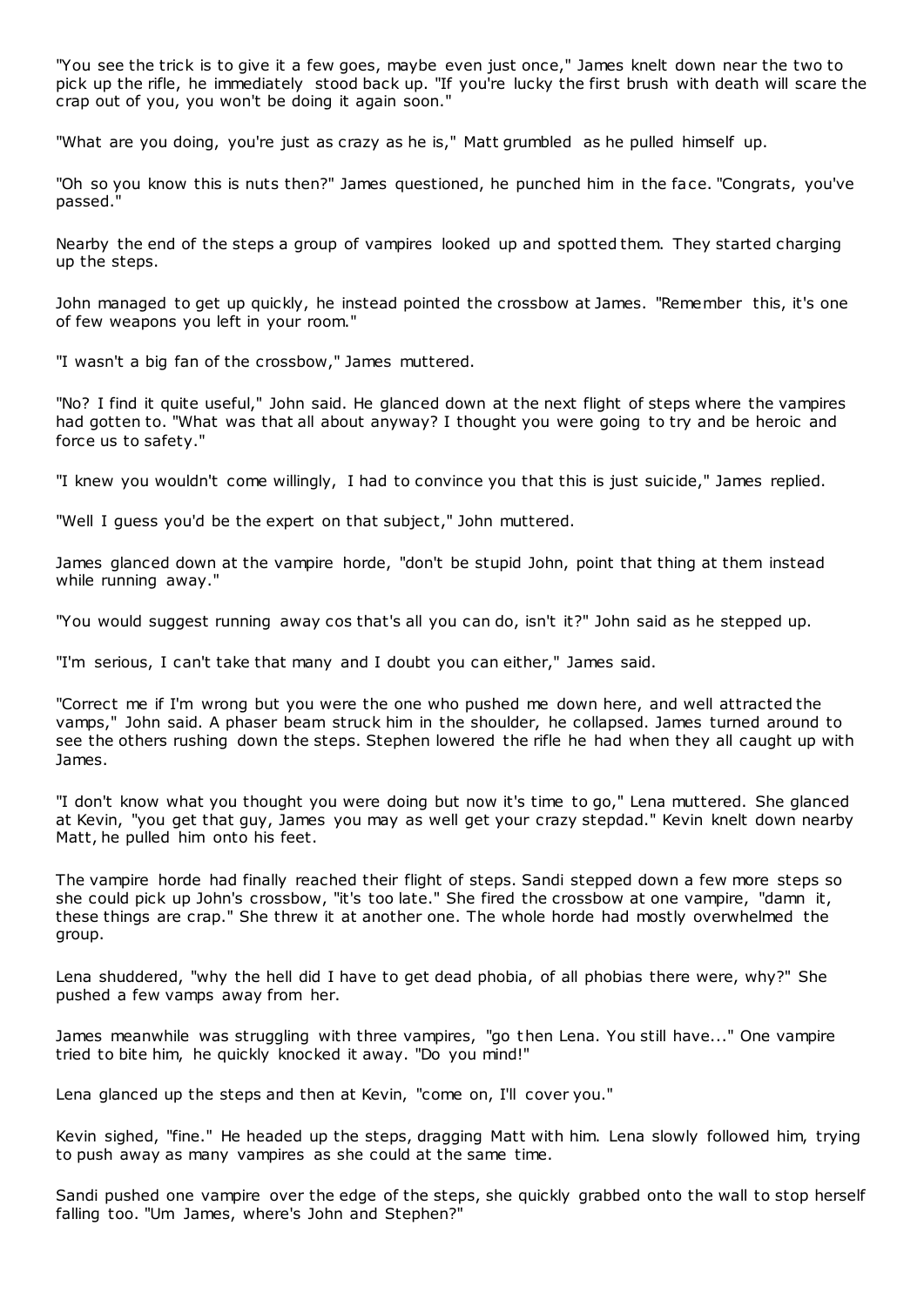James pushed his way a little closer to her, "John's on the ground somewhere, this can't be good."

Sandi got knocked backwards by a large vampire and landed uncomfortably on the steps. Through the masses of legs she could just see John. "I see him," she said, she smiled sweetly at the vampire. "Hey thanks."

"No problem," the vampire grinned. Sandi kicked one of his legs, he tumbled over backwards, knocking everyone behind him over like dominoes, well just. James just escaped it but only by an inch or so.

"Be more careful," James muttered as he headed back to where John was lying. He knelt down next to him.

Sandi shrugged as she pulled herself up, "what, it's not my fault that you're short and I couldn't see you."

James got back up, pulling John with him, "I'm not short, ok!"

Sandi shrugged after punching one vampire, "whatever, let's find Stephen and go before everyone else gets up."

James came over to where she was, staring at the ground nearby her, "um, Sandi."

Sandi glanced at where he was looking, a group of four were busy feeding on a lifeless Stephen. "Oh let's go then," Sandi stuttered. She rushed up the steps, James followed her, dragging John with him.

Lena, Kevin and Matt had meanwhile reached the top of the steps. Matt groaned as he stepped away from Kevin, "do you Slayers always hit that hard?"

"I do, he doesn't," Lena replied. Kevin rolled his eyes.

Sandi quickly caught up with them, "time to go."

"Wait, there's three missing," Matt said.

James and John caught up, John was starting to wake up. "Make that just one, St ephen's dead."

John groaned, "they may sire him, if they do they'll get the codes to the shield."

Matt sighed, "John, Stephen had a bad memory, I doubt it."

"We can't be too sure though," John groaned. He tried to head back the way he came but James stopped him.

"Oh you're not going back there," he said.

"James you know what'll happen if the vampires know the shield code," John muttered. "I have to make sure he is properly dead."

Lena rolled her eyes, "come on, let's go. We can change the code when we get back." Everyone but John and James headed out of the hideout.

"She has no idea. The computer system will take an hour to reset the password, they may escape before then," John muttered.

"Fine, I'll go," James said.

John shook his head, "no, whoever goes will be killed too. I think Earth needs every Slayer it can get these days. I'm no Slayer so I should go."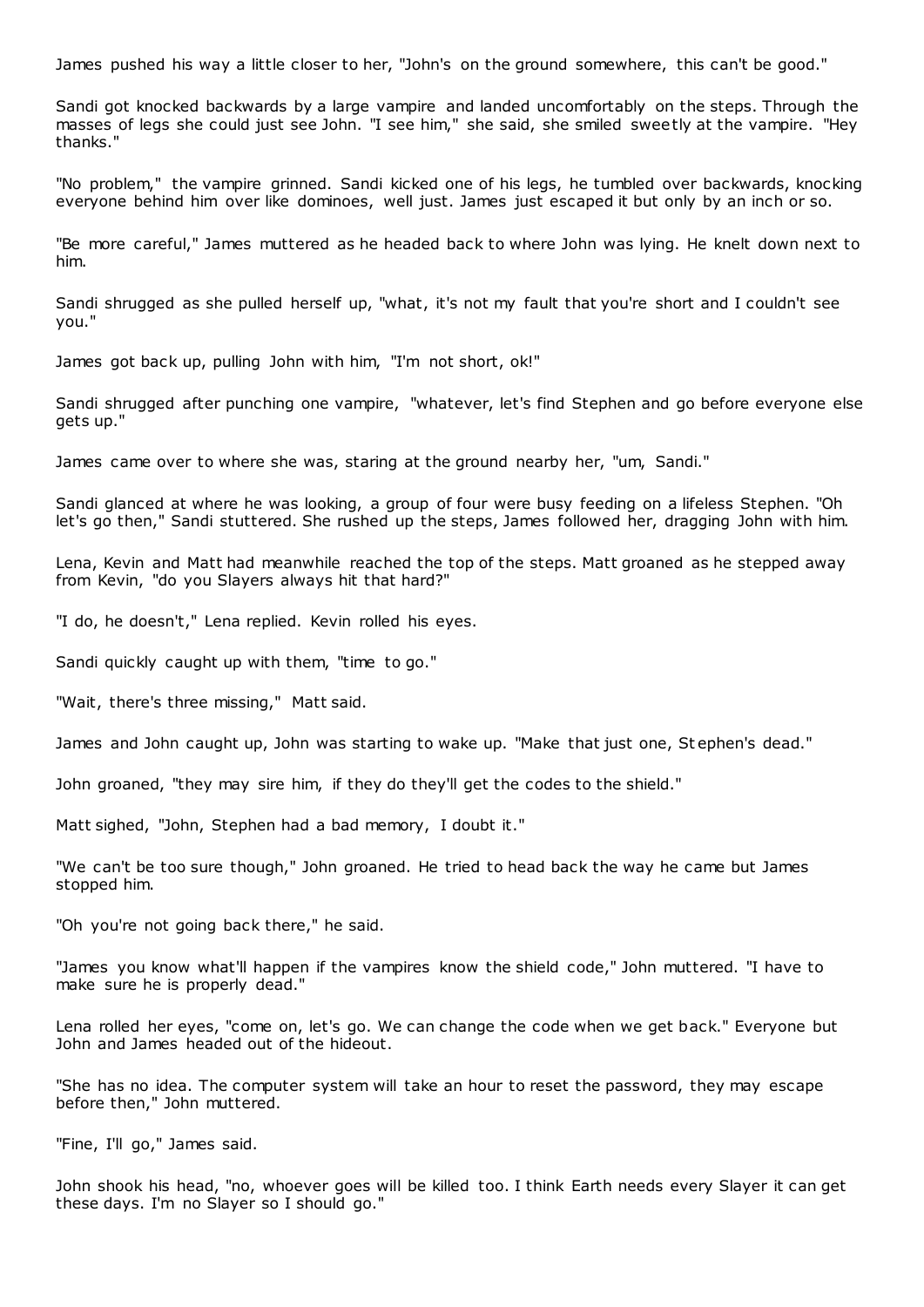"But they may turn you into a vampire too," James said.

"They wouldn't want an old man as a vampire, now will they. Besides Stephen was young, stupid and weak, he'll be turned for sure. Besides it is my fault it's gotten this bad, let me do something right for once," John said.

James stepped backwards slowly, "ok good luck." He turned around to follow the others out.

John sighed, "for once he listened to me, something's wrong there." He headed back for the swarm.

## **Meanwhile:**

The others rushed out of the shop, Lena stayed in the doorway. "Matt, when did that man turn crazy?"

Matt shrugged, "he was always crazy."

"A crazy doctor man, that's comforting," Lena muttered.

Sandi stared at her in disbelief, "no way is that guy a doctor."

James emerged from the back room, he closed the door behind him. "Do we have anything heavy to put in front of this?"

Matt frowned, "uh, where's John?"

"He's decided not to come. Is there anything heavy around this store?" James questioned.

Lena looked around the room, "well not here, but I'm sure next door sold furniture."

"Great, let's pile up," Sandi said.

#### **Shield Row:**

Jessie glanced at the watch on her arm just as someone knocked on the front door. She got out of the chair, and headed out of the room. She opened the glass door leading to the passage, "it's open."

The front door opened, Richard walked inside and closed the door behind him. "Hello Jess, your message was very vague, I was supposed to come wasn't I?"

"Yeah you were," Jessie replied as she headed back towards the living room.

Richard followed her, "I heard the Enterprise spent some time in another galaxy."

"Well I heard that um, oh I heard that Jodie works on Voyager's bridge," Jessie said.

Richard shook his head, "yes she does. Now what made you want to contact me at this time in the morning?"

"It's been one of those days," Jessie replied, she sat back down.

"I see," Richard sighed, he sat down next to her. "Tell me about it."

#### **New Manchester:**

"Wow, that was almost an all nighter," Lena muttered as she walked into her flat. Sandi and James followed her.

Kevin just popped his head in, "you know the drill, no knocking."

"On the door until four pm, I know," Sandi groaned.

Kevin nodded, his head disappeared again and the door closed.